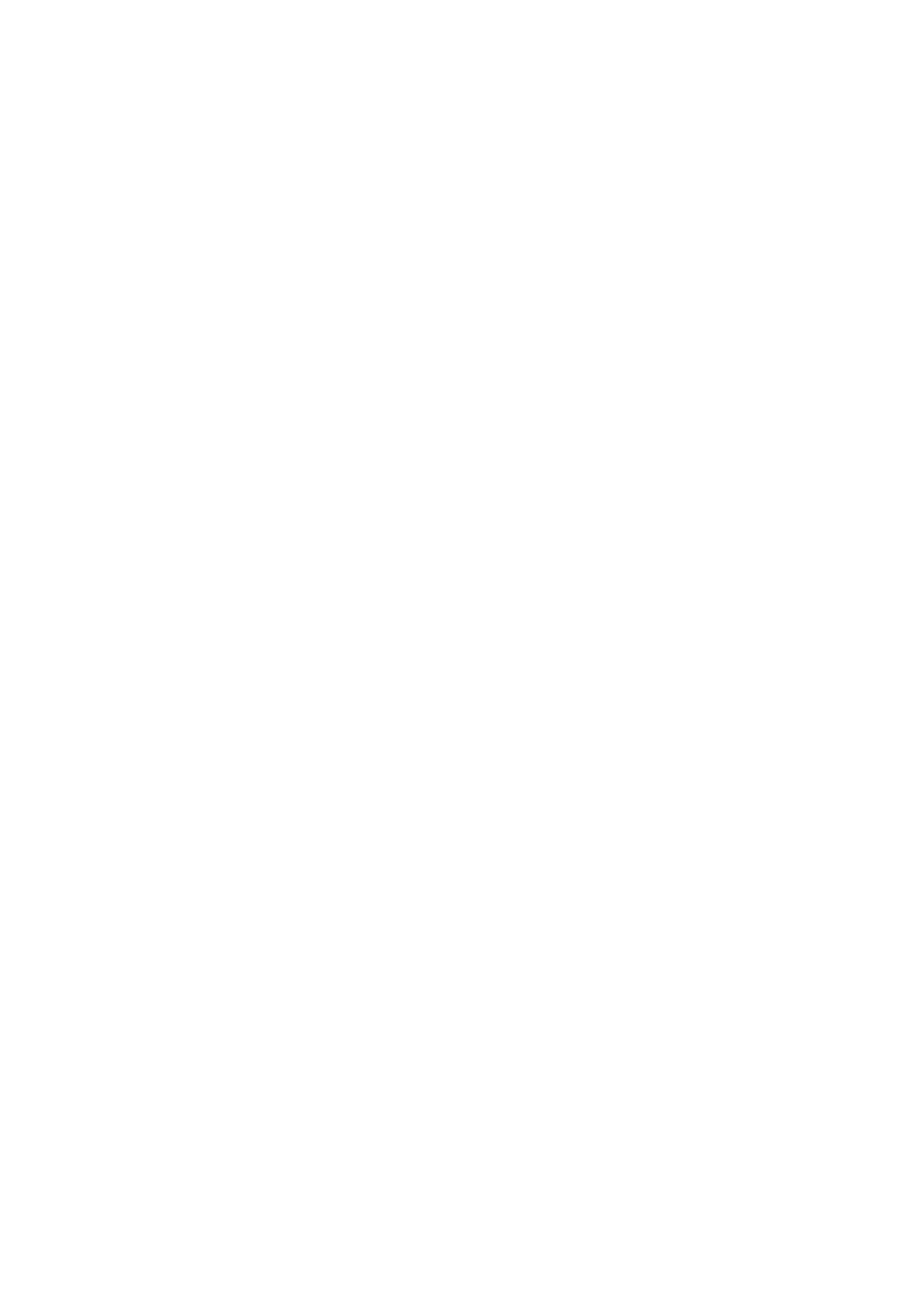# THE NOMINATION GUIDE FOR THE 22<sup>ND</sup> EDITION **OF THE ANNUAL NATIONAL TEACHING AWARDS**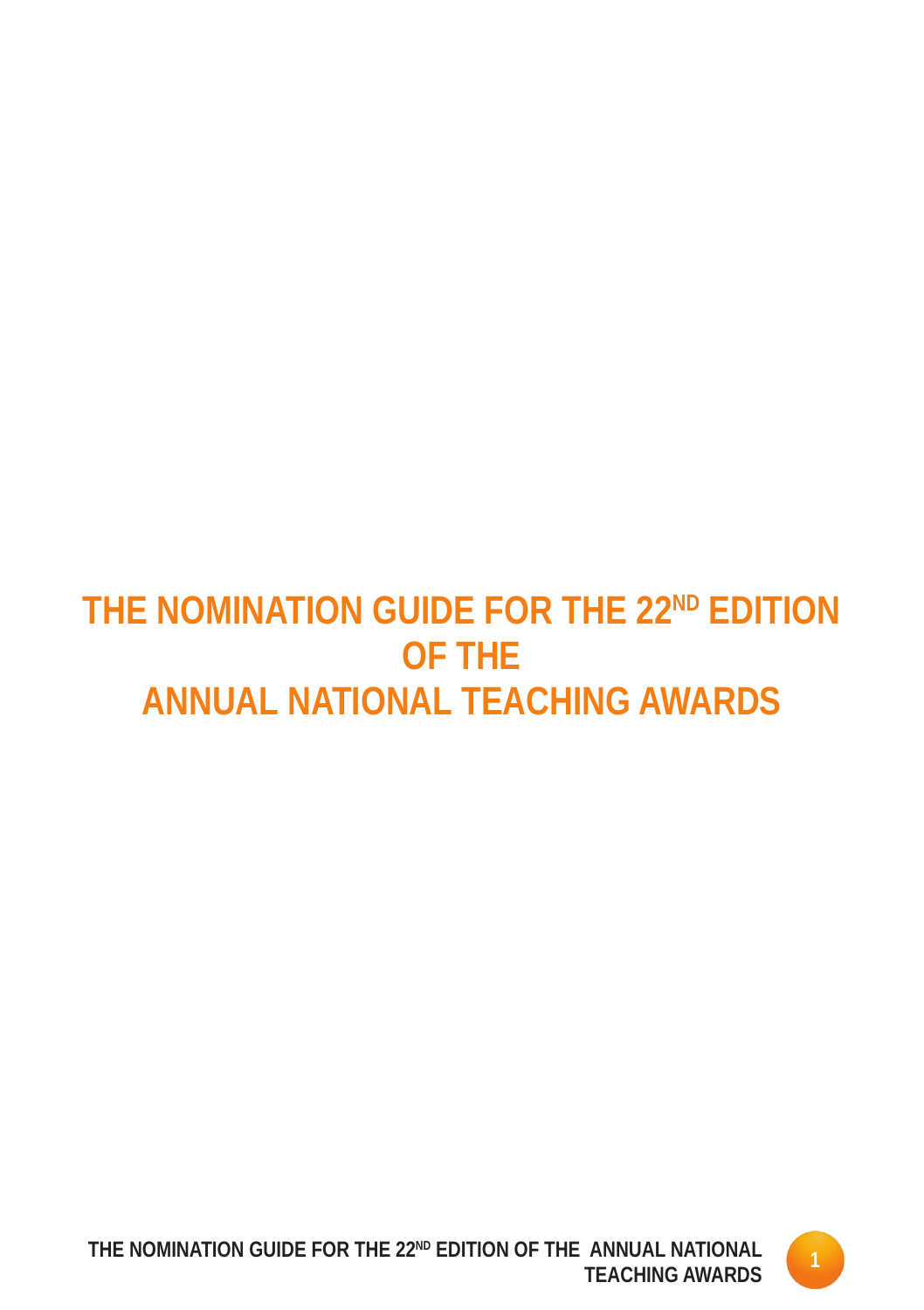# **Contents**

| 1.  |                                                                    |
|-----|--------------------------------------------------------------------|
| 2.  |                                                                    |
| 3.  | The objectives of the Ministry of Basic Education through the NTA7 |
| 4.  |                                                                    |
| 5.  |                                                                    |
| 6.  |                                                                    |
| 7.  |                                                                    |
| 8.  | Excellence categories: Specific Criteria, Questions and Scores15   |
| 9.  | Additional categories for the National Teaching Awards 53          |
| 10. |                                                                    |
| 11. |                                                                    |
| 12. |                                                                    |
| 13. |                                                                    |
| 14. |                                                                    |
| 15. |                                                                    |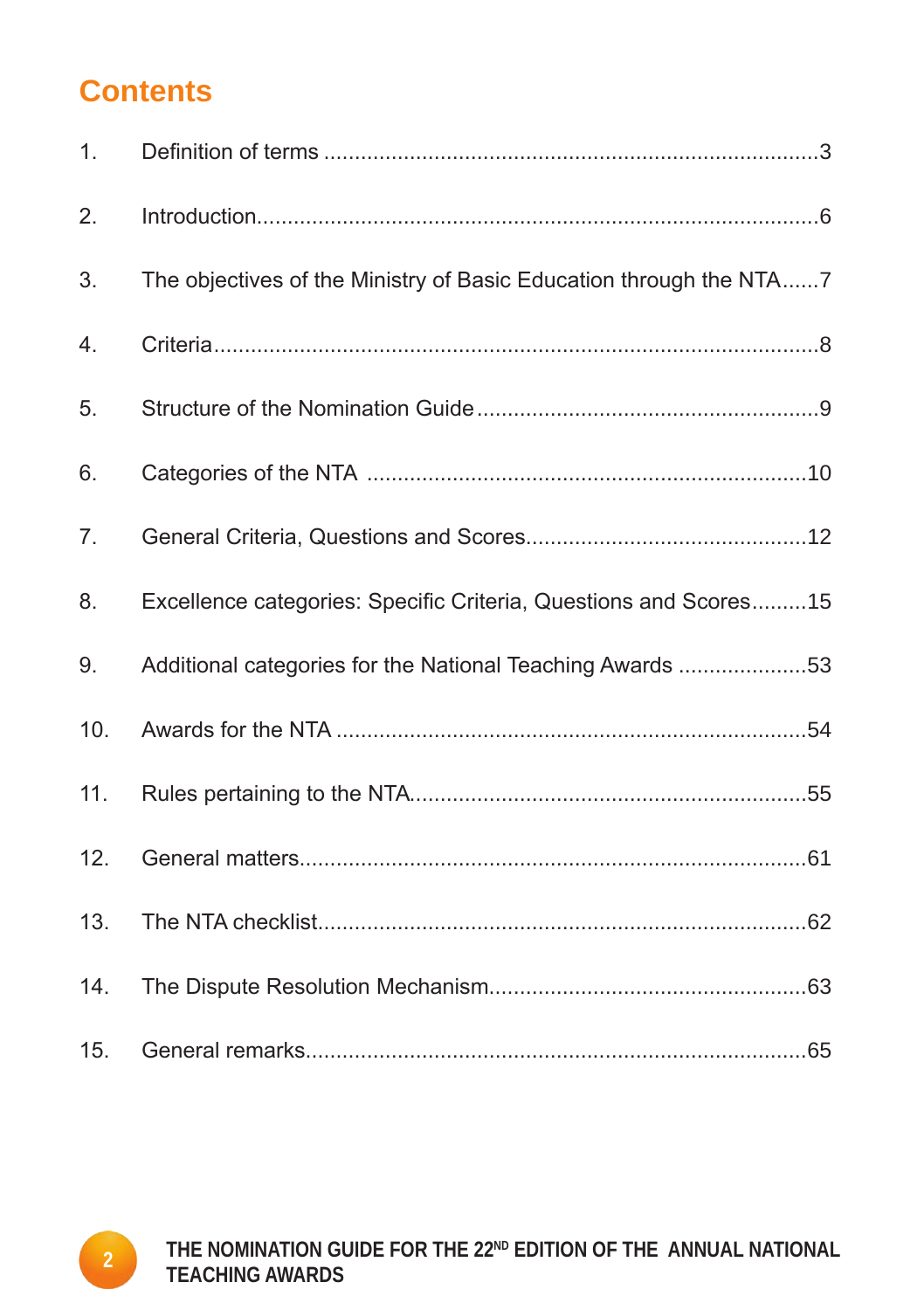# **1. Definition of terms**

For the purpose of this guide, the following definitions should apply:

| <b>Term</b>                                   | <b>Definition</b>                                                                                                                                                                                                                                                                                                                                                                                                                       |
|-----------------------------------------------|-----------------------------------------------------------------------------------------------------------------------------------------------------------------------------------------------------------------------------------------------------------------------------------------------------------------------------------------------------------------------------------------------------------------------------------------|
| <b>Adjudicators</b>                           | Refers to specialists in related areas of whom form part of<br>adjudication panels responsible for assessing and selecting<br>the best projects at provincial and national level.                                                                                                                                                                                                                                                       |
| Code of conduct                               | Code of conduct is a set of rules outlining the social norms<br>and religious rules and responsibilities of, or proper practices<br>for, an individual, party or organisation. Related concepts<br>include ethics, honour, moral codes and religious laws.                                                                                                                                                                              |
| <b>Context</b>                                | This refers to learners' needs, interests and background<br>(social, economic, political, and cultural, etc.)                                                                                                                                                                                                                                                                                                                           |
| <b>Diversity</b>                              | Differences in people, taking into account the following<br>aspects: culture, language, geographical background,<br>and ability, and age, economic and social background in<br>your school setting. Diversification in teaching methods,<br>strategies and assessment through accommodating all<br>learners.                                                                                                                            |
| <b>Endorsement</b>                            | Decision by SACE Endorsement Sub-committee that<br>a professional development activity satisfies SACE's<br>criteria of fitness of purpose.                                                                                                                                                                                                                                                                                              |
| EWP <sub>6</sub>                              | Education White Paper 6                                                                                                                                                                                                                                                                                                                                                                                                                 |
| <b>Excellence</b>                             | To maintain high standards of performance, professionalism and<br>aim to be the best in everything including being fair, ethical and<br>trustworthy.                                                                                                                                                                                                                                                                                    |
| <b>Fourth Industrial</b><br><b>Revolution</b> | The Fourth Industrial Revolution (4IR) is the fourth major industrial<br>era since the initial Industrial Revolution of the 18 <sup>th</sup> century. It is<br>about more than just technology-driven change; it is an opportunity<br>to help everyone, including leaders, policy-makers and people from<br>all income groups and nations, to harness converging technologies<br>in order to create an inclusive, human-centred future. |
| <b>Governance Structure</b>                   | Refers to School/ECD centres Governing Body.                                                                                                                                                                                                                                                                                                                                                                                            |
| <b>Grade R Category</b>                       | A category where teachers who teach Grade R learners which<br>is a year of schooling prior to Grade 1 can participate. Teachers<br>must be from public schools or centres that are registered with<br>the Department of Basic Education.                                                                                                                                                                                                |
| <b>ICT</b>                                    | Information and Communication Technology                                                                                                                                                                                                                                                                                                                                                                                                |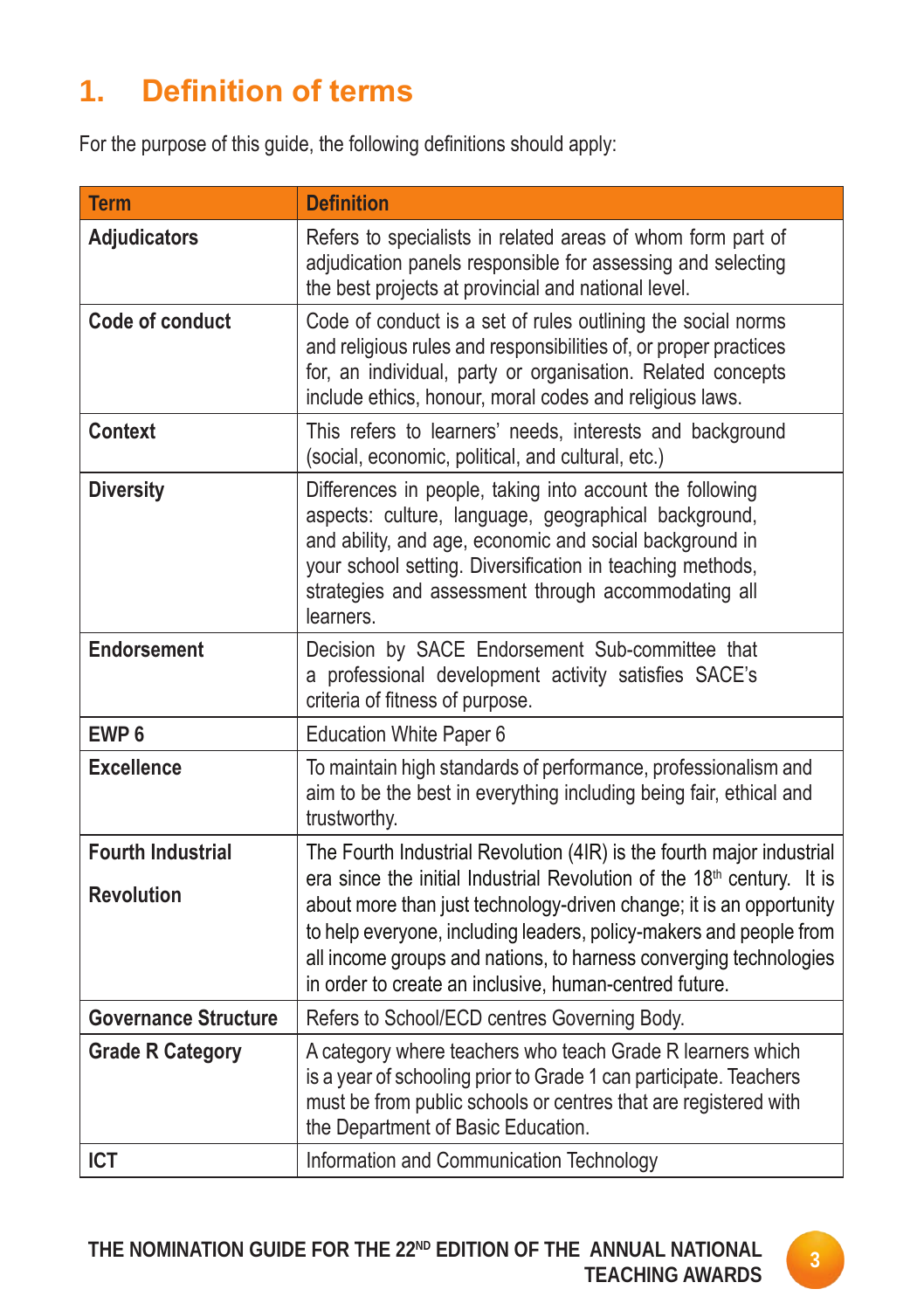| <b>Term</b>                                        | <b>Definition</b>                                                                                                                                                                                                                                                                                                                                                                                                                                                                                                         |
|----------------------------------------------------|---------------------------------------------------------------------------------------------------------------------------------------------------------------------------------------------------------------------------------------------------------------------------------------------------------------------------------------------------------------------------------------------------------------------------------------------------------------------------------------------------------------------------|
| <b>Inclusivity</b>                                 | According to Education White Paper 6 (SA, 2001) inclusion is about<br>accommodating the needs of all learners, irrespective of disability,<br>cultural and socio-economic background. Additionally, it refers to a<br>change in attitude, behaviour, teaching and assessment methods,<br>curricula and teaching and learning environments to accommodate<br>all learners, as well as maximizing the participation of all learners<br>and particularly the needs of those learners who experience<br>barriers to learning. |
| <b>Multi-valency</b>                               | The quality or state of having many values, meanings, or appeals.                                                                                                                                                                                                                                                                                                                                                                                                                                                         |
| <b>PDE</b>                                         | Provincial Department of Education                                                                                                                                                                                                                                                                                                                                                                                                                                                                                        |
| <b>Primary School:</b>                             | From Grade R to 7                                                                                                                                                                                                                                                                                                                                                                                                                                                                                                         |
| <b>Professional Teacher</b><br>Development         | This refers to a lifelong learning of teachers intended to develop<br>their professional knowledge, competence, skill and effectiveness.                                                                                                                                                                                                                                                                                                                                                                                  |
| Professional<br><b>Development Points</b><br>(PDP) | These are the points accumulated by professional educators and<br>teachers for Professional Development over a three (3) year period<br>in order to comply with the professional development guidelines as<br>set out by SACE.                                                                                                                                                                                                                                                                                            |
| <b>School Community:</b>                           | This includes parents, care-givers, teachers, learners, the business<br>sector, local community and organisations, teacher unions, and<br>SGB.                                                                                                                                                                                                                                                                                                                                                                            |
| <b>Secondary School:</b>                           | From Grade 8 to 12.                                                                                                                                                                                                                                                                                                                                                                                                                                                                                                       |
| <b>SIAS Policy</b>                                 | Policy on Screening, Identification, Assessment and Support<br>(2014). This refers to the policy on Screening, Identification,<br>Assessment and Support, which is aimed at ensuring that all<br>learners of school-going age who experience barriers to learning,<br>including those who are disabled, will be able to access inclusive,<br>quality, free, primary and secondary education on an equal basis<br>with other young people in the communities in which they live.                                           |
| <b>SNA Forms</b>                                   | Support Needs Assessment Forms of the SIAS Policy                                                                                                                                                                                                                                                                                                                                                                                                                                                                         |
| <b>Social Cohesion</b><br><b>Issues</b>            | Among other things, this refers to the following:<br>Demographic representation;<br>Gender;<br>Race relations; and<br>Constitutional precepts such as redress and access and                                                                                                                                                                                                                                                                                                                                              |
|                                                    | the importance of teaching in achieving social goals.                                                                                                                                                                                                                                                                                                                                                                                                                                                                     |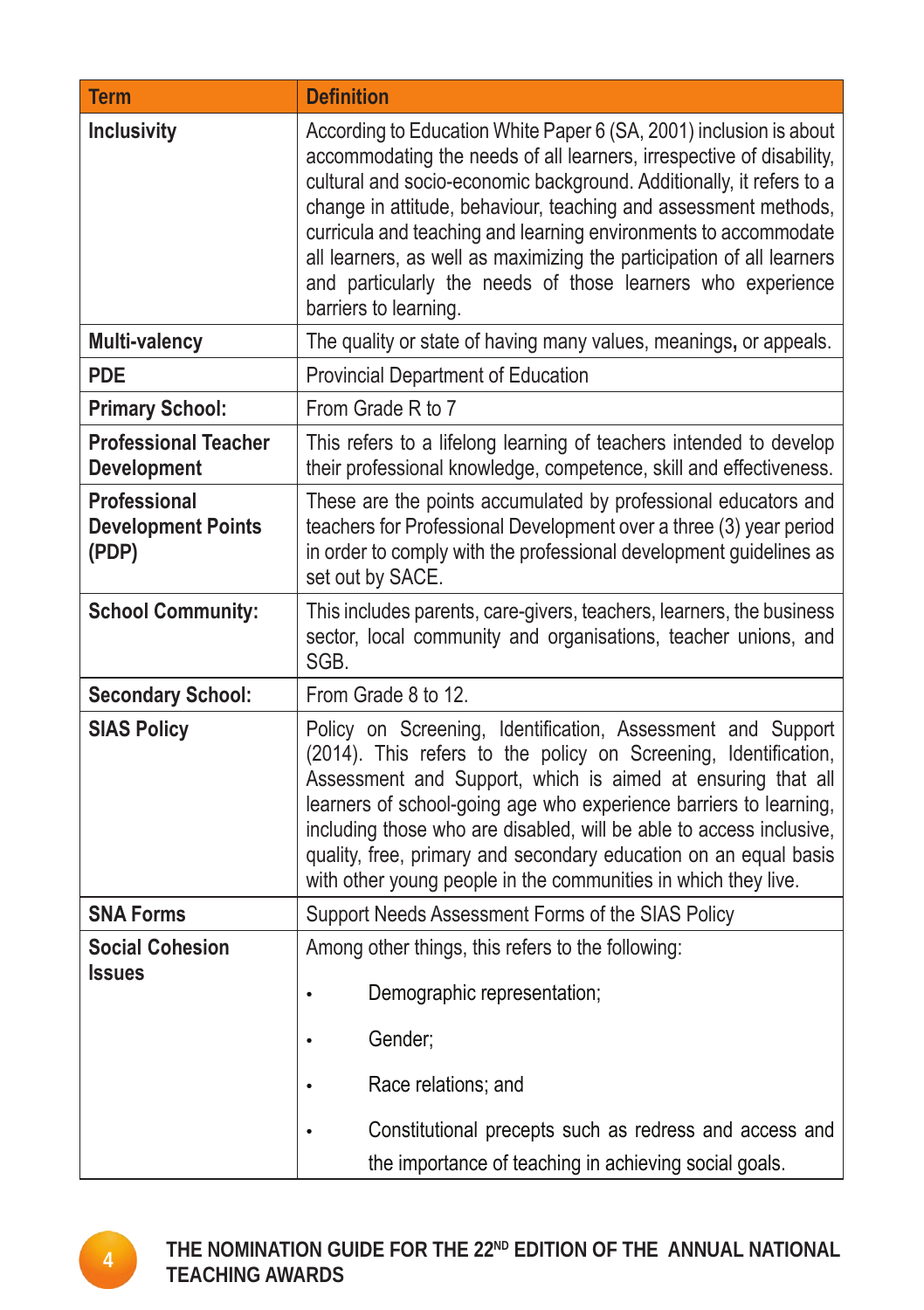| <b>Term</b>                                             | <b>Definition</b>                                                                                                                                                                                                                                                                                                              |
|---------------------------------------------------------|--------------------------------------------------------------------------------------------------------------------------------------------------------------------------------------------------------------------------------------------------------------------------------------------------------------------------------|
| Social goals                                            | This refers to matters such as human rights, inclusivity, and<br>environmental and social justice (as described in the Curriculum<br>and Assessment Policy Statement (CAPS).                                                                                                                                                   |
| <b>Team Work</b>                                        | To partner together as colleagues, working as a team to achieve<br>shared organisational goals. A team should be a group of<br>colleagues in a particular grade, phase, subject or the school/<br>centre management team. A maximum of 5 (five) teachers form<br>a team.                                                       |
| <b>Technology-Enhanced</b><br><b>Classroom Teaching</b> | To integrate technology in day to day classroom teaching<br>activities by teachers in public schools, mainstream and full<br>service schools.                                                                                                                                                                                  |
| Vetting                                                 | Vetting is the process of thoroughly investigating an individual<br>or other entity before making a decision to go forward with a<br>joint project. A background review is an example of a vetting<br>process for a potential employee. Once the vetting process is<br>concluded, a well-informed hiring decision can be made. |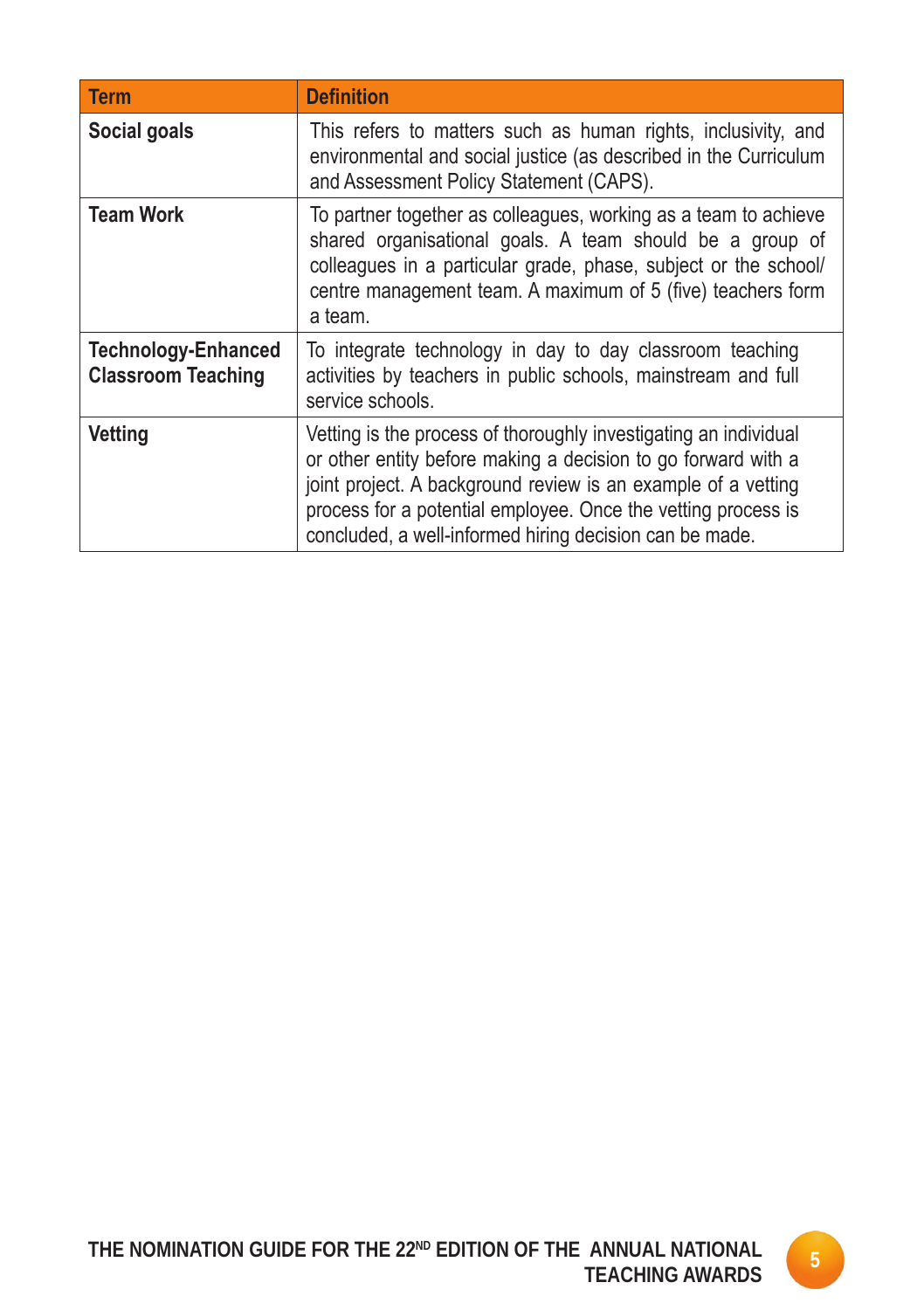# **2. Introduction**

The Department of Basic Education wishes to salute all schools and teachers who have entered the National Teaching Awards (NTA). The NTA Scheme was conceptualised and launched in 2000 and now enters its twenty second year of implementation. Through extensive consultation, the scheme has been refined, sharpened, as well as broadened in terms of its frame and categories. We therefore welcome you to the 22<sup>nd</sup> edition of the NTA.

The NTA scheme is one of the ways in which the Department of Basic Education (DBE) acknowledges the extraordinary efforts made by excellent teachers, often in very difficult conditions. Such teachers provide for better futures for learners, because the lack of quality education is a major factor behind many social, political, economic and health challenges faced by the world today; as well as contributing to poverty, prejudice and conflict.

The concept of appreciating and recognising teachers has gained world-wide prominence and as a result South African teachers are encouraged to participate and shine on the global stage. Some of the awards that are open to the teachers are:

- 2.1 The African Union (AU) Teachers' Award;
- 2.2 The Global Teacher Prize (GTP) of the Varkey Foundation; and
- 2.3 The Commonwealth Education Award.

To mark the twenty-first (21<sup>st</sup>) Anniversary of the National Teaching Awards, the DBE added three new categories which have been integrated into the  $22<sup>nd</sup> NTA$ . The additional categories introduced include the National Best Teacher Award, the SHERO Award and the National Learner Award.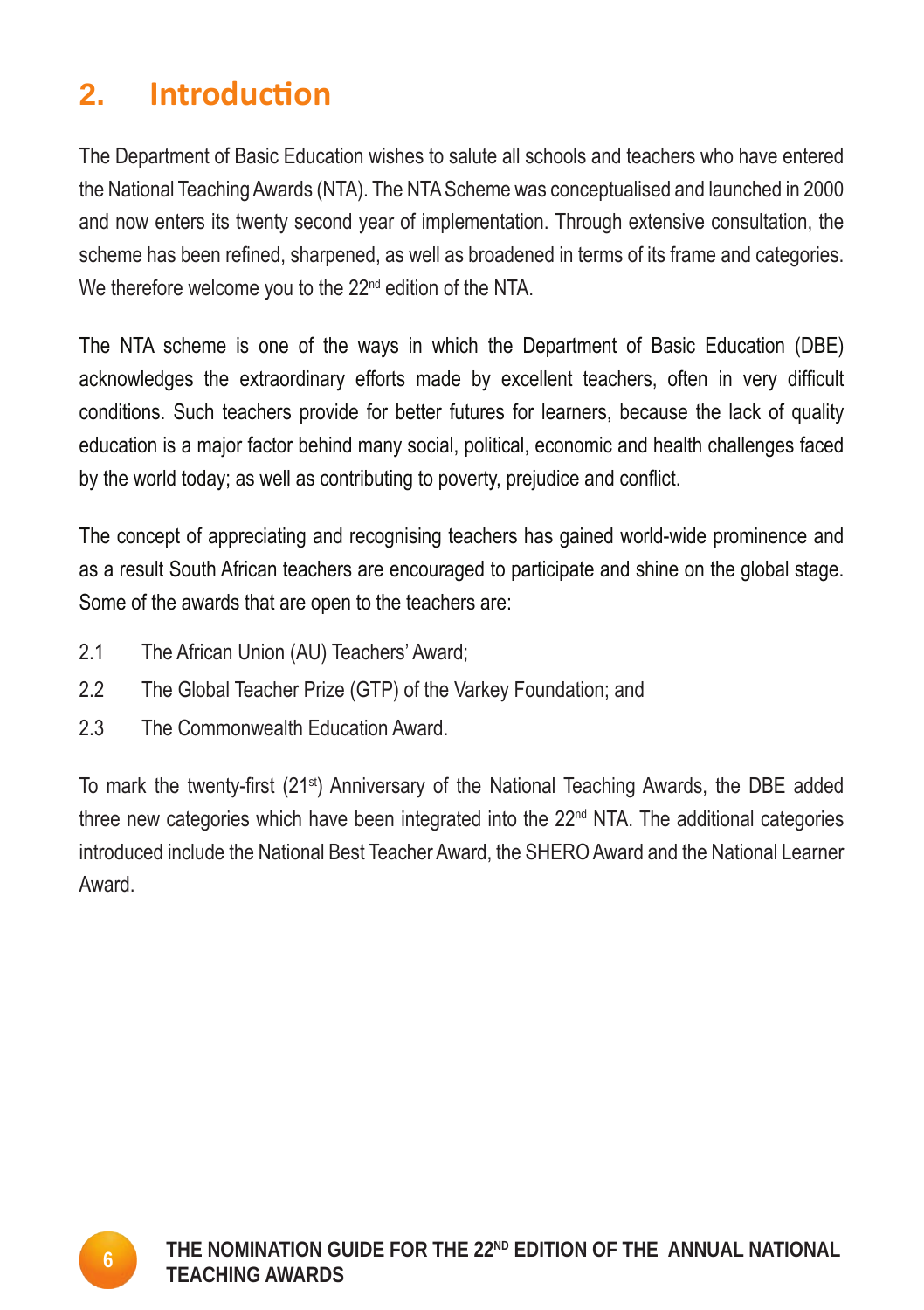# **3. The objectives of the Ministry of Basic Education through the NTA**

- 3.1 To focus public attention on the positive aspects of Basic Education, thereby raising the public image of the teaching profession;
- 3.2 Recognising and promoting excellence in teaching performance;
- 3.3 Honouring dedicated creative and effective teachers and schools;
- 3.4 Encouraging best practice in schools;
- 3.5 Improving the wellbeing of learners; highlight the initiatives that remove barriers and build resilience especially for the disadvantaged groups (Commonwealth Teachers Award);
- 3.6 Creating an environment that will encourage and sustain investments in education and learning (Commonwealth Teachers Award);
- 3.7 Working towards achievement of Sustainable Development Goal (SDG 4) (Commonwealth Teachers Award);
- 3.8 Helping learners to achieve their long term career goals by organising engagement with relevant agencies and information; (African Union Teachers' Award);
- 3.9 Providing the South African teachers with an opportunity to compete with the best teachers in Africa and globally through the African Union (AU) Teachers' Award, the Commonwealth Teachers' Award, and the Global Teacher Prize (GTP); and
- 3.10 Affording South Africans, the opportunity to publicly say thank you to all outstanding teams or individual teachers in schools.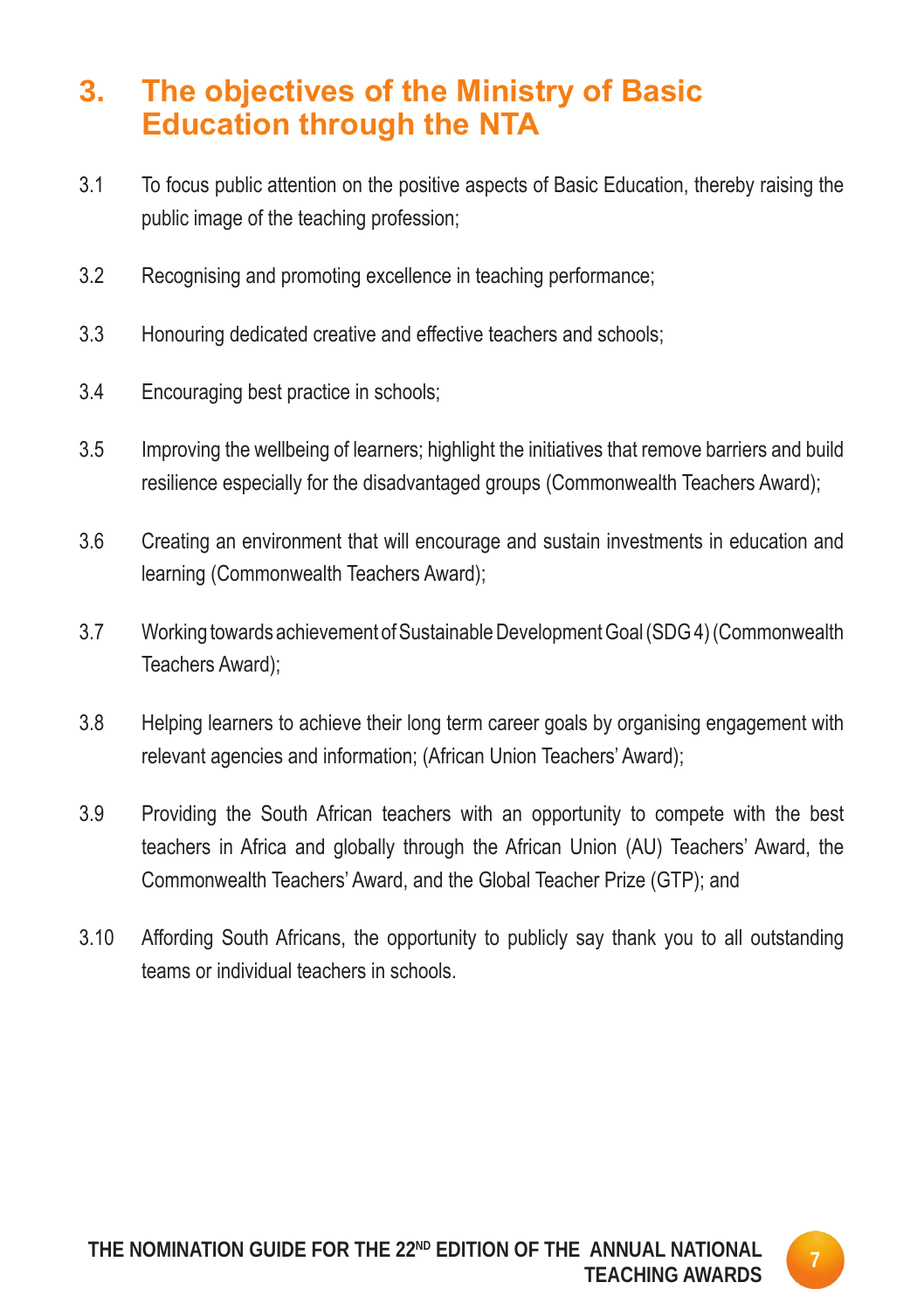# **4. Criteria**

The criteria that follow, include the criteria from the African Union (AU) Teachers' Award, the Commonwealth Teachers' Award, and the Global Teacher Prize (GTP).

- 4.1 Evidence of teacher recognition from government, national teacher organisations, head teachers, colleagues, members of the wider community or pupils (the Global Teacher Prize (GTP);
- 4.2 Key performance metrics and results, both in terms of measurable impact over time and in terms of effect – meeting expectations; (the Commonwealth Teachers' Award);
- 4.3 Evidence of core achievements over the last one or two years, and what is the potential for replicability and scalability? (the Commonwealth Teachers' Award);
- 4.4 Explanations with examples, on teachers' community participation and contribution, including parents and learners' contribution (the Commonwealth Teachers' Award); and
- 4.5 Evidence of the work done is imperative and teachers are required to demonstrate both national and global competency skills which will promote sustainable economic growth, higher levels of productivity, technological innovation and job creation.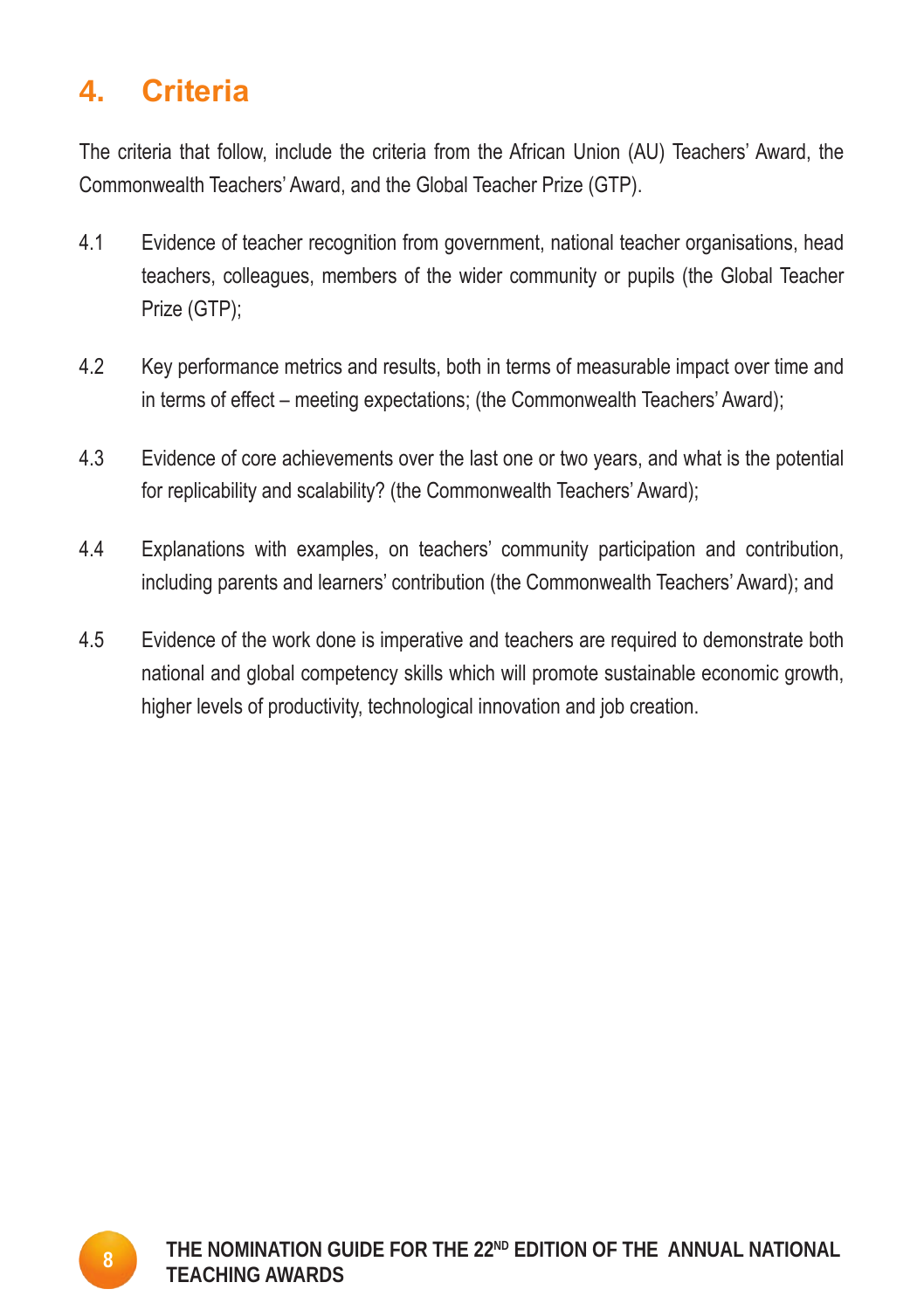# **5. Structure of the Nomination Guide**

The Nomination Guide is divided into the following:

- 5.1 The twelve Excellence categories
- 5.2 Awards for the NTA
- 5.3 Rules Pertaining to the NTA 2022
- 5.4 2022 NTA Nomination Form (Form 1)
- 5.5 2022 NTA Team/Self Portrait Form (Form 2)
- 5.6 2022 NTA School Motivation Form (Form 3)
- 5.7 Vetting/screening of teachers participating in the NTA
- 5.8 Disqualification rules
- 5.9 The Dispute Resolution Mechanism
- 5.10 General matters
- 5.11 NTA checklist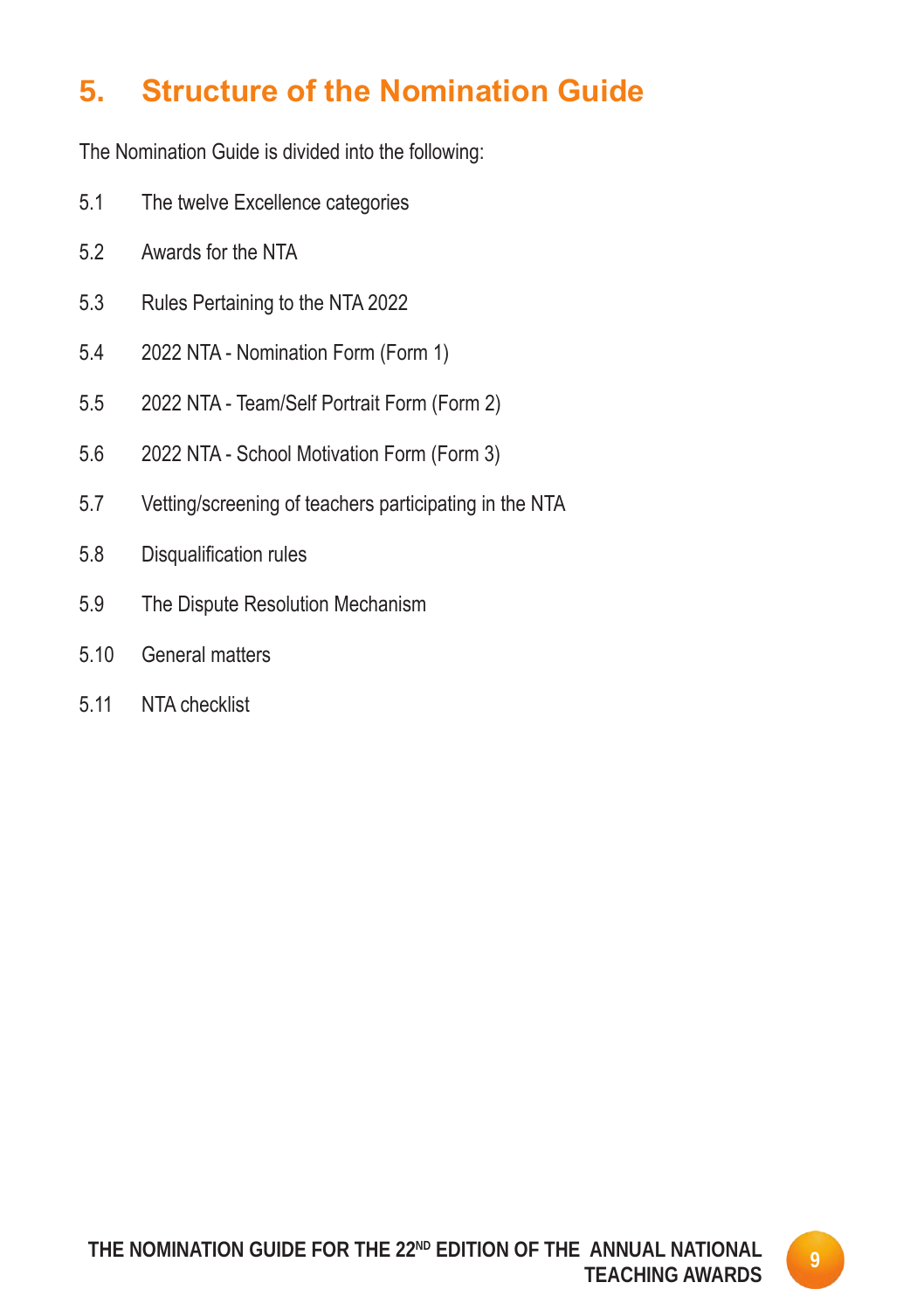# **6. Categories of the NTA**

#### **6.1 Excellence categories**

**There are thirteen categories for this edition, in each category, teachers are expected to define, elaborate, and speak to the effects/impact and provide evidence of any action mentioned in the categories as listed below**:

- 6.1.1 Excellence in Grade R Teaching
- 6.1.2 Excellence in Primary School Teaching
- 6.1.3 Excellence in Primary School Leadership
- 6.1.4 Excellence in Secondary School Teaching
- 6.1.5 Excellence in Secondary School Leadership
- 6.1.6 Excellence in Special Needs Teaching
- 6.1.7 Excellence in Special Needs Leadership (NEW)
- 6.1.8 Excellence in Teaching Mathematics (GET)
- 6.1.9 Excellence in Teaching Mathematics (FET)
- 6.1.10 Excellence in Teaching Natural Sciences
- 6.1.11 Excellence in Teaching Physical Sciences
- 6.1.12 Excellence in Technology Enhanced, Teaching and Learning
- 6.1.13 Kader Asmal Lifetime Achievement Award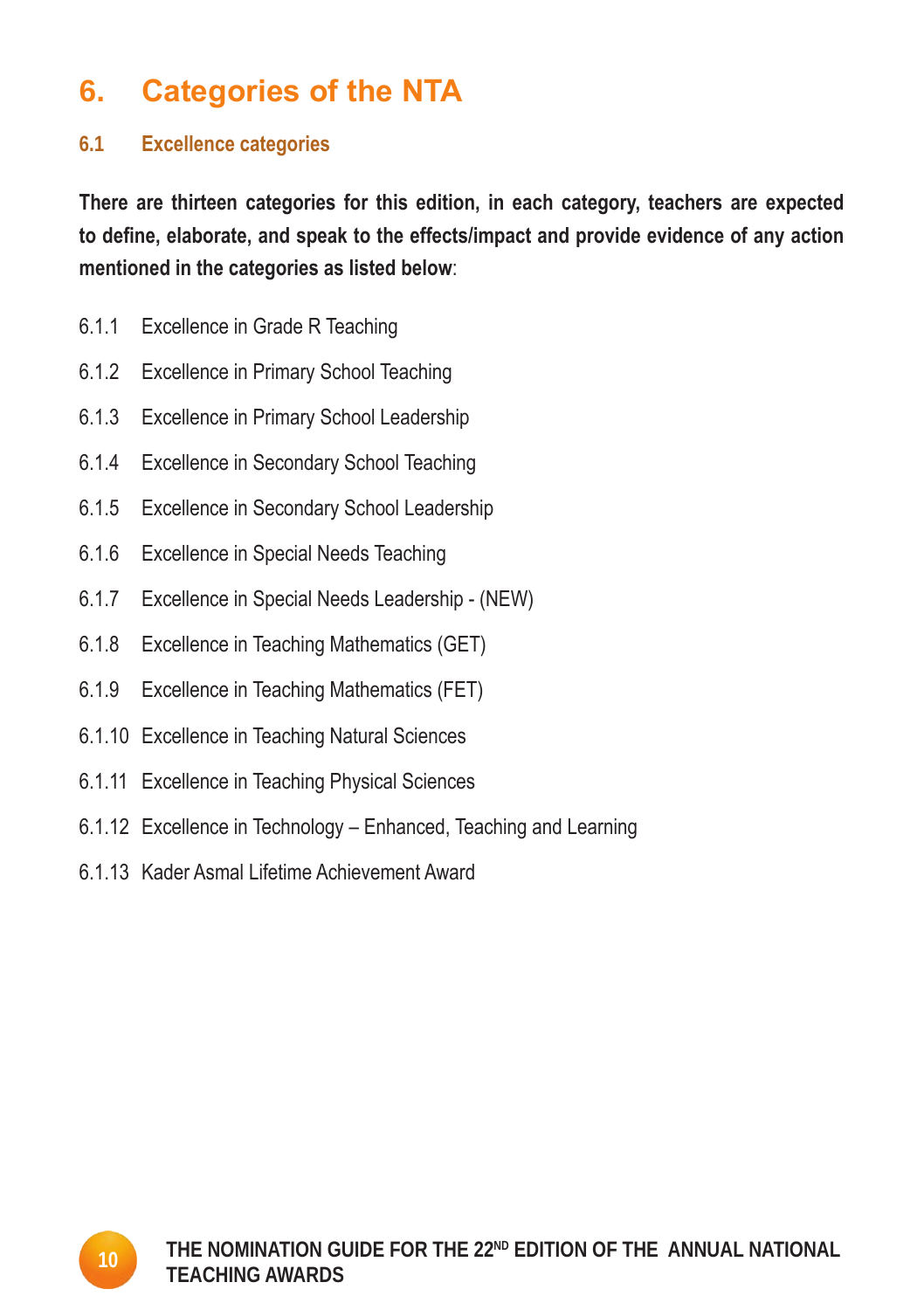#### **6.2 Each category is divided into general and specific criteria.**

- 6.2.1 The general criteria and the questions are the **same** for all the categories and the teachers are expected to do presentations while answering the questions during the formal interview process.
- 6.2.2 Each teacher/learner/team will be assessed against the general criteria and the specific criteria of the category entered for.
- 6.2.3 When responding to General Criteria, **each teacher/team is expected to align the answer/presentation** to the category that they have entered for.
- 6.2.4 The general criteria, which are applicable to all categories will only appear once in the guide to avoid re-writing them at the beginning of each category.
- 6.2.5 The following pages consist of the general criteria followed by all the categories and their specific criteria.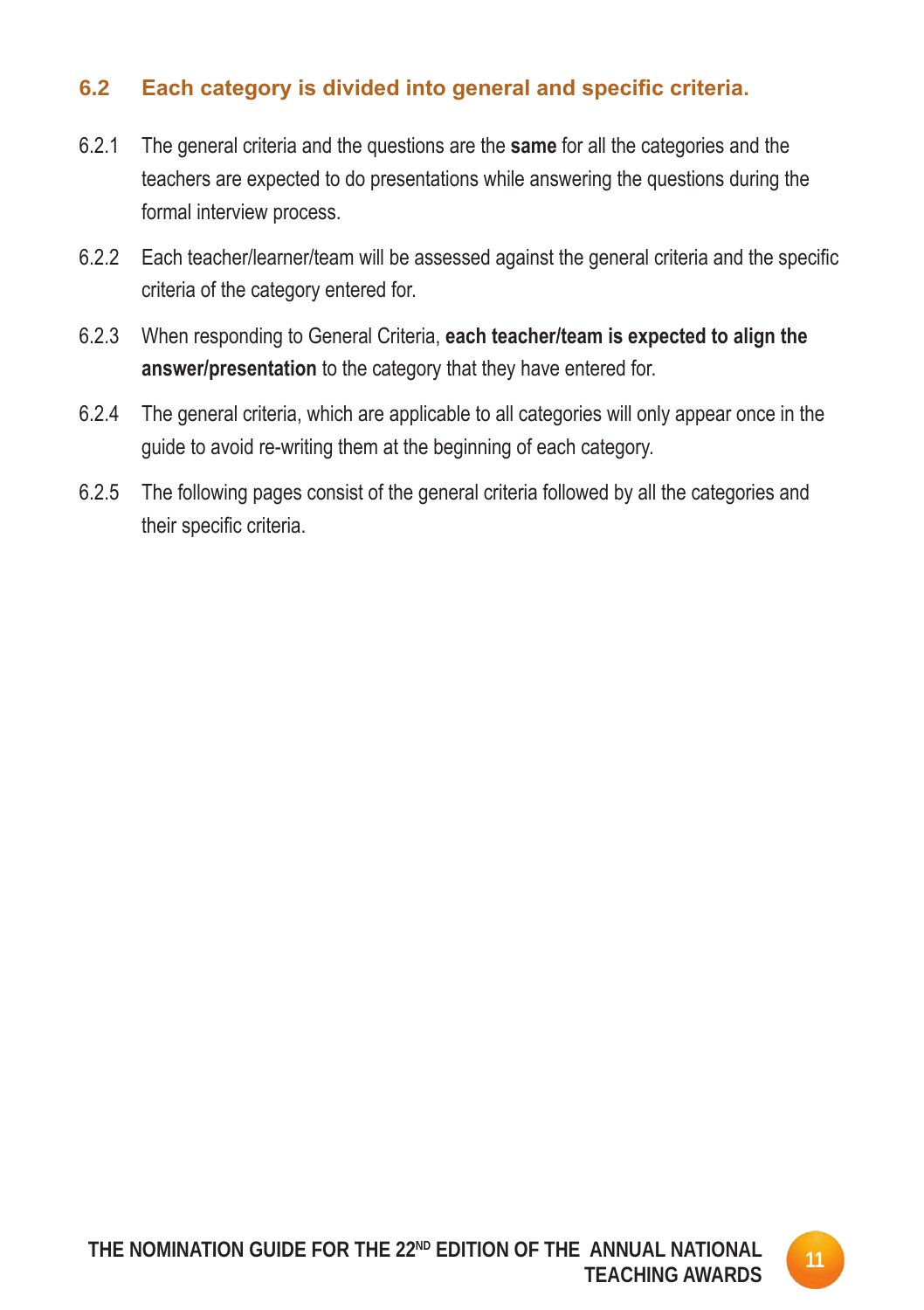# **7. General Criteria, Questions and Scores**

**All teachers regardless of category should respond to general criteria.**

| <b>Criteria</b>                                                                                                                                                                                                                                                                       | Questions based on general criteria                                                                                                                                                                                                                                                                | <b>Max score</b> |
|---------------------------------------------------------------------------------------------------------------------------------------------------------------------------------------------------------------------------------------------------------------------------------------|----------------------------------------------------------------------------------------------------------------------------------------------------------------------------------------------------------------------------------------------------------------------------------------------------|------------------|
| Contribution to the ethos and morale of the school<br>1.                                                                                                                                                                                                                              |                                                                                                                                                                                                                                                                                                    |                  |
| 1.1 Engages in Continuing<br><b>Professional Development</b><br>activities, which have a<br>positive impact on classroom<br>activities.                                                                                                                                               | 1.2 Expand on how you engage<br>in the Continuing Professional<br>Development activities which have<br>a positive impact on classroom<br>activities?                                                                                                                                               | 4                |
| 1.2 Application of mitigation<br>strategies and<br>methodologies applied after<br>the outbreak of COVID-19.<br>How the teacher will prepare<br>for any pathogen or natural<br>disaster outbreak that<br>may affect the country and<br>teaching and learning.                          | 1.2 How did you respond or apply<br>mitigation ways and new<br>methodologies as a way of<br>responding to COVID-19 and<br>how would you prepare for any<br>pathogen or natural disaster that<br>may arise in future?                                                                               | 4                |
| <b>Future focused education</b><br>$\mathfrak{D}_{\cdot}$                                                                                                                                                                                                                             |                                                                                                                                                                                                                                                                                                    |                  |
| 2.1 Integration of the Fourth<br>Industrial Revolution (4IR)<br>skills and competences<br>in teaching to prepare the<br>learners for the future.                                                                                                                                      | 2.1 Explain how you integrate the<br>Fourth Industrial Revolution (4IR)<br>skills and competences in your<br>teaching to prepare the learners<br>for the future?                                                                                                                                   | 4                |
| 2.2 Helping learners to become<br>global citizens through<br>providing them with a values-<br>based education that equips<br>them for a world where they<br>will potentially live, work and<br>socialise with people from<br>many different nationalities,<br>cultures and religions. | 2.2 Explain how you help learners to<br>become global citizens through<br>providing them with a values-<br>based education that equips<br>them for a world where they<br>will potentially live, work and<br>socialise with people from many<br>different nationalities, cultures and<br>religions? | 4                |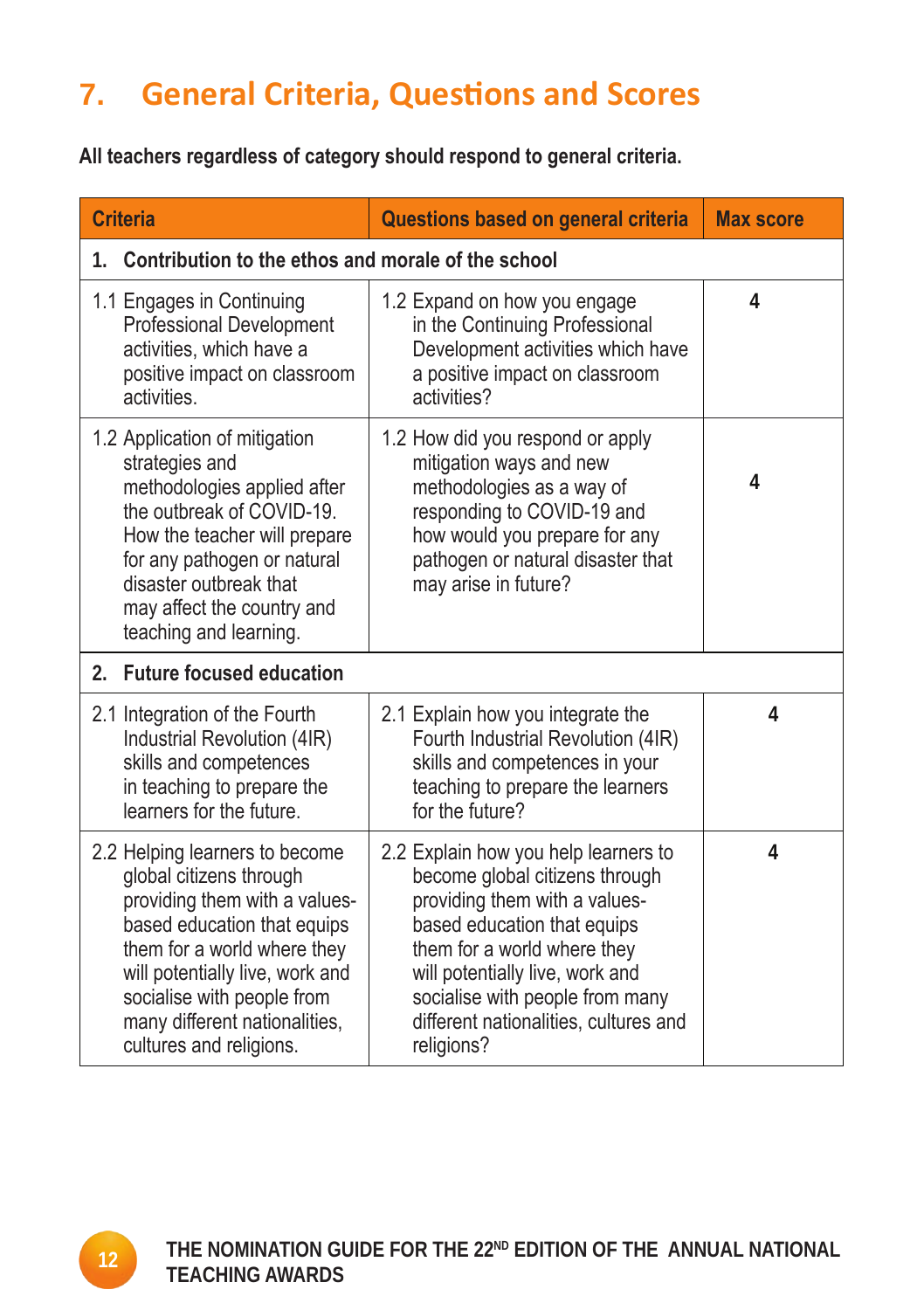| <b>Criteria</b>                                                                                                                                                     | Questions based on general criteria                                                                                                                                                                      | <b>Max score</b> |
|---------------------------------------------------------------------------------------------------------------------------------------------------------------------|----------------------------------------------------------------------------------------------------------------------------------------------------------------------------------------------------------|------------------|
| 3.                                                                                                                                                                  | Contribution to co- and extra-curricular activities in the school community                                                                                                                              |                  |
| 3.1 How the teacher encourages<br>learners and colleagues to<br>participate in extra-curricular<br>activities for the holistic<br>development of learners.          | 3.1 How do you encourage learners<br>and colleagues to participate in<br>the extra-curricular activities and<br>use the extra-curricular activities<br>for the holistic developments of<br>the learners? | 4                |
| 4. Social justice issues:                                                                                                                                           |                                                                                                                                                                                                          |                  |
| How the teacher deals with<br>the impact and effects of the<br>following social justice issues:                                                                     | How do you teach in a way which<br>ensures that you address the impact<br>and effects of the following social<br>justice issues?                                                                         | 8                |
| 4.1 Race relations and/or social<br>cohesion.                                                                                                                       | 4.1 Race relations and/or social<br>cohesion.                                                                                                                                                            |                  |
| 4.2 Diversity and/or inclusivity.                                                                                                                                   | 4.2 Diversity and/or inclusivity.                                                                                                                                                                        |                  |
| 4.3 Poor facilities and<br>inadequate resources.                                                                                                                    | 4.3 Poor facilities and inadequate<br>resources.                                                                                                                                                         |                  |
| 4.4 Teenage pregnancy and/or,<br>HIV and Aids and/or other<br>diseases.                                                                                             | 4.4 Teenage pregnancy and/or, HIV<br>and Aids and/or other diseases.                                                                                                                                     |                  |
| 4.5 Substance abuse, and/<br>or bullying and/or                                                                                                                     | 4.5 Substance abuse, and/or bullying<br>and/or gangsterism.                                                                                                                                              |                  |
| gangsterism.<br>NB: Choose any two (2) of the<br>above and elaborate                                                                                                | NB: Choose any two (2) of the above<br>and elaborate                                                                                                                                                     |                  |
| 5. Professionalism in teaching                                                                                                                                      |                                                                                                                                                                                                          |                  |
| 5.1 Engaging in activities and<br>networks that enhance the<br>social and cultural value of<br>learning.                                                            | 5.1 Can you, by means of examples,<br>tell us about the activities and<br>networks that you are involved<br>in that enhance the social and<br>cultural value of learning?                                | 4                |
| 5.2 Demonstrating multi-valence<br>in facilitating acquisition of<br>knowledge and skills, as well<br>as values for peace- building<br>and responsible citizenship. | 5.2 Explain how you demonstrate<br>multi-valence in facilitating<br>acquisition of knowledge and<br>skills, as well as values for<br>peace-building and responsible<br>citizenship?                      | 4                |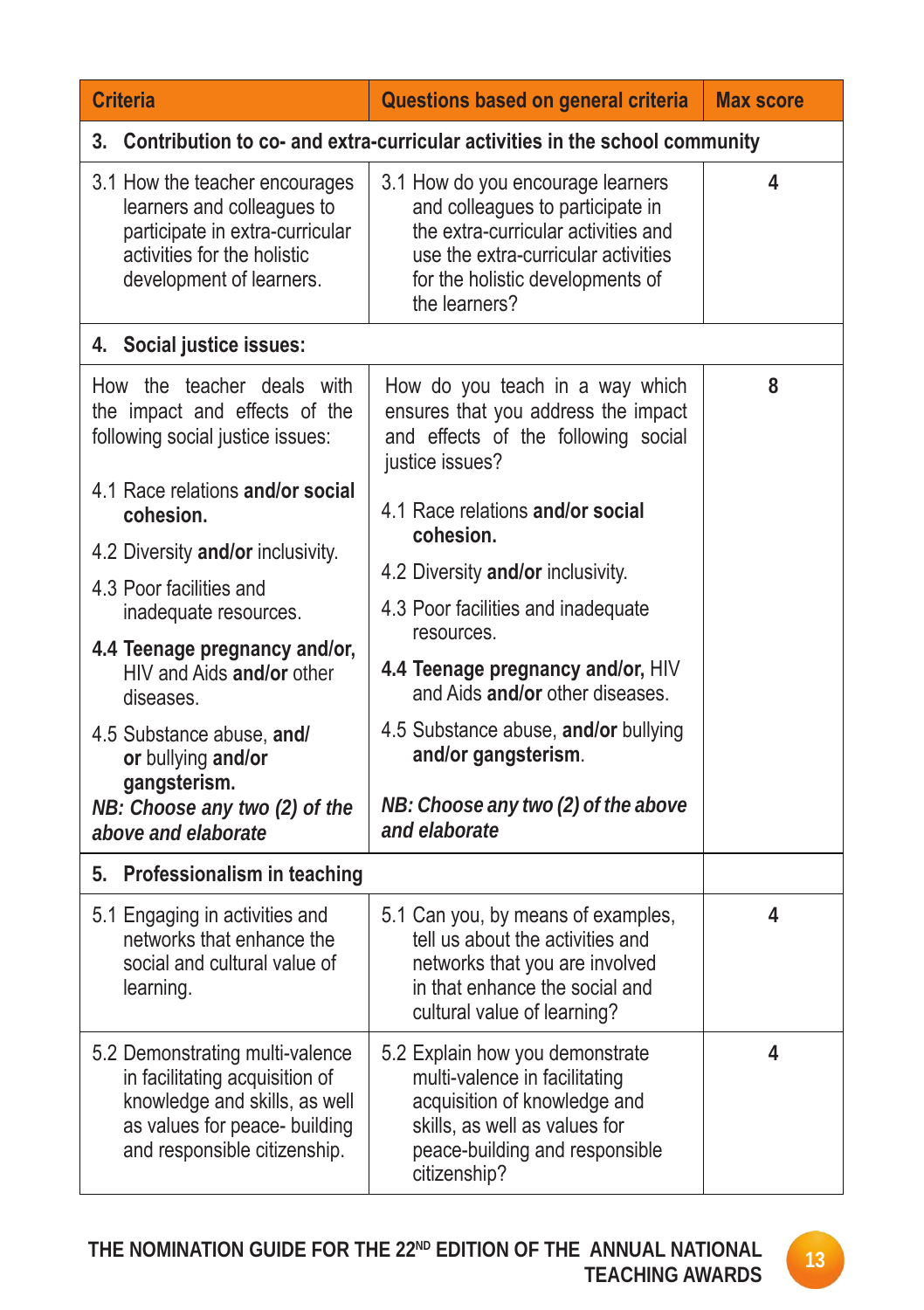| <b>Criteria</b>                                | Questions based on general criteria                                                                                                                                                                                                                     | <b>Max score</b> |
|------------------------------------------------|---------------------------------------------------------------------------------------------------------------------------------------------------------------------------------------------------------------------------------------------------------|------------------|
| 5.3 Contribution to the teaching<br>profession | 5.3 Enlighten us on how you have<br>improved the teaching profession<br>through:<br>(a) Positive engagement with<br>fellow teachers.<br>(b) Helping colleagues overcome<br>any challenges they face in<br>the school.<br>(c) Encourage mutual learning; | 4                |
|                                                |                                                                                                                                                                                                                                                         |                  |
| <b>SUB TOTAL</b>                               |                                                                                                                                                                                                                                                         | 40               |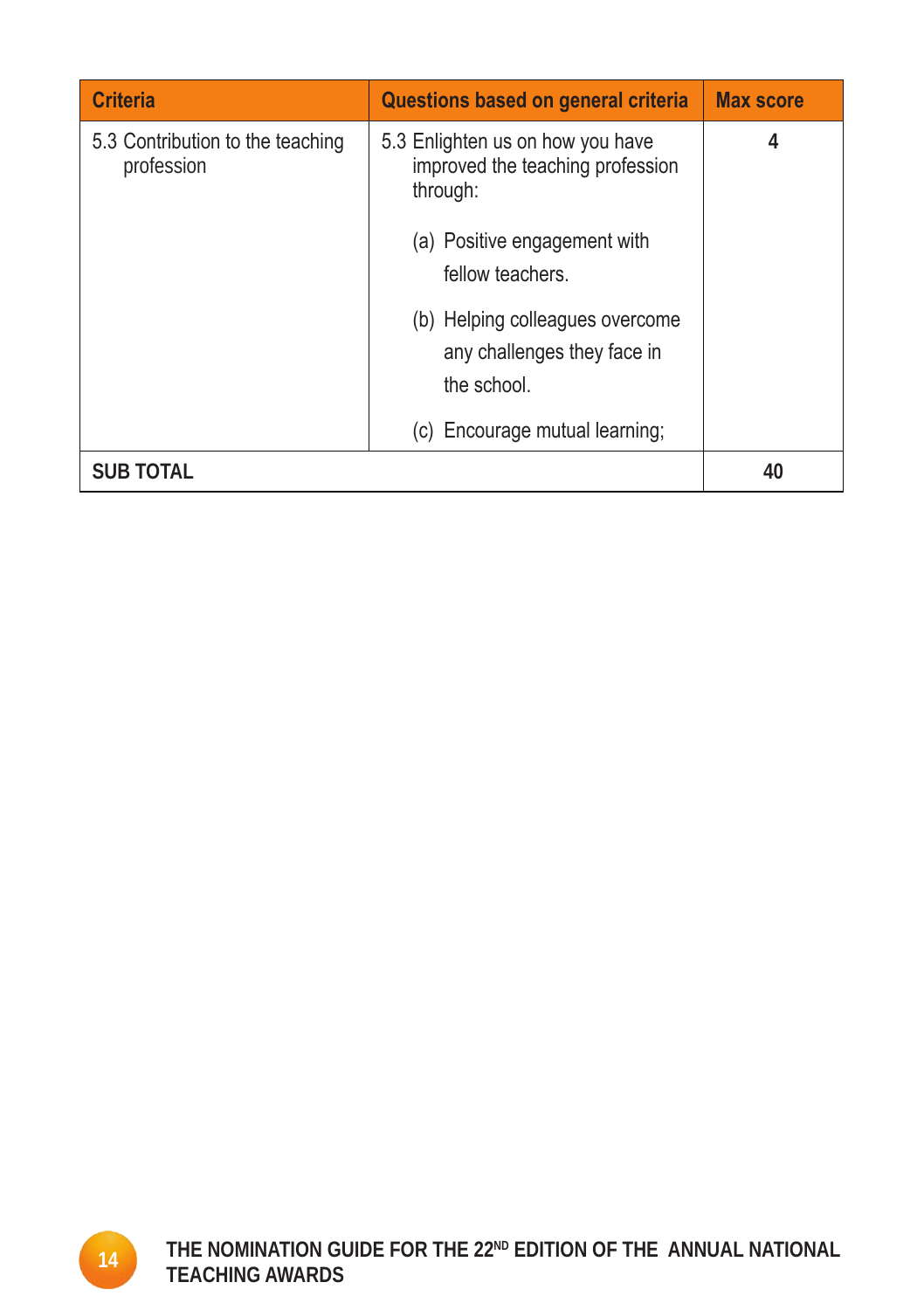### **8. Excellence categories: Specific Criteria, Questions and Scores**

**NOTE:** *Each category has general criteria, specific criteria, questions, and scores, as illustrated in the previous page*.

#### **8.1 Excellence in Grade-R Teaching**

| <b>Criteria</b>                                                                                                                                                                                                               | <b>Questions</b>                                                                                                                                                                                                                                                            | <b>Max score</b> |
|-------------------------------------------------------------------------------------------------------------------------------------------------------------------------------------------------------------------------------|-----------------------------------------------------------------------------------------------------------------------------------------------------------------------------------------------------------------------------------------------------------------------------|------------------|
| Creatively engage learners with the curriculum to enhance their learning<br>1.<br>experience and competencies using:                                                                                                          |                                                                                                                                                                                                                                                                             |                  |
| 1.1 Knowledge, skills and<br>competencies to identify<br>learners' strengths and<br>weaknesses, to choose<br>appropriate teaching and<br>learning strategies.                                                                 | 1.1 How do you apply knowledge,<br>skills and competencies to<br>identify learner's strengths and<br>weaknesses to choose appropriate<br>teaching and learning strategies?                                                                                                  | 5                |
| 1.2 Learner-centred techniques<br>that provide for acquiring of<br>basic skills and knowledge<br>and promotion of critical<br>thinking and problem solving<br>skills (21 <sup>st</sup> century skills), in<br>line with CAPS. | 1.2 Mention the learner-centred<br>teaching techniques that you<br>use that provide for learners'<br>acquisition of basic skills,<br>knowledge and promotion of<br>critical thinking and problem<br>solving skills (21 <sup>st</sup> century skills), in<br>line with CAPS? | 5                |
| 1.3 Balancing curricular needs<br>and the context of the<br>learner; and teaching in<br>diverse ways within the<br>suggested time frame.                                                                                      | 1.3 How do you keep a balance<br>between curricular needs, context<br>of the learners, and teaching in<br>diverse ways within the suggested<br>timeframe?                                                                                                                   | 5                |
| 1.4 Having an impact on the<br>community beyond the<br>classroom that provide<br>unique and distinguished<br>models of excellence for<br>the teaching profession and<br>other professions.                                    | 1.4 How do you teach in ways that<br>impact on the community beyond<br>the classroom that provide<br>unique and distinguished models<br>of excellence for the teaching<br>profession and other professions?                                                                 | 5                |
| <b>SUB TOTAL</b>                                                                                                                                                                                                              |                                                                                                                                                                                                                                                                             | 20               |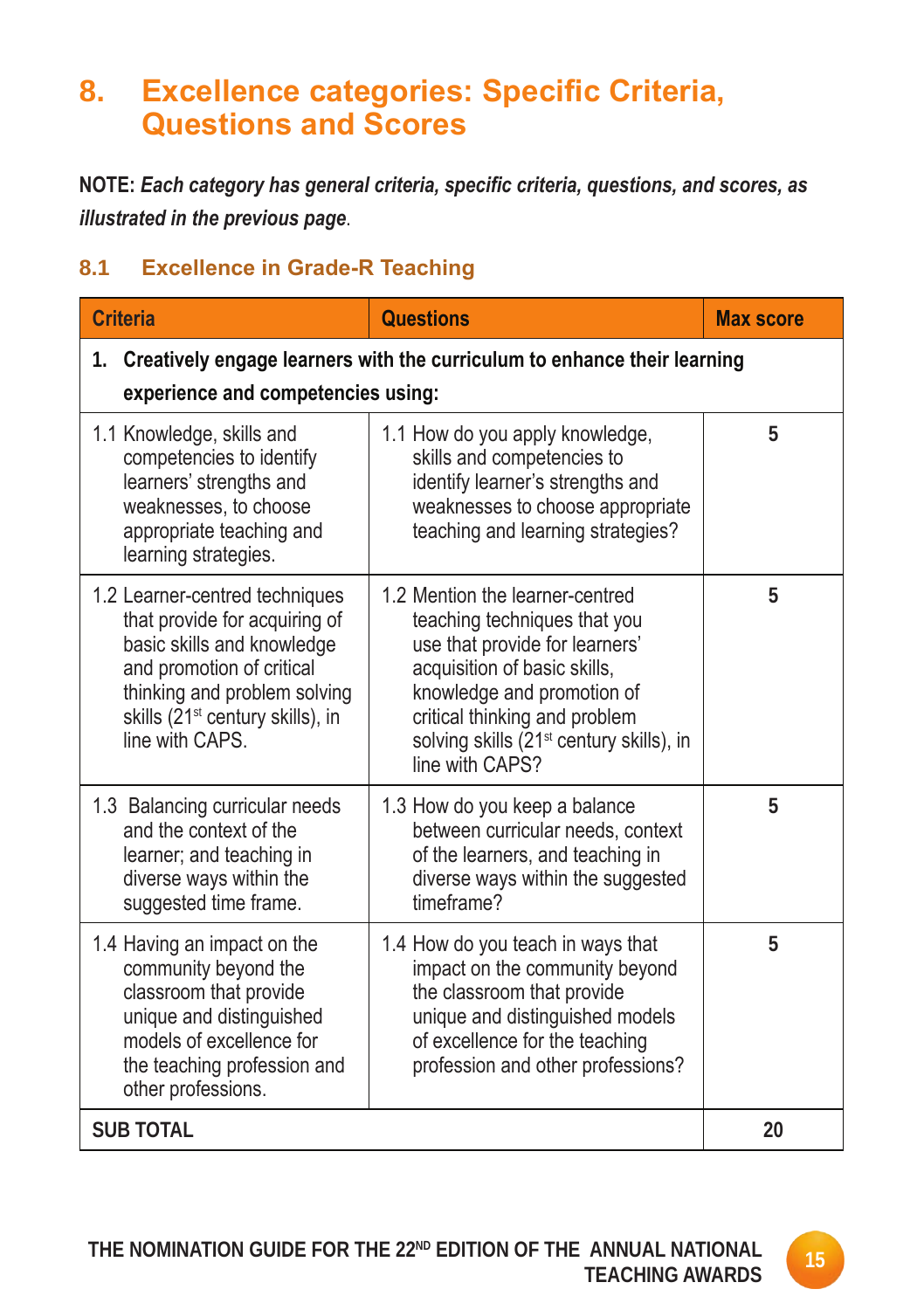| <b>Criteria</b>                                                                                                                                                                                                                               | <b>Questions</b>                                                                                                                                                                                                                               | <b>Max score</b> |
|-----------------------------------------------------------------------------------------------------------------------------------------------------------------------------------------------------------------------------------------------|------------------------------------------------------------------------------------------------------------------------------------------------------------------------------------------------------------------------------------------------|------------------|
| Contribute to the personal development of learners by communicating effectively<br>2.<br>with them about their performance and progress by:                                                                                                   |                                                                                                                                                                                                                                                |                  |
| 2.1 Keeping comprehensive<br>records of planning, learner<br>progress, ensuring that these<br>are accessible at any given<br>time to all stakeholders.                                                                                        | 2.1 Clarify how you keep records of<br>learners' progress and ensure that<br>they are accessible at any given<br>time to all stakeholders?                                                                                                     | 5                |
| 2.2 Actively involving learners<br>in their own assessment in<br>a way that fully supports<br>their competencies, skills,<br>attitudes and knowledge.                                                                                         | 2.2 Explain how you involve learners<br>in their own assessment in<br>a manner that supports their<br>needs and development of their<br>competencies, skills, attitudes and<br>knowledge?                                                      | 5                |
| 2.3 Giving insightful, regular,<br>consistent and timeous<br>feedback, which is built<br>into lesson designs and is<br>available to all stakeholders;                                                                                         | 2.3 Elaborate how you built into lesson<br>designs feedback that is insightful,<br>regular, timeous, consistent and<br>available to all stakeholders?                                                                                          | 5                |
| 2.4 Providing opportunities for<br>learners to link curricular<br>activities with real life<br>experiences (educational<br>tours, symposium, career<br>days, exhibition etc.). provide<br>evidence of the link between<br>the tour and CAPS). | 2.4 What opportunities do you<br>provide learners to link curricular<br>activities and real life experiences<br>(educational tours, symposium,<br>career days, exhibition etc.).<br>Provide evidence of the link<br>between the tour and CAPS? | 5                |
| <b>SUB TOTAL</b>                                                                                                                                                                                                                              |                                                                                                                                                                                                                                                | 20               |
| Adapting learning and teaching strategies to meet the needs of individual<br>3.<br>learners' effectively                                                                                                                                      |                                                                                                                                                                                                                                                |                  |
| 3.1 Use different techniques to<br>build learners' self-esteem,<br>and cooperative learning so<br>that learners are motivated,<br>self-disciplined and<br>independent.                                                                        | 3.1 In your teaching, how do you<br>build learners' self-esteem and<br>cooperative learning so that<br>learners are motivated, self-<br>disciplined and independent?                                                                           | 4                |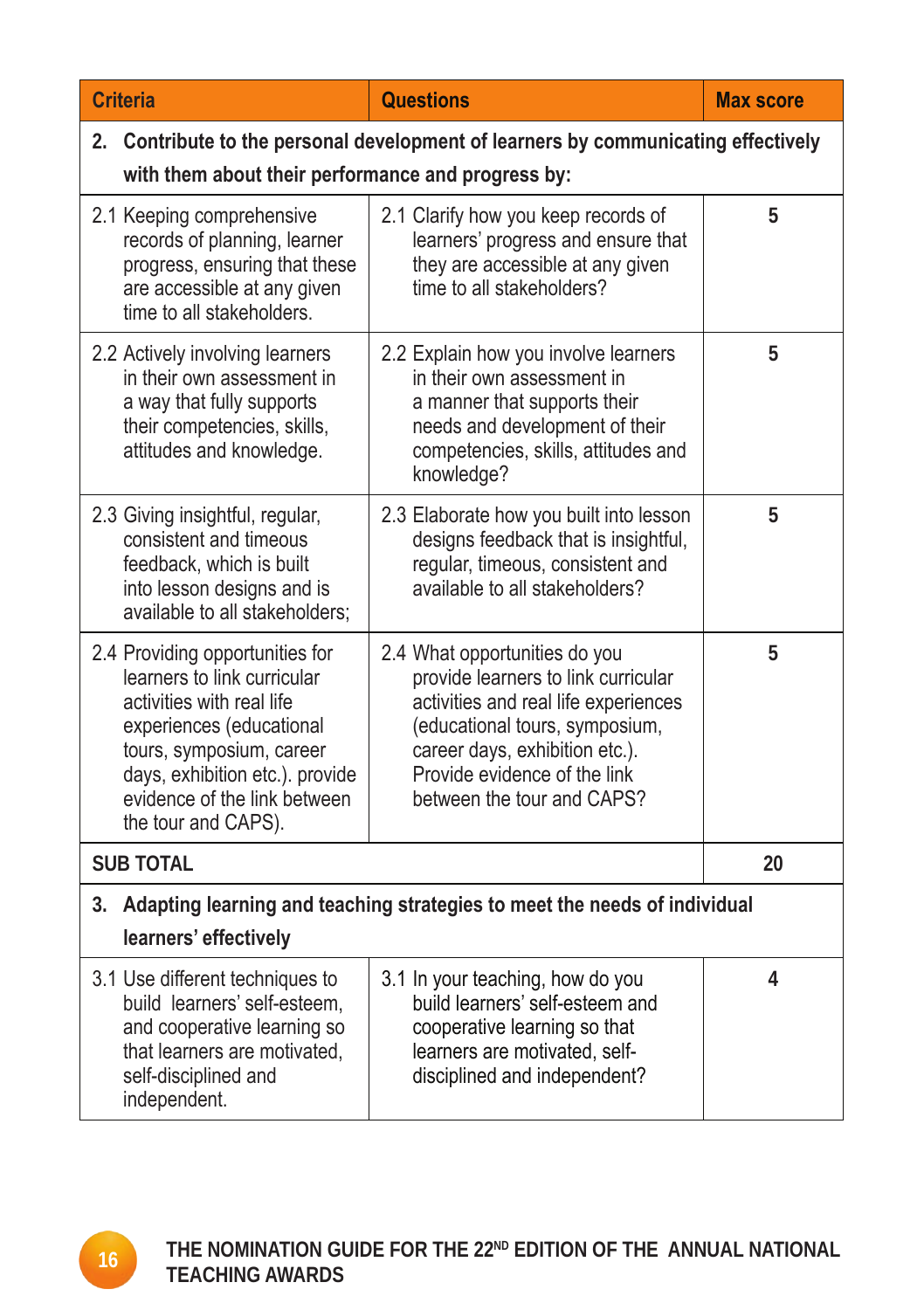| <b>Criteria</b>                                                                                                                                   | <b>Questions</b>                                                                                                                                                                                              | <b>Max score</b> |
|---------------------------------------------------------------------------------------------------------------------------------------------------|---------------------------------------------------------------------------------------------------------------------------------------------------------------------------------------------------------------|------------------|
| 3.2 Organising space to enable<br>all learners to be productive<br>and engaged in learning.                                                       | 3.2 Describe how you organise space<br>(indoors and outdoors) to enable<br>all learners to be productive and<br>engaged in learning.                                                                          | 4                |
| 3.3 Play-based approach in<br>teaching involves both<br>child-initiated and teacher-<br>supported learning.                                       | 3.3 Please share your understanding<br>of this approach and also how you<br>encourage children's learning and<br>inquiry.                                                                                     | 4                |
| 3.4 Teaching strategies that<br>are replicable and scalable<br>to influence the quality of<br>education globally.                                 | 3.4 Please share the teaching<br>strategies that are replicable and<br>scalable to influence the quality of<br>education globally.                                                                            | 4                |
| 3.5 Regular self-monitoring to<br>ensure the implementation<br>of strategic objectives and<br>policies; and using results to<br>improve practice. | 3.5 Provide with evidence<br>examples on how you apply<br>self-monitoring tools, to ensure<br>the implementation of strategic<br>objectives and policies; and<br>you use results to improve your<br>practice. | 4                |
| <b>SUB TOTAL</b>                                                                                                                                  |                                                                                                                                                                                                               | 20               |
| TOTAL                                                                                                                                             |                                                                                                                                                                                                               | 60               |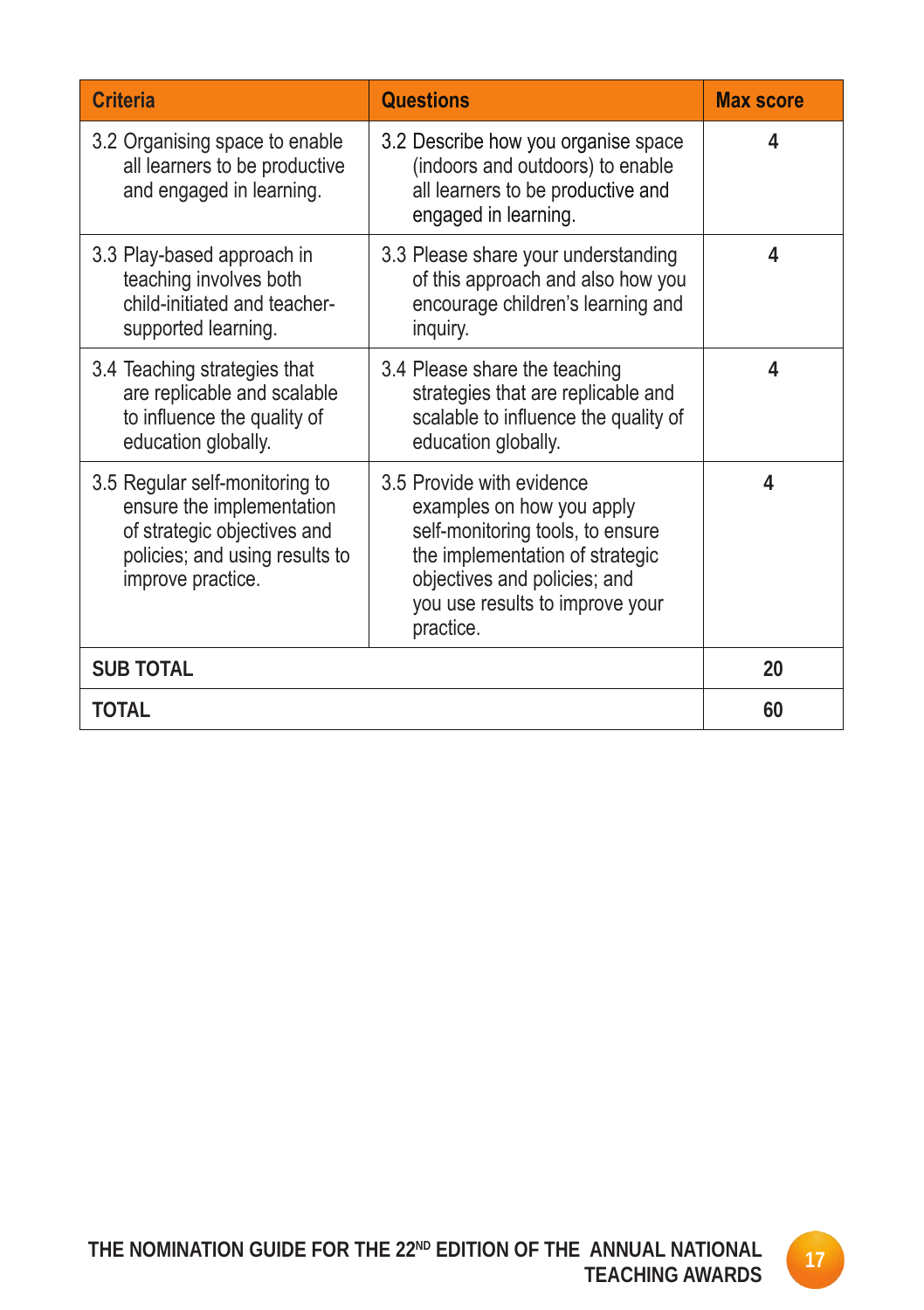### **8.2 Excellence in Primary School Teaching**

| <b>Criteria</b>                                                                                                                                                                                                               | <b>Questions</b>                                                                                                                                                                                                                                                            | <b>Max score</b> |
|-------------------------------------------------------------------------------------------------------------------------------------------------------------------------------------------------------------------------------|-----------------------------------------------------------------------------------------------------------------------------------------------------------------------------------------------------------------------------------------------------------------------------|------------------|
| Creatively engage learners with the curriculum to enhance their learning<br>1.                                                                                                                                                |                                                                                                                                                                                                                                                                             |                  |
| experience and competencies using:                                                                                                                                                                                            |                                                                                                                                                                                                                                                                             |                  |
| 1.1 Knowledge, skills and<br>competencies to identify<br>learners' strengths and<br>weaknesses, to choose<br>appropriate teaching and<br>learning strategies.                                                                 | 1.1 How do you apply knowledge,<br>skills and competencies to<br>identify learner's strengths and<br>weaknesses to choose appropriate<br>teaching and learning strategies?                                                                                                  | 5                |
| 1.2 Learner-centred techniques<br>that provide for acquiring of<br>basic skills and knowledge<br>and promotion of critical<br>thinking and problem solving<br>skills (21 <sup>st</sup> century skills), in<br>line with CAPS. | 1.2 Mention the learner-centred<br>teaching techniques that you<br>use that provide for learners'<br>acquisition of basic skills,<br>knowledge and promotion of<br>critical thinking and problem<br>solving skills (21 <sup>st</sup> century skills), in<br>line with CAPS? | 5                |
| 1.3 Balancing curricular needs<br>and the context of the<br>learner; and teaching in<br>diverse ways within the<br>suggested time frame.                                                                                      | 1.3 How do you keep a balance<br>between curricular needs, context<br>of the learners, and teaching in<br>diverse ways within the suggested<br>timeframe?                                                                                                                   | 5                |
| 1.4 Having an impact on the<br>community beyond the<br>classroom that provide<br>unique and distinguished<br>models of excellence for<br>the teaching profession and<br>other professions.                                    | 1.4 How do you teach in ways that<br>impact on the community beyond<br>the classroom that provide<br>unique and distinguished models<br>of excellence for the teaching<br>profession and other professions?                                                                 | 5                |
| <b>SUB TOTAL</b>                                                                                                                                                                                                              |                                                                                                                                                                                                                                                                             | 20               |
|                                                                                                                                                                                                                               | 2. Contribute to the personal development of learners by communicating effectively                                                                                                                                                                                          |                  |
| with them about their performance and progress by:                                                                                                                                                                            |                                                                                                                                                                                                                                                                             |                  |
| 2.1 Keeping comprehensive<br>records of planning, learner<br>progress, ensuring that these<br>are accessible at any given<br>time to all stakeholders.                                                                        | 2.1 Clarify how you keep records of<br>learners' progress and ensure that<br>they are accessible at any given<br>time to all stakeholders?                                                                                                                                  | 5                |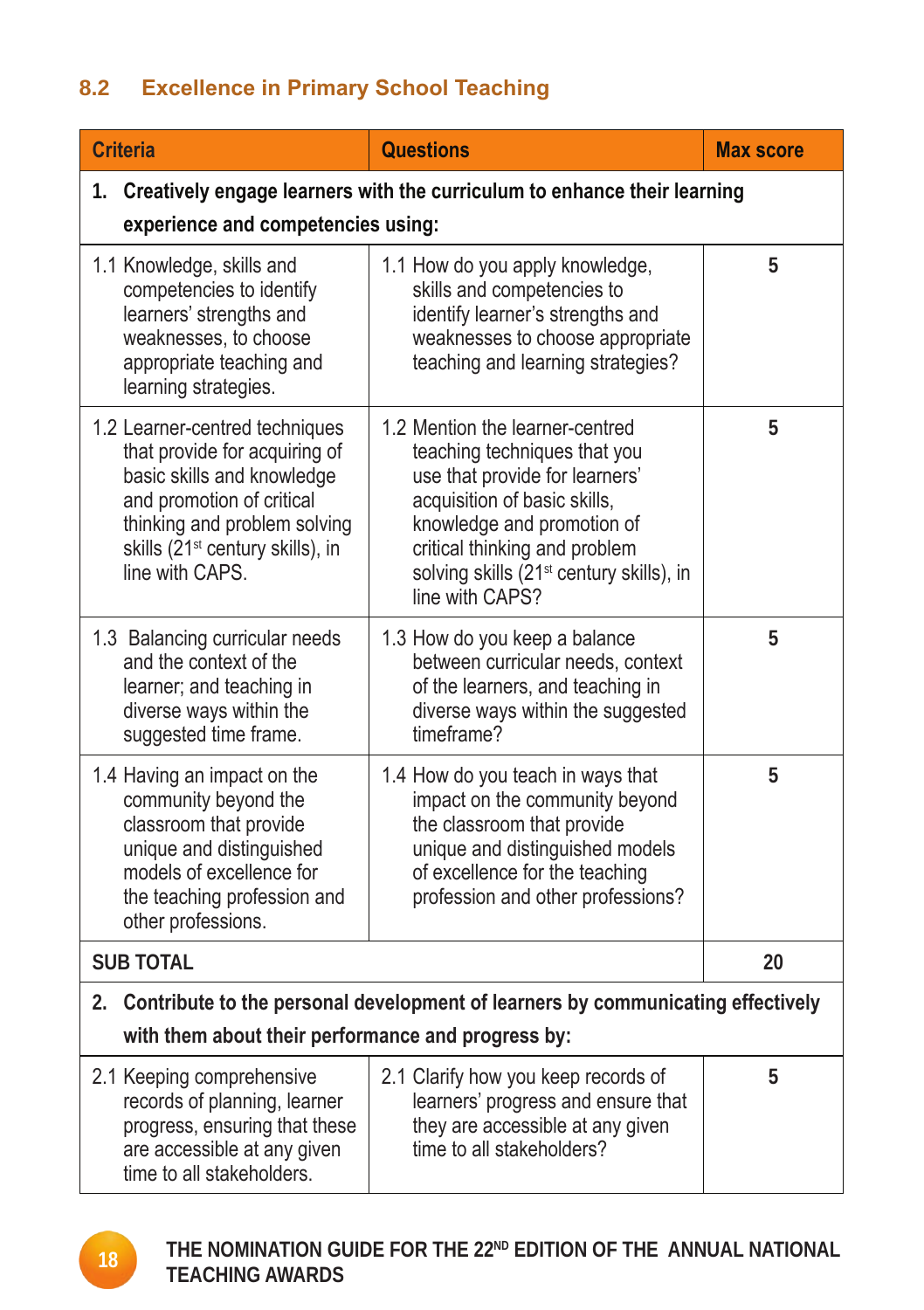| <b>Criteria</b>                                                                                                                                                                                                                              | <b>Questions</b>                                                                                                                                                                                                                               | <b>Max score</b> |
|----------------------------------------------------------------------------------------------------------------------------------------------------------------------------------------------------------------------------------------------|------------------------------------------------------------------------------------------------------------------------------------------------------------------------------------------------------------------------------------------------|------------------|
| 2.2 Actively involving learners<br>in their own assessment in<br>a way that fully supports<br>their competencies, skills,<br>attitudes and knowledge.                                                                                        | 2.2 Explain how you involve learners<br>in their own assessment in<br>a manner that supports their<br>needs and development of their<br>competencies, skills, attitudes and<br>knowledge?                                                      | 5                |
| 2.3 Giving insightful, regular,<br>consistent and timeous<br>feedback, which is built<br>into lesson designs and is<br>available to all stakeholders.                                                                                        | 2.3 Elaborate how you built into lesson<br>designs feedback that is insightful,<br>regular, timeous, consistent and<br>available to all stakeholders?                                                                                          | 5                |
| 2.4 Providing opportunities for<br>learners to link curricular<br>activities with real life<br>experiences (educational<br>tours, symposium, career<br>days, exhibition etc.). provide<br>evidence of the link between<br>the tour and CAPS) | 2.4 What opportunities do you<br>provide learners to link curricular<br>activities and real life experiences<br>(educational tours, symposium,<br>career days, exhibition etc.).<br>Provide evidence of the link<br>between the tour and CAPS? | 5                |
| <b>SUB TOTAL</b>                                                                                                                                                                                                                             |                                                                                                                                                                                                                                                | 20               |
| 3.<br>learners' effectively                                                                                                                                                                                                                  | Adapting learning and teaching strategies to meet the needs of individual                                                                                                                                                                      |                  |
| 3.1 Use different techniques to<br>build learners' self-esteem,<br>and cooperative learning so<br>that learners are motivated,<br>self-disciplined and<br>independent.                                                                       | 3.1 In your teaching, how do you<br>build learners' self-esteem and<br>cooperative learning so that<br>learners are motivated, self-<br>disciplined and independent?                                                                           | 5                |
| 3.2 Organising space to enable<br>all learners to be productive<br>and engaged in learning.                                                                                                                                                  | 3.2 Describe how you organise<br>space to enable all learners to<br>be productive and engaged in<br>learning.                                                                                                                                  | 5                |
| 3.3 Teaching strategies that<br>are replicable and scalable<br>to influence the quality of<br>education globally.                                                                                                                            | 3.3 Please share the teaching<br>strategies that are replicable and<br>scalable to influence the quality of<br>education globally.                                                                                                             | 5                |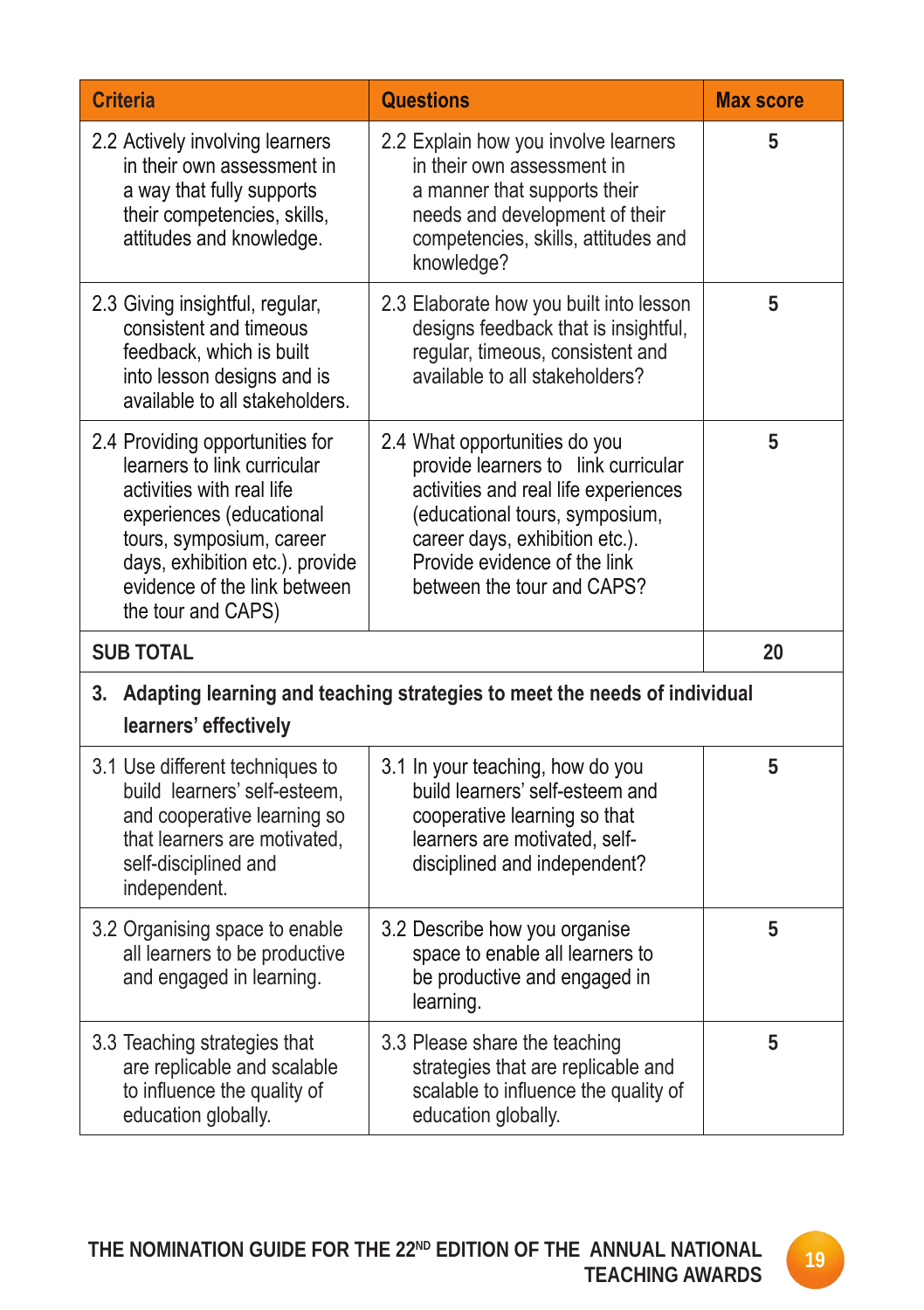| <b>Criteria</b>                                                                                                                                   | <b>Questions</b>                                                                                                                                                                                              | <b>Max score</b> |
|---------------------------------------------------------------------------------------------------------------------------------------------------|---------------------------------------------------------------------------------------------------------------------------------------------------------------------------------------------------------------|------------------|
| 3.4 Regular self-monitoring to<br>ensure the implementation<br>of strategic objectives and<br>policies; and using results to<br>improve practice. | 3.4 Provide with evidence<br>examples on how you apply<br>self-monitoring tools, to ensure<br>the implementation of strategic<br>objectives and policies; and<br>you use results to improve your<br>practice. | 5                |
| <b>SUB TOTAL</b>                                                                                                                                  |                                                                                                                                                                                                               | 20               |
| TOTAL                                                                                                                                             |                                                                                                                                                                                                               | 60               |

### **8.3 Excellence in Primary School Leadership**

| <b>Criteria</b>                                                                                                                                                                     | <b>Questions</b>                                                                                                                                                                                                                  | <b>Max score</b> |
|-------------------------------------------------------------------------------------------------------------------------------------------------------------------------------------|-----------------------------------------------------------------------------------------------------------------------------------------------------------------------------------------------------------------------------------|------------------|
| Demonstrate positive and clear leadership in directing and guiding the school,<br>1.<br>centre or community by:                                                                     |                                                                                                                                                                                                                                   |                  |
| 1.1 Clarity and impact of mission<br>and vision in the school<br>community.                                                                                                         | 1.1 What is your mission and vision for<br>the school, and what impact has<br>its implementation produced in the<br>school community?                                                                                             | 5                |
| 1.2 Mentoring, supporting and<br>providing staff development<br>initiatives.                                                                                                        | 1.2 What staff development<br>programmes have you initiated to<br>ensure staff training and mentoring<br>and how do you conduct<br>monitoring and support in a<br>manner that encourages teachers<br>to do more than is required? | 5                |
| 1.3 Keeping comprehensive<br>and up-to-date records that<br>meet requirements in terms<br>of accepted practices and/or<br>developmental requirements.                               | 1.3 Explain how you keep<br>comprehensive and up-to-date<br>records that meet requirements in<br>terms of accepted practices and/or<br>developmental requirements?                                                                | 5                |
| 1.4 Delegating tasks<br>appropriately to colleagues<br>for the purpose of<br>professional development<br>and capacity building<br>initiatives to acquire Type 1<br>and 2 PD points. | 1.4 Describe how you delegate<br>tasks appropriately to colleagues<br>for the purpose of professional<br>development and capacity building<br>initiatives to acquire Type 1 and 2<br>PD points?                                   | 5                |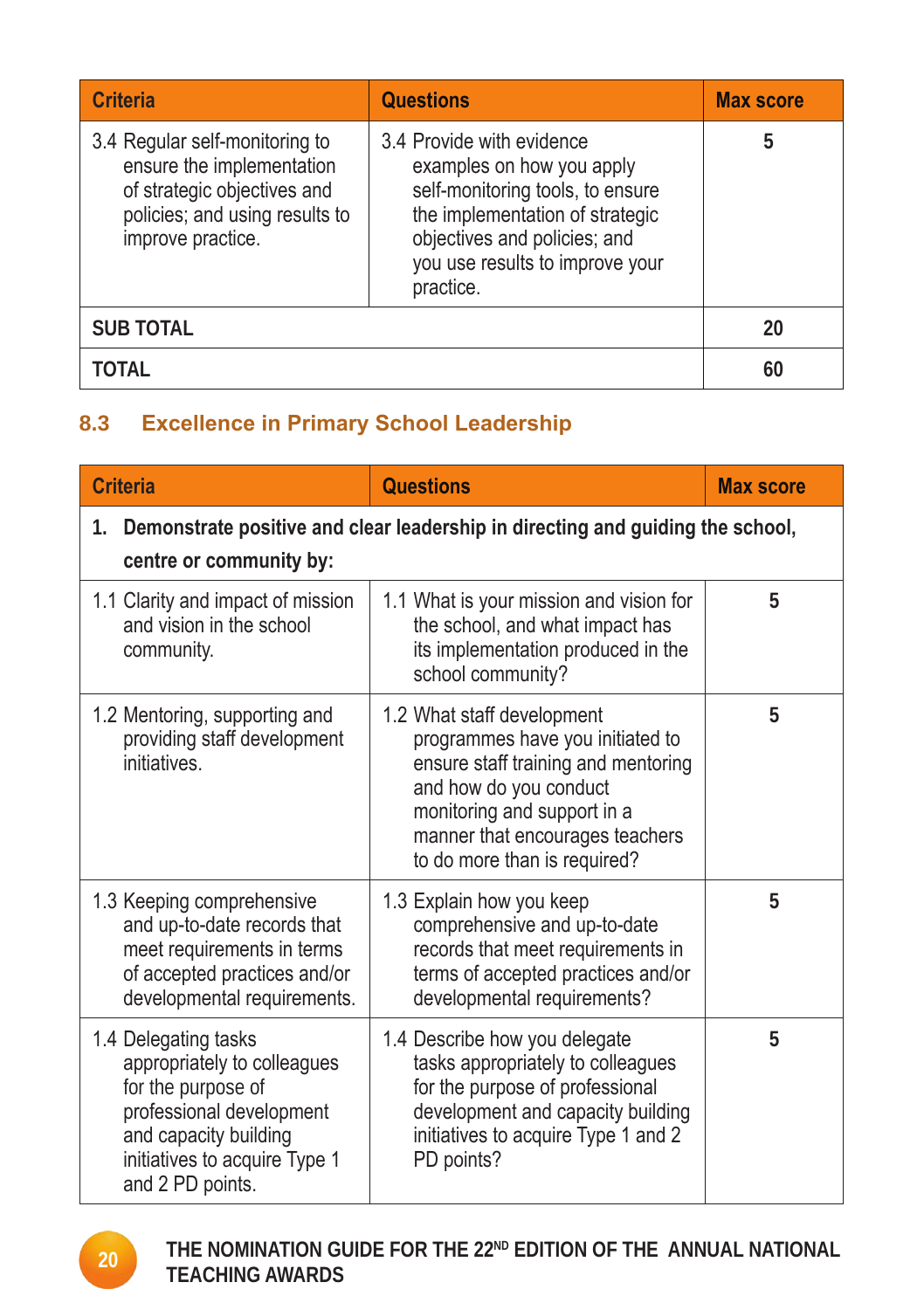| <b>Criteria</b>                                                                                                                                                                                               | <b>Questions</b>                                                                                                                                                                                                                | <b>Max score</b> |
|---------------------------------------------------------------------------------------------------------------------------------------------------------------------------------------------------------------|---------------------------------------------------------------------------------------------------------------------------------------------------------------------------------------------------------------------------------|------------------|
| <b>SUB TOTAL</b>                                                                                                                                                                                              |                                                                                                                                                                                                                                 | 20               |
|                                                                                                                                                                                                               | 2. Create and sustain a stimulating and supportive learning and teaching                                                                                                                                                        |                  |
| environment at the school or centre by:                                                                                                                                                                       |                                                                                                                                                                                                                                 |                  |
| 2.1 Translating strategic<br>objectives into action plans,<br>thereby inspiring colleagues<br>and engendering trust;                                                                                          | 2.1 Elaborate on how you translate<br>strategic objectives into action<br>plans, thereby inspiring colleagues<br>and engendering trust?                                                                                         | 5                |
| 2.2 Keeping regular monitoring<br>mechanisms in place to<br>promote the implementation<br>of strategic objectives and<br>policies; and provide regular<br>feedback which is linked to<br>the monitoring done. | 2.2 What monitoring mechanisms<br>have you put in place to promote<br>the implementation of strategic<br>objectives and policies, and how<br>do you provide regular feedback<br>which is linked to the monitoring<br>conducted? | 5                |
| 2.3 Working with colleagues to<br>effect improvements on an<br>on-going basis.                                                                                                                                | 2.3 Share how you successfully<br>work with colleagues to effect<br>improvements on an on-going<br>basis.                                                                                                                       | 5                |
| 2.4 Remaining approachable,<br>sharing information and<br>providing support, while<br>encouraging independent<br>thinking and innovation.                                                                     | 2.4 How do you ensure that you<br>remain approachable, share<br>information and provide support,<br>while encouraging independent<br>thinking and innovation?                                                                   | 5                |
| <b>SUB TOTAL</b>                                                                                                                                                                                              |                                                                                                                                                                                                                                 | 20               |
| 3.                                                                                                                                                                                                            | Create and foster links between the school, centre and real life situations for the                                                                                                                                             |                  |
| benefit of the school, centre or community by:                                                                                                                                                                |                                                                                                                                                                                                                                 |                  |
| 3.1 Actively seeking solutions to<br>school, centre or community<br>problems and leading in<br>carrying out suggested<br>solutions.                                                                           | 3.1 Explain the part you have played<br>and/or continue to play in actively<br>seeking solutions for the school,<br>centre or community problems and<br>leading in carrying out suggested<br>solutions.                         | 8                |
| 3.2 Providing leadership in<br>creating partnerships<br>with relevant external<br>organisations or institutions.                                                                                              | 3.2 Explain your role in providing<br>leadership in creating<br>partnerships with relevant external<br>organisations or institutions.                                                                                           | 6                |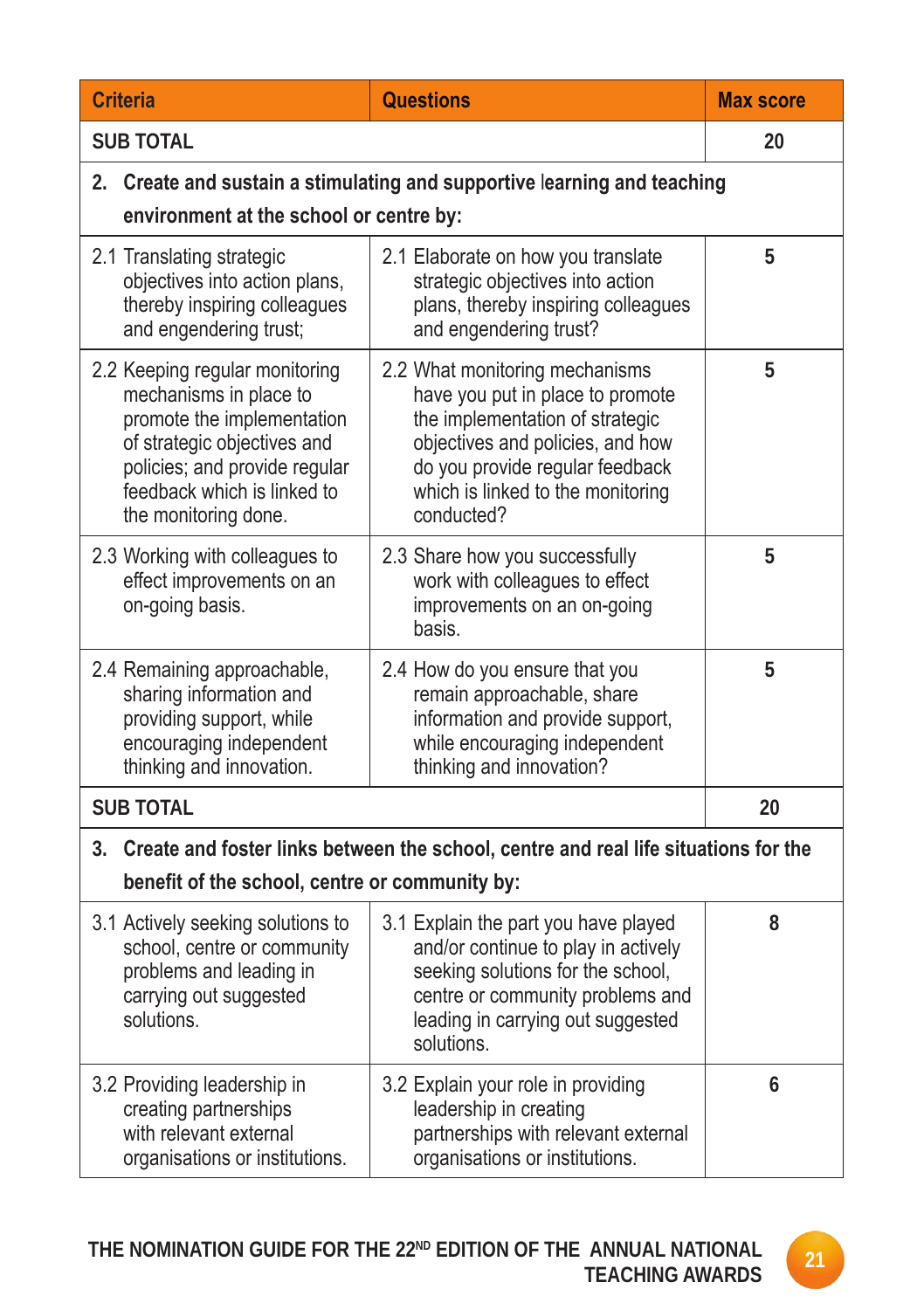| <b>Criteria</b>                                                                                                                                                                                                                                                 | <b>Questions</b>                                                                                                                                                                                                                                                    | <b>Max score</b> |
|-----------------------------------------------------------------------------------------------------------------------------------------------------------------------------------------------------------------------------------------------------------------|---------------------------------------------------------------------------------------------------------------------------------------------------------------------------------------------------------------------------------------------------------------------|------------------|
| 3.3 Encouraging and motivating<br>others (colleagues) to take<br>leadership roles that have<br>an impact on the community<br>beyond the classroom<br>and provide unique and<br>distinguished models of<br>excellence for the teaching<br>profession and others. | 3.3 How do you encourage and<br>motivate others (colleagues) to<br>take leadership roles that have<br>an impact on the community<br>beyond the classroom and provide<br>unique and distinguished models<br>of excellence for the teaching<br>profession and others? | 6                |
| <b>SUB TOTAL</b>                                                                                                                                                                                                                                                |                                                                                                                                                                                                                                                                     | 20               |
| TOTAL                                                                                                                                                                                                                                                           |                                                                                                                                                                                                                                                                     | 60               |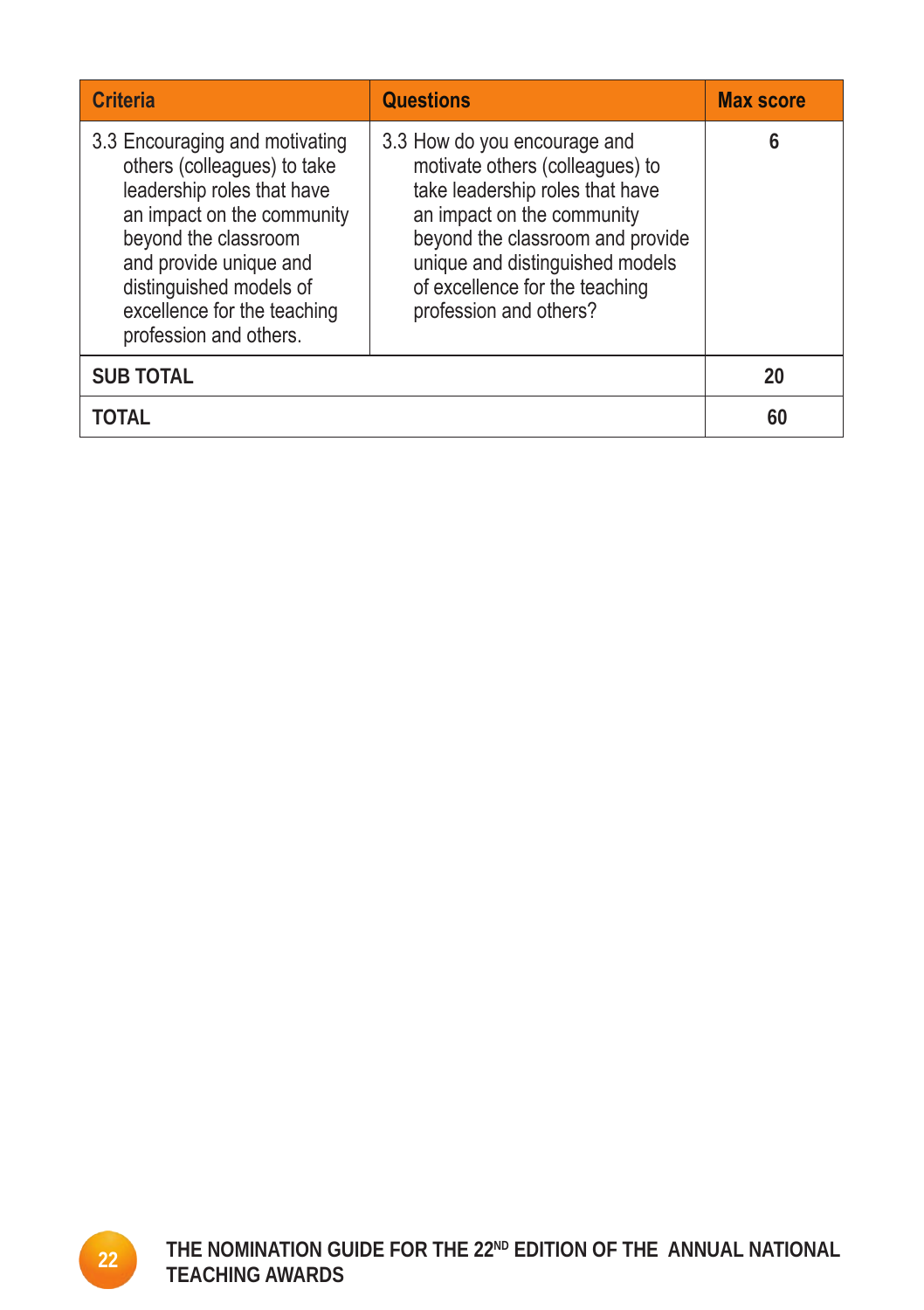### **8.4 Excellence in Special Needs School Leadership**

| <b>Criteria</b>                                                                                                                                                                                               | <b>Questions</b>                                                                                                                                                                                                                   | <b>Max score</b> |
|---------------------------------------------------------------------------------------------------------------------------------------------------------------------------------------------------------------|------------------------------------------------------------------------------------------------------------------------------------------------------------------------------------------------------------------------------------|------------------|
| 1.                                                                                                                                                                                                            | Demonstrate positive and clear leadership in directing and guiding the school,                                                                                                                                                     |                  |
| centre or community by:                                                                                                                                                                                       |                                                                                                                                                                                                                                    |                  |
| 1.1 Clarity and impact of mission<br>and vision in the school<br>community.                                                                                                                                   | 1.1 What is your mission and vision for<br>the school, and what impact has<br>its implementation produced in the<br>school community?                                                                                              | 5                |
| 1.2 Mentoring, supporting and<br>providing Special Needs staff<br>development initiatives.                                                                                                                    | 1.2 What staff development<br>programmes have you initiated to<br>ensure staff training and mentoring<br>and how do your conduct monitoring<br>and support in a manner that<br>encourages teachers to do more<br>than is required? | 5                |
| 1.3 Keeping comprehensive<br>and up-to-date records that<br>meet requirements in terms<br>of accepted practices and/or<br>developmental requirements.                                                         | 1.3 Explain how you keep<br>comprehensive and up-to-date<br>records that meet requirements in<br>terms of accepted practices and/or<br>developmental requirements.                                                                 | 5                |
| 1.4 Delegating tasks appropriately<br>to colleagues for the purpose<br>of professional development<br>and capacity building<br>initiatives to acquire Type 1<br>and 2 PD points.                              | 1.4 Describe how you delegate<br>tasks appropriately to colleagues<br>for the purpose of professional<br>development and capacity building<br>initiatives to acquire Type 1 and 2<br>PD points.                                    | 5                |
| <b>SUB TOTAL</b>                                                                                                                                                                                              |                                                                                                                                                                                                                                    | 20               |
|                                                                                                                                                                                                               | 2. Create and sustain a stimulating and supportive learning and teaching environment                                                                                                                                               |                  |
| at the school or centre by:                                                                                                                                                                                   |                                                                                                                                                                                                                                    |                  |
| 2.1 Translating strategic<br>objectives into action plans,<br>thereby inspiring colleagues<br>and engendering trust;                                                                                          | 2.1 Elaborate on how you translate<br>strategic objectives into action<br>plans, thereby inspiring colleagues<br>and engendering trust?                                                                                            | 5                |
| 2.2 Keeping regular monitoring<br>mechanisms in place to<br>promote the implementation<br>of strategic objectives and<br>policies; and provide regular<br>feedback which is linked to the<br>monitoring done. | 2.2 What monitoring mechanisms<br>have you put in place to promote<br>the implementation of strategic<br>objectives and policies, and how<br>do you provide regular feedback<br>which is linked to the monitoring<br>conducted?    | 5                |
| 2.3 Working with colleagues to<br>effect improvements on an<br>on-going basis.                                                                                                                                | 2.3 Share how you successfully<br>work with colleagues to effect<br>improvements on an on-going basis.                                                                                                                             | 5                |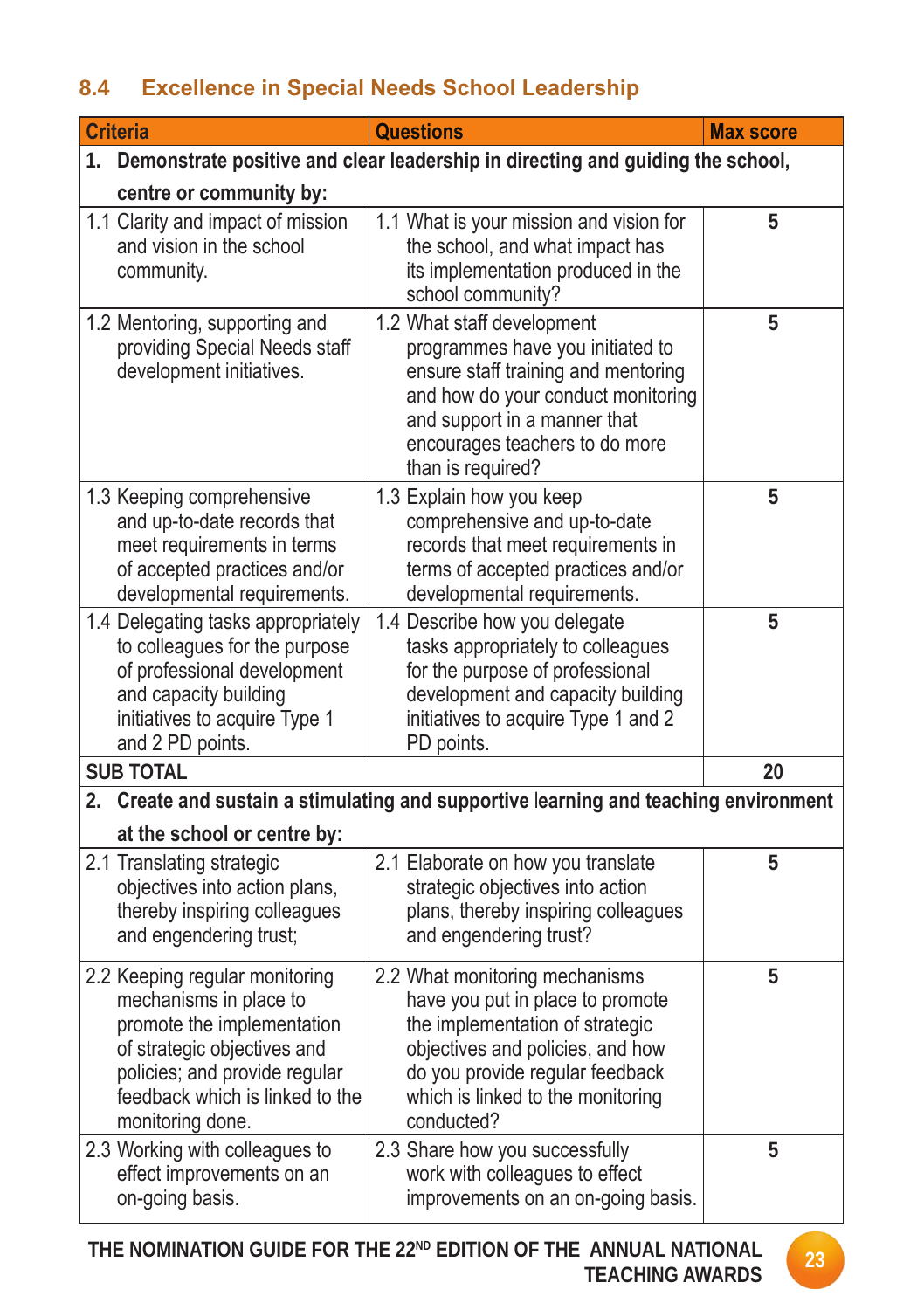| <b>Criteria</b>                                                                                                                                                                                                                                                 | <b>Questions</b>                                                                                                                                                                                                                                                    | <b>Max score</b> |
|-----------------------------------------------------------------------------------------------------------------------------------------------------------------------------------------------------------------------------------------------------------------|---------------------------------------------------------------------------------------------------------------------------------------------------------------------------------------------------------------------------------------------------------------------|------------------|
| 2.4 Remaining approachable,                                                                                                                                                                                                                                     | 2.4 How do you ensure that you remain<br>approachable, share information                                                                                                                                                                                            | 5                |
| sharing information and<br>providing support, while                                                                                                                                                                                                             | and provide support, while                                                                                                                                                                                                                                          |                  |
| encouraging independent                                                                                                                                                                                                                                         | encouraging independent thinking                                                                                                                                                                                                                                    |                  |
| thinking and innovation.                                                                                                                                                                                                                                        | and innovation?                                                                                                                                                                                                                                                     |                  |
| <b>SUB TOTAL</b>                                                                                                                                                                                                                                                |                                                                                                                                                                                                                                                                     | 20               |
|                                                                                                                                                                                                                                                                 | 3. Create and foster links between the school, centre and real life situations for the                                                                                                                                                                              |                  |
| benefit of the school, centre or community by:                                                                                                                                                                                                                  |                                                                                                                                                                                                                                                                     |                  |
| 3.1 Actively seeking solutions to<br>school, centre or community<br>problems and leading in<br>carrying out suggested<br>solutions:                                                                                                                             | 3.1 Explain the part you have played<br>and/or continue to play in actively<br>seeking solutions for the school,<br>centre or community problems and<br>leading in carrying out suggested<br>solutions?                                                             | 8                |
| 3.2 Providing leadership in<br>creating partnerships with<br>relevant external organisations<br>or institutions.                                                                                                                                                | 3.2 Explain your role in providing<br>leadership in creating partnerships<br>with relevant external organisations<br>or institutions.                                                                                                                               | 6                |
| 3.3 Encouraging and motivating<br>others (colleagues) to take<br>leadership roles that have<br>an impact on the community<br>beyond the classroom<br>and provide unique and<br>distinguished models of<br>excellence for the teaching<br>profession and others. | 3.3 How do you encourage and<br>motivate others (colleagues) to take<br>leadership roles that have an impact<br>on the community beyond the<br>classroom and provide unique and<br>distinguished models of excellence<br>for the teaching profession and<br>others? | 6                |
| <b>SUB TOTAL</b>                                                                                                                                                                                                                                                |                                                                                                                                                                                                                                                                     | 20               |
| TOTAL                                                                                                                                                                                                                                                           |                                                                                                                                                                                                                                                                     | 60               |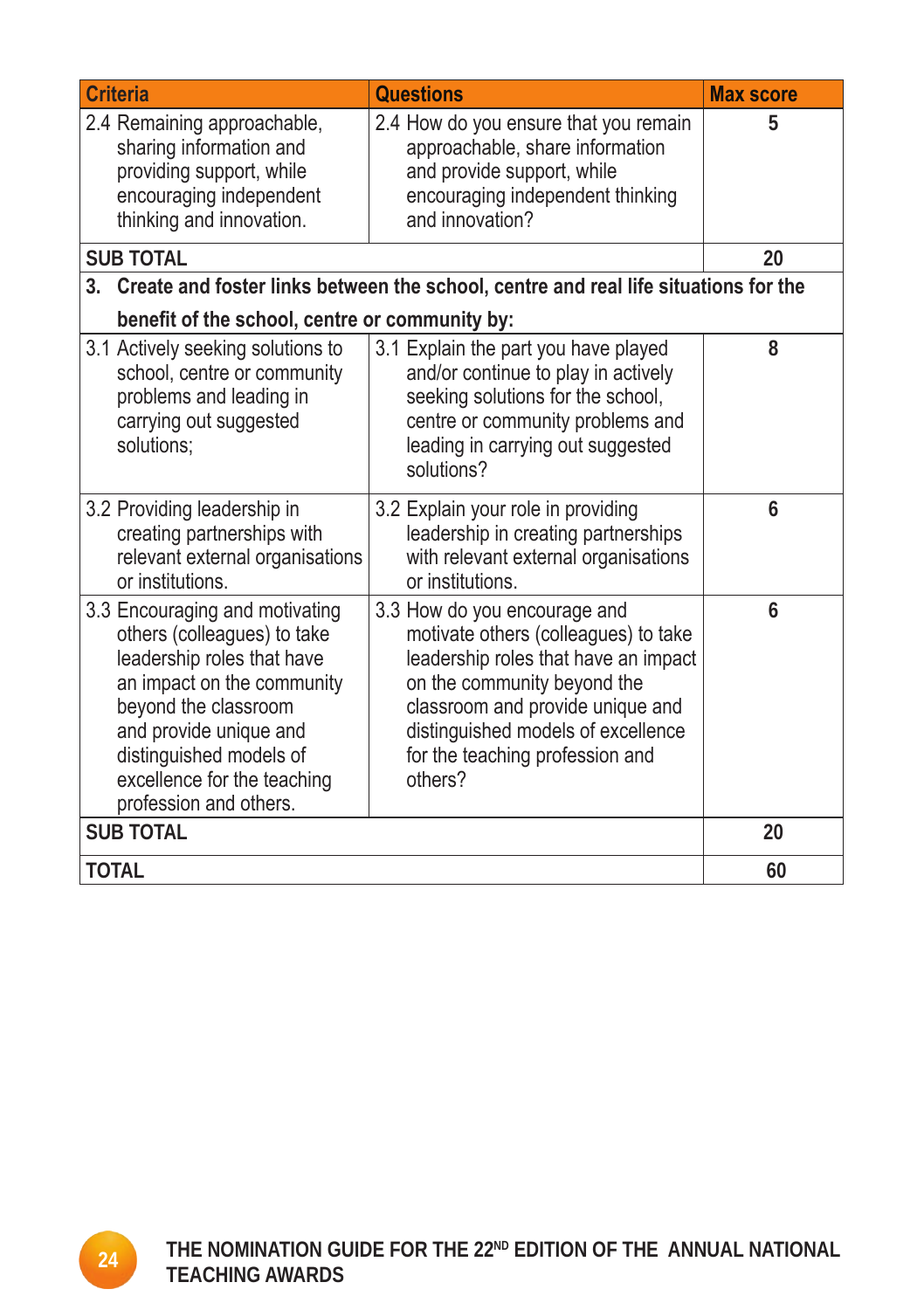### **8.5 Excellence in Secondary School Teaching**

| <b>Criteria</b>                                                                                                                                                                                                               | <b>Questions</b>                                                                                                                                                                                                                                                                      | <b>Max score</b> |
|-------------------------------------------------------------------------------------------------------------------------------------------------------------------------------------------------------------------------------|---------------------------------------------------------------------------------------------------------------------------------------------------------------------------------------------------------------------------------------------------------------------------------------|------------------|
| 1.<br>experience and competencies using:                                                                                                                                                                                      | Creatively engage learners with the curriculum to enhance their learning                                                                                                                                                                                                              |                  |
| 1.1 Knowledge, skills and<br>competencies to identify<br>learners' strengths and<br>weaknesses in the<br>classroom.                                                                                                           | 1.1 How do you apply knowledge,<br>skills and competencies to choose<br>appropriate teaching and learning<br>strategies that will assist in<br>identifying learner's strengths and<br>weaknesses in the classroom?                                                                    | 5                |
| 1.2 Learner-centred techniques<br>that provide for acquiring of<br>basic skills and knowledge<br>and promotion of critical<br>thinking and problem<br>solving skills (21 <sup>st</sup> century<br>skills), in line with CAPS. | 1.2 Mention and briefly explain the<br>learner-centred teaching and<br>learning techniques that you use<br>that provide for learners' acquisition<br>of and promotion of critical thinking<br>and problem solving skills (21st<br>century skills), as indicated in the<br><b>CAPS</b> | 5                |
| 1.3 Balancing curricular needs<br>and the context of the<br>learner; and teaching in<br>diverse ways within the<br>suggested time frame.                                                                                      | 1.3 How do you keep a balance<br>between curricular progress,<br>context of the learners, and<br>teaching in diverse ways within the<br>suggested timeframe to ensure you<br>meet all the identified needs?                                                                           | 5                |
| 1.4 Having an impact on the<br>community beyond the<br>classroom that provide<br>unique and distinguished<br>models of excellence for<br>the teaching profession and<br>other professions.                                    | 1.4 How do you teach in ways that<br>impact on the community beyond<br>the classroom (service learning)<br>that will inspire models excellence<br>for the teaching profession?                                                                                                        | 5                |
| <b>SUB TOTAL</b>                                                                                                                                                                                                              |                                                                                                                                                                                                                                                                                       | 20               |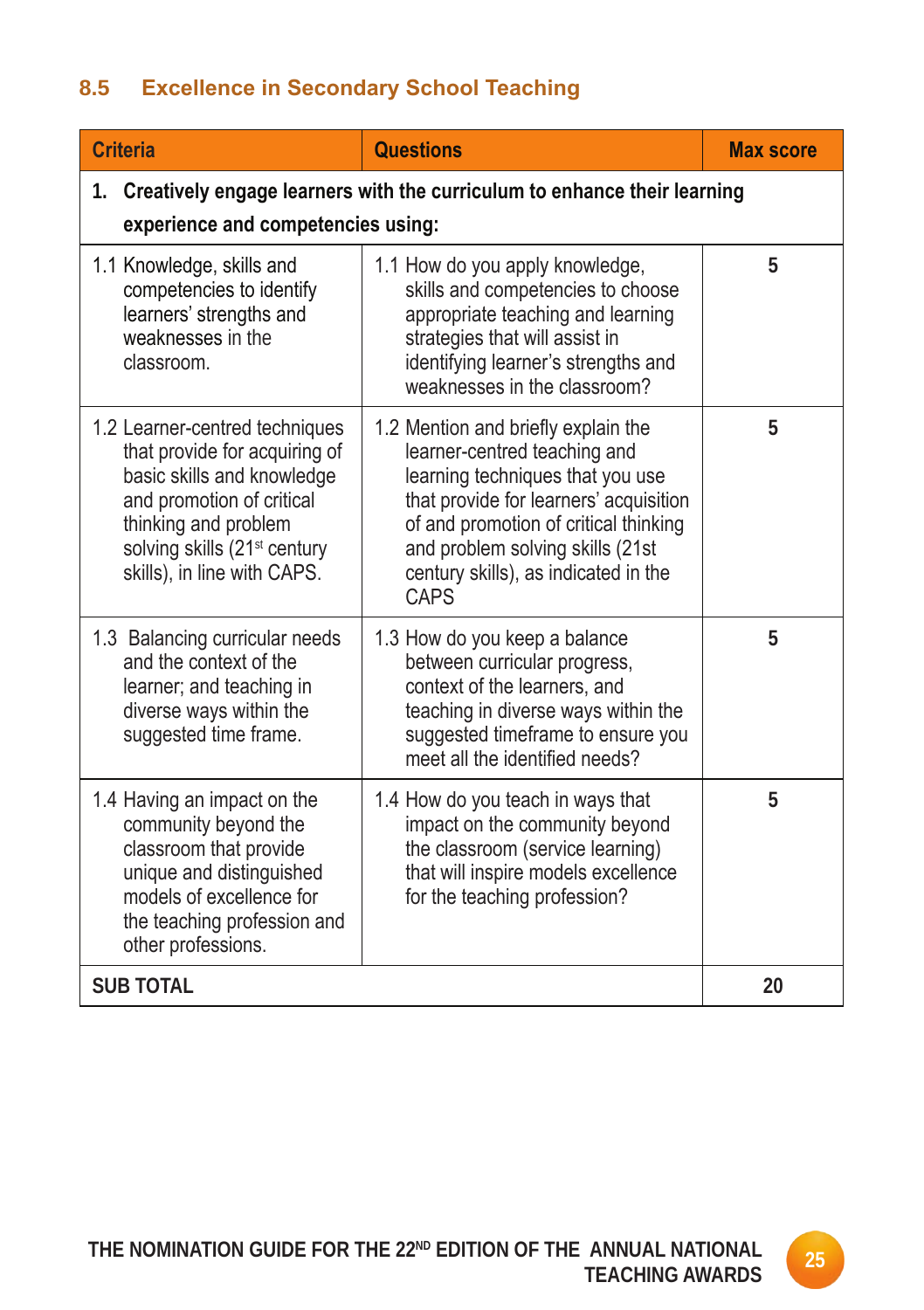| <b>Criteria</b>                                                                                                                                                                                                                                             | <b>Questions</b>                                                                                                                                                                                                                                                         | <b>Max score</b> |
|-------------------------------------------------------------------------------------------------------------------------------------------------------------------------------------------------------------------------------------------------------------|--------------------------------------------------------------------------------------------------------------------------------------------------------------------------------------------------------------------------------------------------------------------------|------------------|
| Contribute to the personal development of learners by communicating effectively<br>2.<br>with them about their performance and progress by:                                                                                                                 |                                                                                                                                                                                                                                                                          |                  |
| 2.1 Keeping comprehensive<br>records of planning,<br>learner progress, ensuring<br>that these are accessible<br>at any given time to all<br>stakeholders.                                                                                                   | 2.1 Clarify how you keep records of<br>learners' progress and ensure that<br>they are accessible at any given<br>time to all stakeholders.                                                                                                                               | 5                |
| 2.2 Actively involving learners<br>in their own assessment in<br>a way that fully supports<br>their competencies, skills,<br>attitudes and knowledge.                                                                                                       | 2.2 Explain how you involve learners in<br>their own assessment in a manner<br>that supports the development of<br>their competencies, skills, attitudes<br>and knowledge.                                                                                               | 5                |
| 2.3 Giving insightful, regular,<br>consistent and timeous<br>feedback, which is built<br>into lesson designs and is<br>available to all stakeholders.                                                                                                       | 2.3 Elaborate how you built into lesson<br>designs feedback that is insightful,<br>regular, timeous, consistent and<br>available to all stakeholders.                                                                                                                    | 5                |
| 2.4 Providing opportunities for<br>learners to link curricular<br>activities with real life<br>experiences (educational<br>tours, symposium, career<br>days, exhibition etc.).<br>Provide evidence of the link<br>between the innovation and<br>curriculum. | 2.4 What innovative opportunities<br>do you provide learners to link<br>curricular activities and real life<br>experiences (educational tours,<br>symposium, career days, exhibition<br>etc.). Provide evidence of the<br>link between the innovation and<br>curriculum? | 5                |
| <b>SUB TOTAL</b>                                                                                                                                                                                                                                            |                                                                                                                                                                                                                                                                          | 20               |
| Adapting learning and teaching strategies to meet the needs of individual<br>3.<br>learners' effectively                                                                                                                                                    |                                                                                                                                                                                                                                                                          |                  |
| 3.1 Use different techniques<br>to build learners' self-<br>esteem, and cooperative<br>learning so that learners are<br>motivated, self-disciplined<br>and independent.                                                                                     | 3.1 In your teaching, how do you<br>build learners' self-esteem and<br>advance cooperative learning<br>so that learners are motivated,<br>self-disciplined and advance self-<br>directed learning?                                                                       | 5                |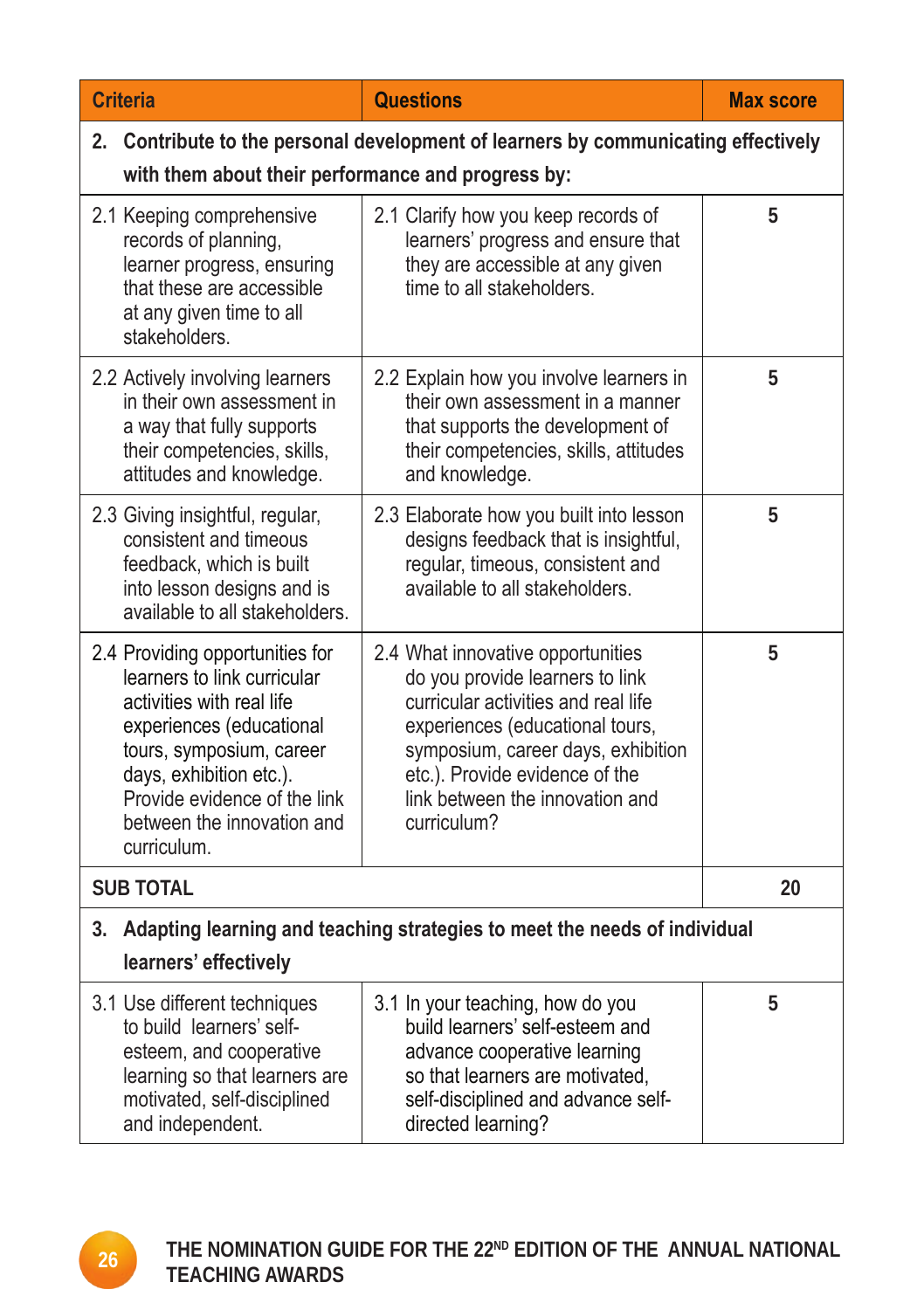| <b>Criteria</b>                                                                                                                                                         | <b>Questions</b>                                                                                                                                                   | <b>Max score</b> |
|-------------------------------------------------------------------------------------------------------------------------------------------------------------------------|--------------------------------------------------------------------------------------------------------------------------------------------------------------------|------------------|
| 3.2 Organising space to enable<br>all learners to be productive<br>and engaged in learning.                                                                             | 3.2 Describe how you organise<br>available space to enable all<br>learners to be productive and<br>engaged in learning.                                            | 5                |
| 3.3 Teaching strategies that<br>are replicable and scalable<br>to influence the quality of<br>education globally.                                                       | 3.3 Do you apply teaching strategies<br>that are replicable and scalable to<br>influence the quality of education<br>globally? Briefly explain your<br>strategies? | 5                |
| 3.4 Regular self-monitoring/<br>development tools to<br>ensure the implementation<br>of strategic objectives and<br>policies; and using results<br>to improve practice. | 3.4 Provide, with evidence, examples<br>on how you apply self-monitoring/<br>development tools, and how<br>you use results to improve your<br>practice.            | 5                |
| <b>SUB TOTAL</b>                                                                                                                                                        |                                                                                                                                                                    | 20               |
| TOTAL                                                                                                                                                                   |                                                                                                                                                                    | 60               |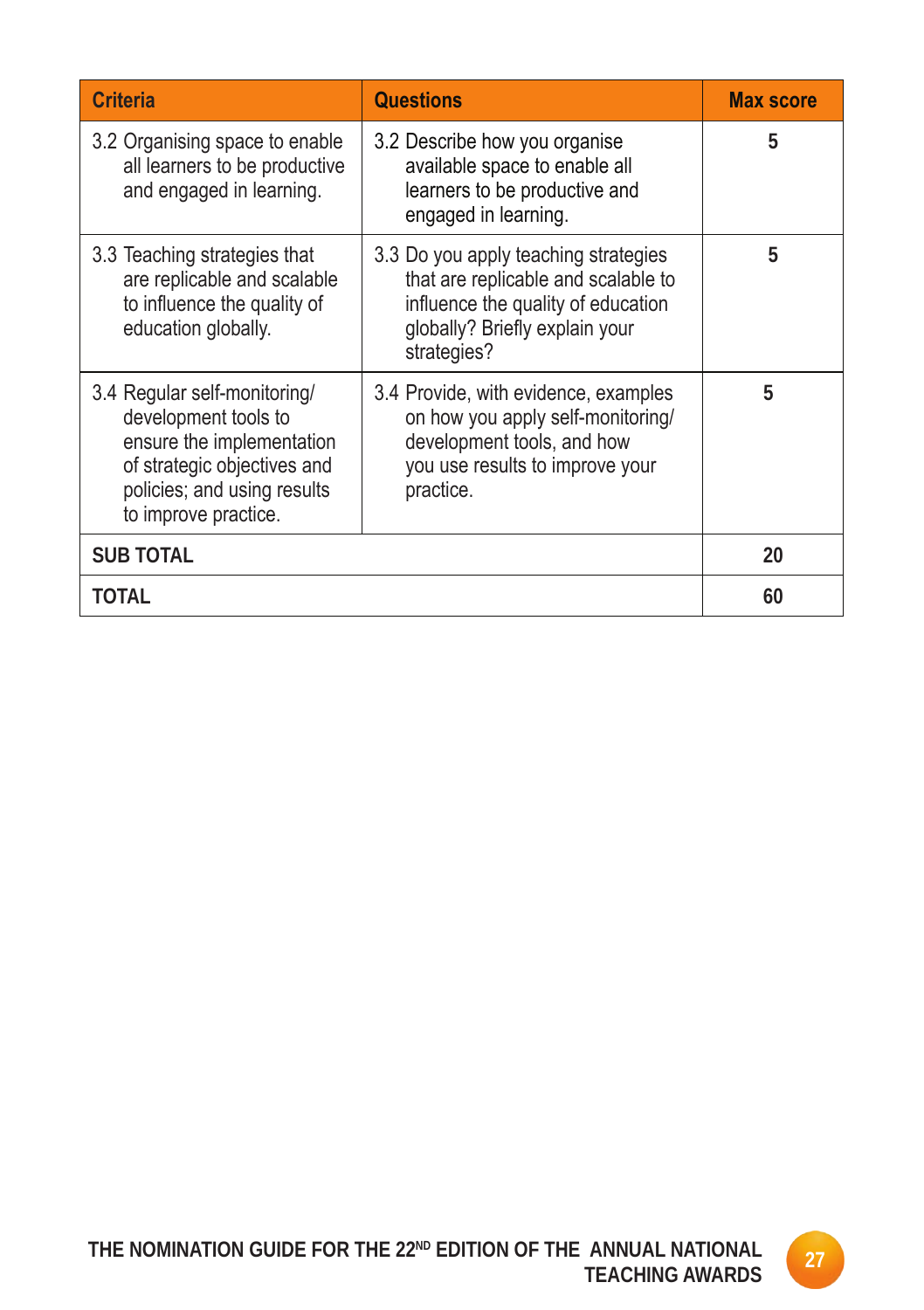### **8.6 Excellence in Secondary School Leadership**

| <b>Criteria</b>                                                                                                                                                                     | <b>Questions</b>                                                                                                                                                                                                                   | <b>Max score</b> |
|-------------------------------------------------------------------------------------------------------------------------------------------------------------------------------------|------------------------------------------------------------------------------------------------------------------------------------------------------------------------------------------------------------------------------------|------------------|
| Demonstrate positive and clear leadership in directing and guiding the school,<br>1.                                                                                                |                                                                                                                                                                                                                                    |                  |
| centre or community by:                                                                                                                                                             |                                                                                                                                                                                                                                    |                  |
| 1.1 Clarity and impact of mission<br>and vision in the school<br>community.                                                                                                         | 1.1 What is your mission and vision for<br>the school, and what impact has<br>its implementation produced in the<br>school community?                                                                                              | 5                |
| 1.2 Mentoring, supporting and<br>providing staff development<br>initiatives.                                                                                                        | 1.2 What staff development<br>programmes have you initiated to<br>ensure staff training and mentoring<br>and how do your conduct<br>monitoring and support in a<br>manner that encourages teachers<br>to do more than is required? | 5                |
| 1.3 Keeping comprehensive<br>and up-to-date records that<br>meet requirements in terms<br>of accepted practices and/or<br>developmental requirements.                               | 1.2 Explain how you keep<br>comprehensive and up-to-date<br>records that meet requirements in<br>terms of accepted practices and/or<br>developmental requirements                                                                  | 5                |
| 1.4 Delegating tasks<br>appropriately to colleagues<br>for the purpose of<br>professional development<br>and capacity building<br>initiatives to acquire Type 1<br>and 2 PD points. | 1.4 Describe how you delegate<br>tasks appropriately to colleagues<br>for the purpose of professional<br>development and capacity building<br>initiatives to acquire Type 1 and 2<br>PD points                                     | 5                |
| <b>SUB TOTAL</b>                                                                                                                                                                    |                                                                                                                                                                                                                                    | 20               |
| Create and sustain a stimulating and supportive learning and teaching<br>2.                                                                                                         |                                                                                                                                                                                                                                    |                  |
| environment at the school or centre by:                                                                                                                                             |                                                                                                                                                                                                                                    |                  |
| 2.1 Translating strategic<br>objectives into action plans,<br>thereby inspiring colleagues<br>and engendering trust.                                                                | 2.1 Elaborate on how you translate<br>strategic objectives into action<br>plans, thereby inspiring colleagues<br>and engendering trust.                                                                                            | 5                |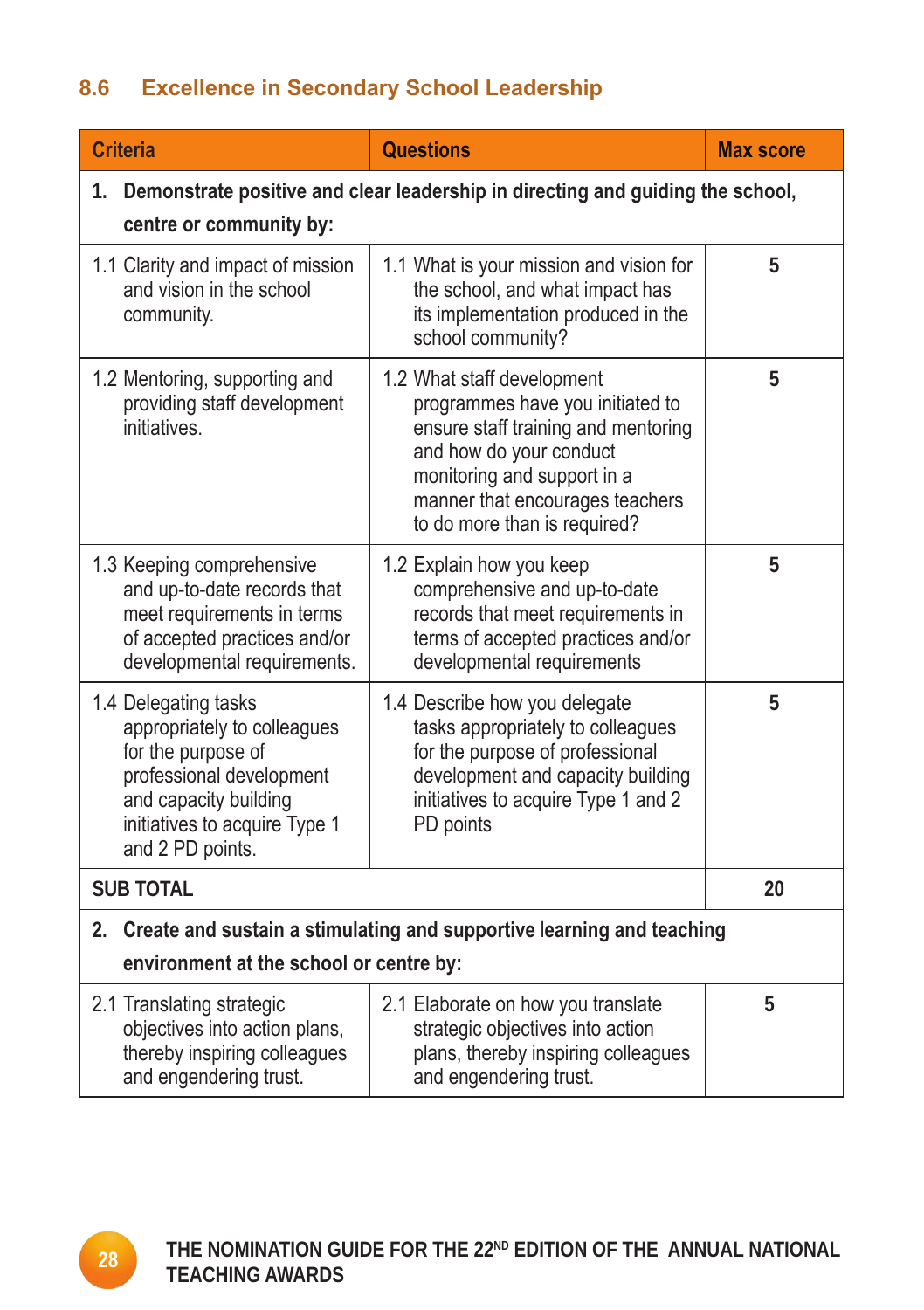| <b>Criteria</b>                                                                                                                                                                                               | <b>Questions</b>                                                                                                                                                                                                                | <b>Max score</b> |
|---------------------------------------------------------------------------------------------------------------------------------------------------------------------------------------------------------------|---------------------------------------------------------------------------------------------------------------------------------------------------------------------------------------------------------------------------------|------------------|
| 2.2 Keeping regular monitoring<br>mechanisms in place to<br>promote the implementation<br>of strategic objectives and<br>policies; and provide regular<br>feedback which is linked to<br>the monitoring done. | 2.2 What monitoring mechanisms<br>have you put in place to promote<br>the implementation of strategic<br>objectives and policies, and how<br>do you provide regular feedback<br>which is linked to the monitoring<br>conducted? | 5                |
| 2.3 Working with colleagues to<br>effect improvements on an<br>on-going basis.                                                                                                                                | 2.3 Share how you successfully<br>work with colleagues to effect<br>improvements on an on-going<br>basis.                                                                                                                       | 5                |
| 2.4 Remaining approachable,<br>sharing information and<br>providing support, while<br>encouraging independent<br>thinking and innovation.                                                                     | 2.4 How do you ensure that you<br>remain approachable, share<br>information and provide support,<br>while encouraging independent<br>thinking and innovation?                                                                   | 5                |
| <b>SUB TOTAL</b>                                                                                                                                                                                              |                                                                                                                                                                                                                                 | 20               |
| 3.<br>benefit of the school, centre or community by:                                                                                                                                                          | Create and foster links between the school, centre and real life situations for the                                                                                                                                             |                  |
| 3.1 Actively seeking solutions to<br>school, centre or community<br>problems and leading in<br>carrying out suggested<br>solutions:                                                                           | 3.1 Explain the part you have played<br>and/or continue to play in actively<br>seeking solutions for the school,<br>centre or community problems and<br>leading in carrying out suggested<br>solutions.                         | 8                |
| 3.2 Providing leadership in<br>creating partnerships<br>with relevant external<br>organisations or institutions.                                                                                              | 3.2 Explain your role in providing<br>leadership in creating<br>partnerships with relevant external<br>organisations or institutions.                                                                                           | 6                |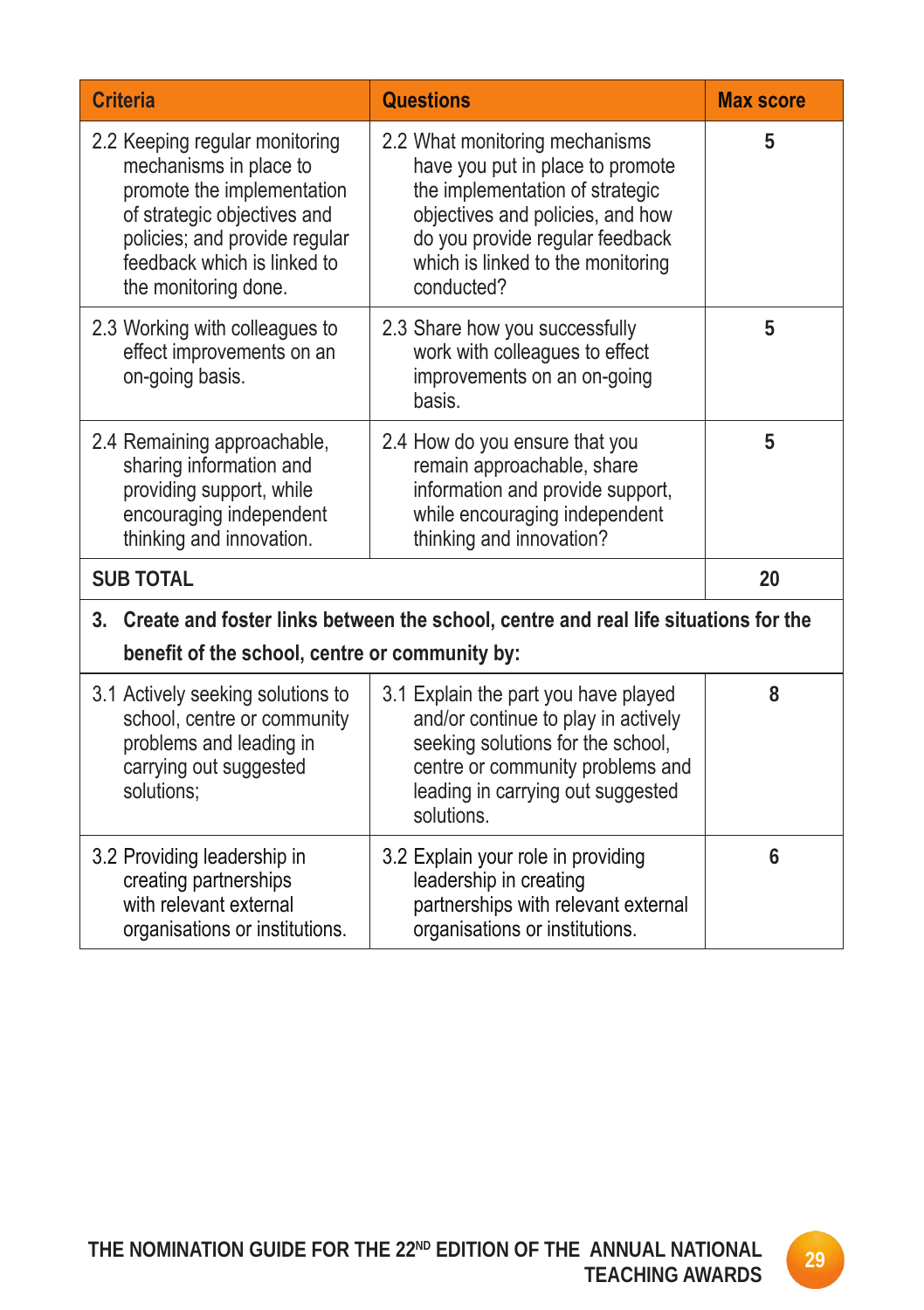| <b>Criteria</b>                                                                                                                                                                                                                                                 | <b>Questions</b>                                                                                                                                                                                                                                                    | <b>Max score</b> |
|-----------------------------------------------------------------------------------------------------------------------------------------------------------------------------------------------------------------------------------------------------------------|---------------------------------------------------------------------------------------------------------------------------------------------------------------------------------------------------------------------------------------------------------------------|------------------|
| 3.3 Encouraging and motivating<br>others (colleagues) to take<br>leadership roles that have<br>an impact on the community<br>beyond the classroom<br>and provide unique and<br>distinguished models of<br>excellence for the teaching<br>profession and others. | 3.3 How do you encourage and<br>motivate others (colleagues) to<br>take leadership roles that have<br>an impact on the community<br>beyond the classroom and provide<br>unique and distinguished models<br>of excellence for the teaching<br>profession and others? | 6                |
| <b>SUB TOTAL</b>                                                                                                                                                                                                                                                |                                                                                                                                                                                                                                                                     | 20               |
| <b>TOTAL</b>                                                                                                                                                                                                                                                    |                                                                                                                                                                                                                                                                     | 60               |

### **8.7 Excellence in Special Needs Teaching**

| <b>Criteria</b>                                                                                                                                                                                                                                                                      | <b>Questions</b>                                                                                                                                                                                                                                                                                                     | <b>Max score</b> |  |
|--------------------------------------------------------------------------------------------------------------------------------------------------------------------------------------------------------------------------------------------------------------------------------------|----------------------------------------------------------------------------------------------------------------------------------------------------------------------------------------------------------------------------------------------------------------------------------------------------------------------|------------------|--|
| experience by:                                                                                                                                                                                                                                                                       | 1. Creatively engage learners with the curriculum to enhance their learning                                                                                                                                                                                                                                          |                  |  |
| 1.1 Using knowledge and skills<br>to identify and address the<br>individual strengths and<br>needs of learners through<br>the rigorous application of<br>the processes outlined in the<br>Screening, Identification, and<br>Assessment Strategy (SIAS)<br>and SNA Forms.             | 1.1 Explain how do you address the<br>diverse needs of learners through<br>the application of the processes<br>outlined in the Screening,<br>Identification, and Assessment<br>Strategy (SIAS) and SNA Forms.                                                                                                        | 5                |  |
| 1.2 Using learner-centred<br>techniques and appropriate<br>teaching and learning<br>strategies that provide for<br>acquiring appropriate skills,<br>whilst displaying excellent<br>content knowledge of<br>relevant subjects to promote<br>critical thinking and problem<br>solving. | 1.2 Explain how you use learner-<br>centred techniques and<br>appropriate teaching and<br>learning strategies that provide<br>for acquiring appropriate skills,<br>whilst at the same time displaying<br>excellent content knowledge<br>of relevant subjects to promote<br>critical thinking and problem<br>solving. | 5                |  |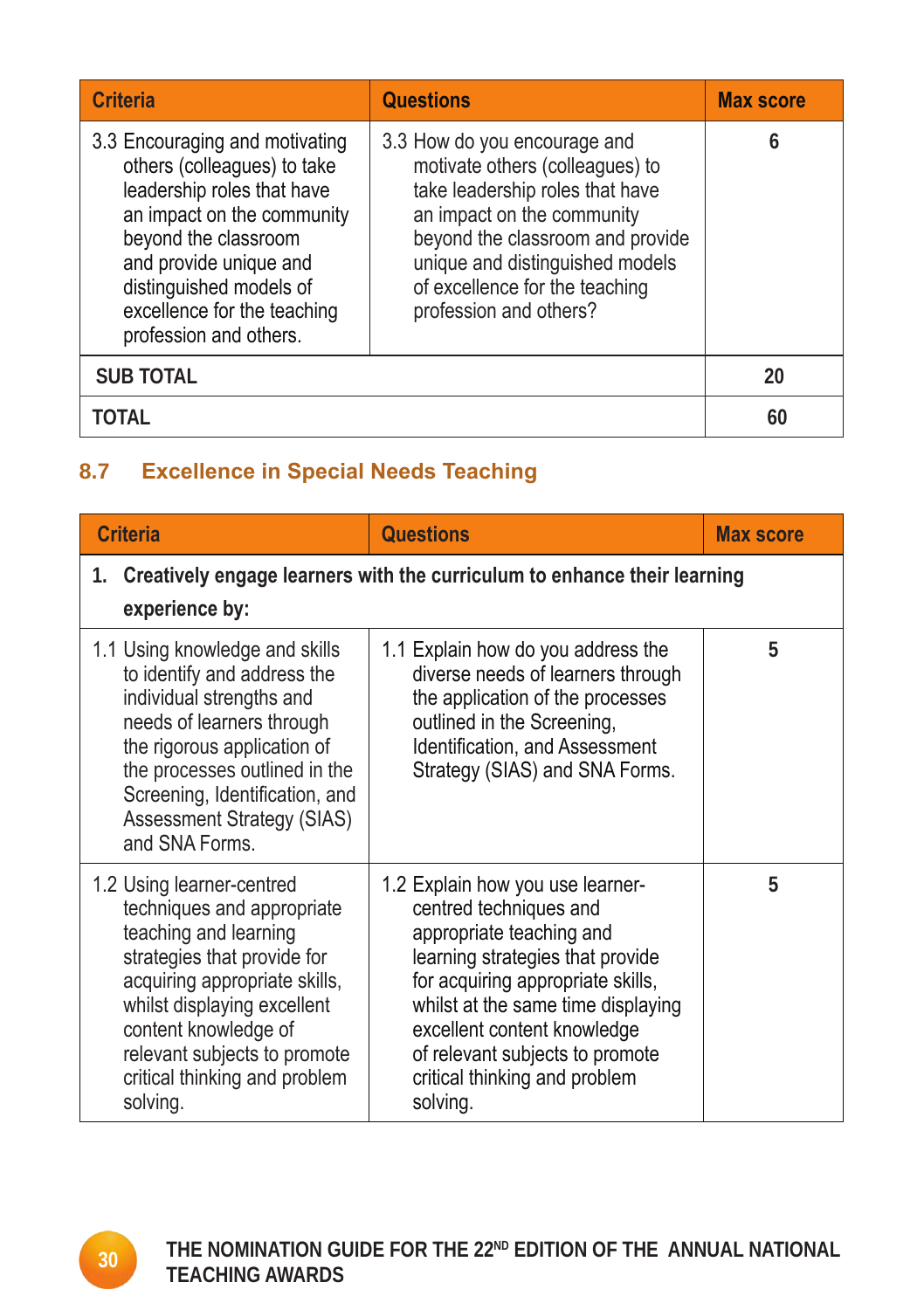| <b>Criteria</b>                                                                                                                                                                                                                                                                                         | <b>Questions</b>                                                                                                                                                                                                                                                             | <b>Max score</b> |
|---------------------------------------------------------------------------------------------------------------------------------------------------------------------------------------------------------------------------------------------------------------------------------------------------------|------------------------------------------------------------------------------------------------------------------------------------------------------------------------------------------------------------------------------------------------------------------------------|------------------|
| 1.3 Differentiating the curriculum<br>to suit the needs of<br>the learners within the<br>framework of Education<br>White Paper 6 and<br>responding appropriately to<br>the barriers to teaching and<br>learning by incorporating<br>multi-modal strategies<br>relevant to the needs of the<br>learners. | 1.3 Describe how you use White<br>Paper 6 to differentiate the<br>curriculum to suit the diverse<br>needs of learners, responding<br>appropriately to barriers of<br>learning in teaching methodologies<br>by incorporating multi-modal<br>strategies relevant to learners.  | 5                |
| 1.4 Using language (including<br>South African Sign<br>Language) and assistive<br>devices for communication,<br>such as Augmentative and<br>Alternative Communication<br>for teaching and learning to<br>enhance learners' access to<br>the curriculum.                                                 | 1.4 Explain how you use language<br>(including South African Sign<br>Language) and assistive devices,<br>for communication such as<br>Augmentative and Alternative<br>Communication to enhance<br>learners' access to the curriculum.                                        | 5                |
| <b>SUB TOTAL</b>                                                                                                                                                                                                                                                                                        |                                                                                                                                                                                                                                                                              | 20               |
|                                                                                                                                                                                                                                                                                                         | 2. Communicate learners' progress effectively to both learners and their families,                                                                                                                                                                                           |                  |
| listen and respond constructively to their views by:                                                                                                                                                                                                                                                    |                                                                                                                                                                                                                                                                              |                  |
| 2.1 Provision of regular and<br>timeous learner assessment<br>by involving learners in<br>their own assessment<br>in a manner that fully<br>supports and recognises<br>their developmental needs,<br>and development of their<br>skills, knowledge and<br>competencies.                                 | 2.1 Explain how you conduct regular<br>and timeous learner assessment<br>by involving learners in their own<br>assessment in a manner that<br>fully supports and recognises<br>their developmental needs,<br>and development of their skills,<br>knowledge and competencies? | 5                |
| 2.2 Keeping comprehensive<br>records of planning and<br>learner progress and<br>ensuring that these are<br>accessible at any given<br>time to learners, parents,<br>caregivers and stakeholders.                                                                                                        | 2.2 Describe how you ensure that you<br>keep records of learners' progress<br>and provide the necessary<br>feedback to learners, parents,<br>caregivers and stakeholders                                                                                                     | 5                |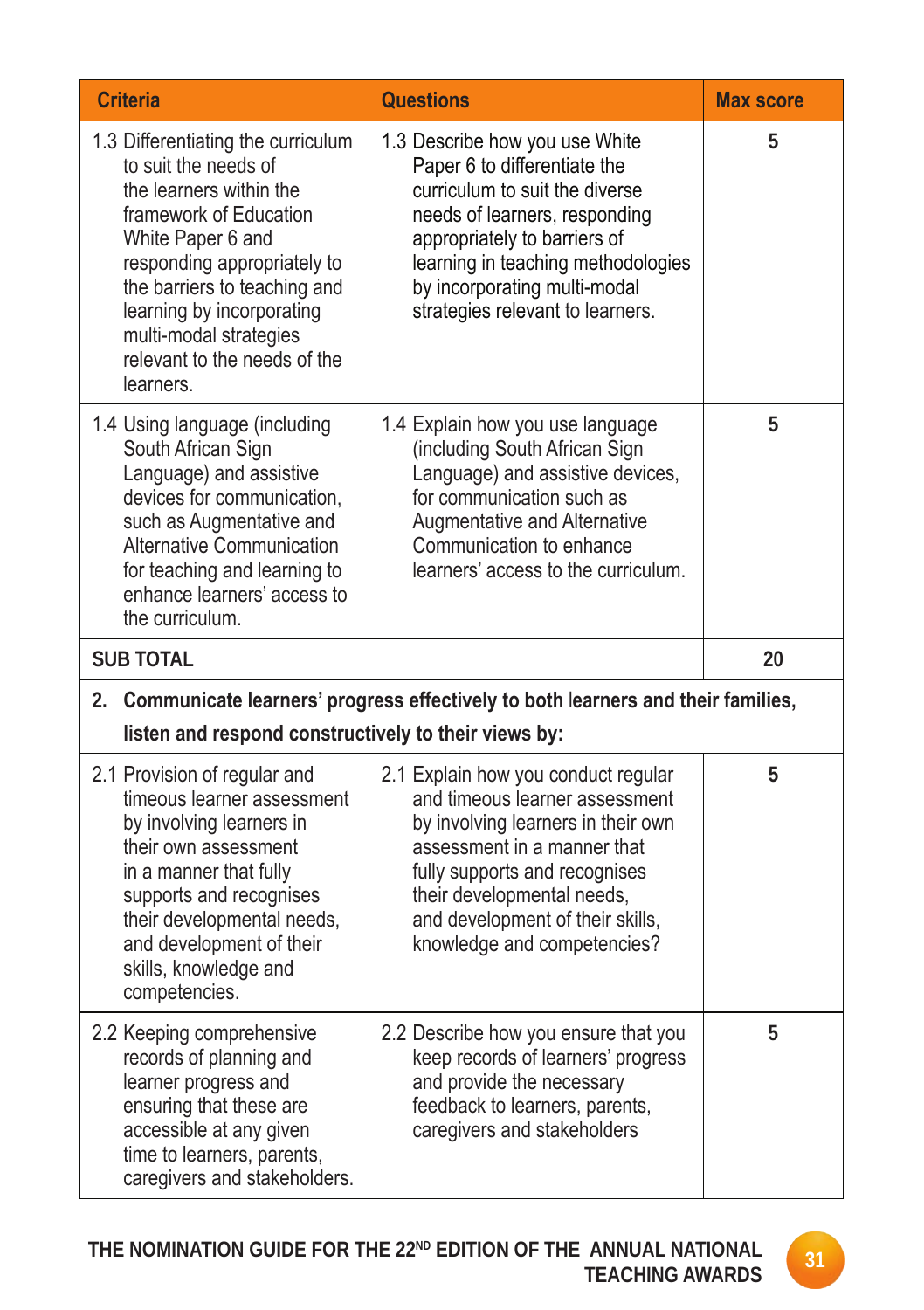| <b>Criteria</b>                                                                                                                                                                                                            | <b>Questions</b>                                                                                                                                                                                                                              | <b>Max score</b> |
|----------------------------------------------------------------------------------------------------------------------------------------------------------------------------------------------------------------------------|-----------------------------------------------------------------------------------------------------------------------------------------------------------------------------------------------------------------------------------------------|------------------|
| 2.3 Giving insightful, regular,<br>consistent and timeous<br>feedback, which is built<br>into lesson designs and is<br>available to learners and<br>parents; guardians and other<br>stakeholders.                          | 2.3 How do you give insightful,<br>regular, consistent and timeous<br>feedback, which is built into lesson<br>designs/ plans and is available to<br>learners and parents, guardians<br>and other stakeholders?                                | 5                |
| 2.4 Providing guidance and<br>support informed by the<br>curriculum, for career and<br>life choices to learners.<br>parents, guardians and<br>other stakeholders; and also<br>involve relevant agencies in<br>the process. | 2.4 How do you provide guidance<br>and support informed by the<br>curriculum, for career and life<br>choices <sup>1</sup> to learners, parents,<br>guardians and other stakeholders;<br>and also involve relevant agencies<br>in the process? | 5                |
| <b>SUB TOTAL</b>                                                                                                                                                                                                           |                                                                                                                                                                                                                                               | 20               |
| 3.                                                                                                                                                                                                                         | Adapt learning and teaching strategies to meet the needs of individual learners                                                                                                                                                               |                  |
| effectively by:                                                                                                                                                                                                            |                                                                                                                                                                                                                                               |                  |
| 3.1 Using therapists and<br>psychologists support,<br>to design differentiated<br>curriculum delivery strategies<br>to promoting learners' self-<br>esteem.                                                                | 3.1 Explain how you use curriculum<br>differentiation through initiating<br>support mechanisms or with<br>the help of therapists and<br>psychologists to build learners'<br>self-esteem?                                                      | 5                |
| 3.2 Planning the integration<br>of resources and assistive<br>technology that are<br>relevant to the learners'<br>developmental and<br>special needs (allowing for<br>creativeness, innovation and<br>improvisation)       | 3.2 How do you utilise the resources<br>and assistive technology that<br>are relevant to the learners'<br>developmental and special<br>needs, resulting in creativeness,<br>innovation and improvisation?                                     | 5                |
| 3.3 Organising space to<br>enable all learners to be<br>productively engaged in<br>learning.                                                                                                                               | 3.3 How do you organise the space<br>to enable all learners to be<br>productively engaged in learning?                                                                                                                                        | 5                |

<sup>1</sup> *Adjudicators should note that Foundation Phase and Intermediate Phase teachers will refer only to life skills not careers*.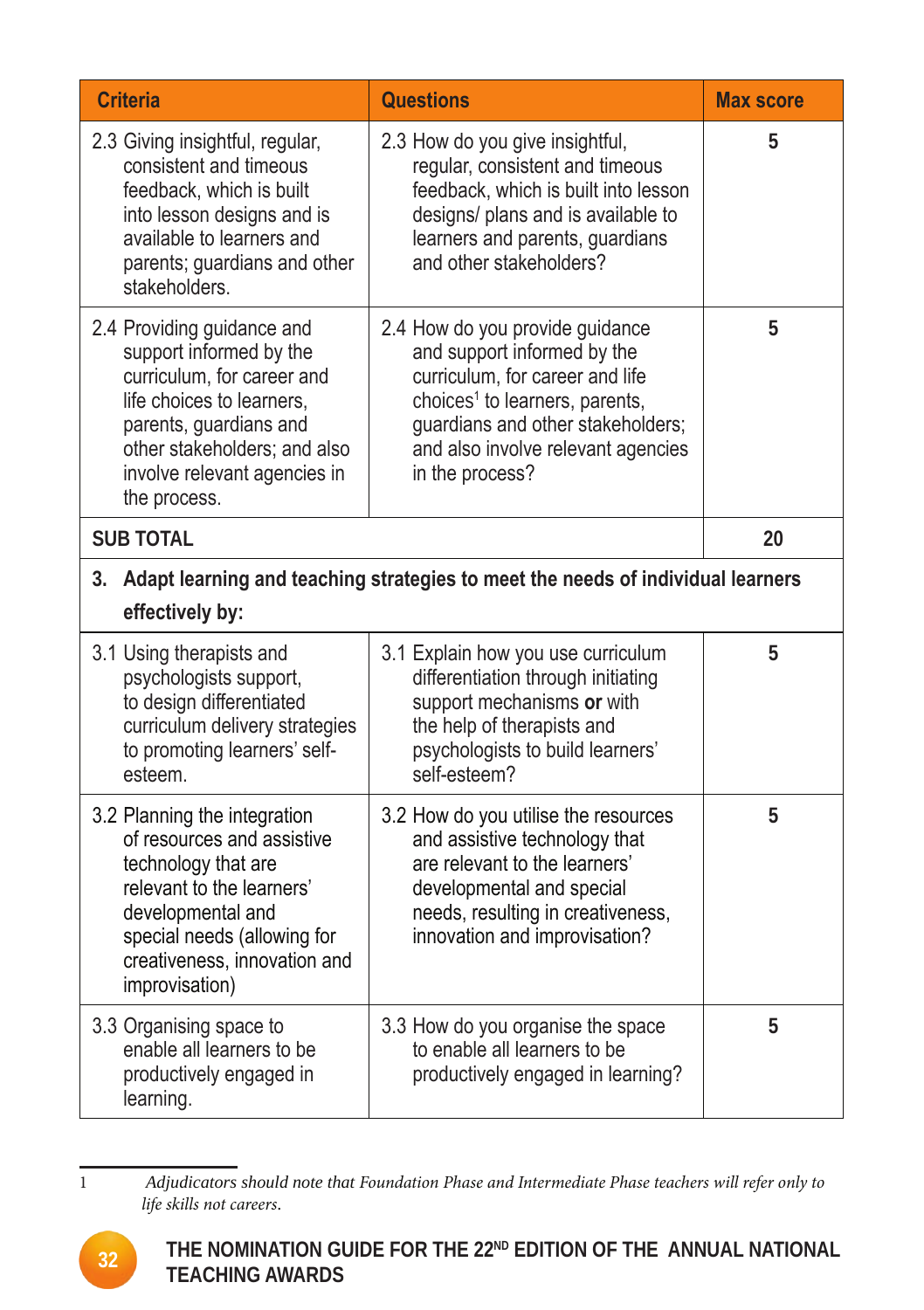| <b>Criteria</b>                                                                                                                                                                                               | <b>Questions</b>                                                                                                                                                                                                                       | <b>Max score</b> |
|---------------------------------------------------------------------------------------------------------------------------------------------------------------------------------------------------------------|----------------------------------------------------------------------------------------------------------------------------------------------------------------------------------------------------------------------------------------|------------------|
| 3.4 Using appropriate language<br>for teaching and learning to<br>the benefit of learners; and<br>recognising the involvement<br>of parents, guardians and<br>other stakeholders; in the<br>school or centre. | 3.4.1 How do you use appropriate<br>language of teaching and<br>learning to the benefit of<br>learners?<br>3.4.2 How do you recognise the<br>involvement of parents,<br>guardians and other<br>stakeholders; in the school/<br>centre? | 5                |
| <b>SUB TOTAL</b>                                                                                                                                                                                              |                                                                                                                                                                                                                                        | 20               |
| ΤΩΤΑΙ                                                                                                                                                                                                         |                                                                                                                                                                                                                                        | 60               |

### **8.8 Excellence in Teaching Mathematics (GET)**

| <b>Criteria</b>                                                                                                                                                 | <b>Questions</b>                                                                                                            | <b>Max score</b> |
|-----------------------------------------------------------------------------------------------------------------------------------------------------------------|-----------------------------------------------------------------------------------------------------------------------------|------------------|
| Excellence in teaching and supporting learning by the:<br>1.                                                                                                    |                                                                                                                             |                  |
| 1.1 Development of<br>learners' appreciation<br>and understanding of<br>Mathematics.                                                                            | 1.1 What model have you developed<br>to explain any topic to enhance<br>the understanding of the content in<br>Mathematics? | 5                |
| 1.2 Creative use of learning<br>materials<br>including<br>technology within<br>appropriate contexts to<br>promote Mathematics inside<br>and outside the school. | 1.2 Elaborate on how you optimally<br>use available resources to:<br>(a) Enhance learning in your<br>Mathematics lessons?   | 5                |
|                                                                                                                                                                 | (b) Promote Mathematics<br>teaching inside and outside<br>the school                                                        |                  |
|                                                                                                                                                                 | (c) Enhance ICT integration in<br>your class?                                                                               |                  |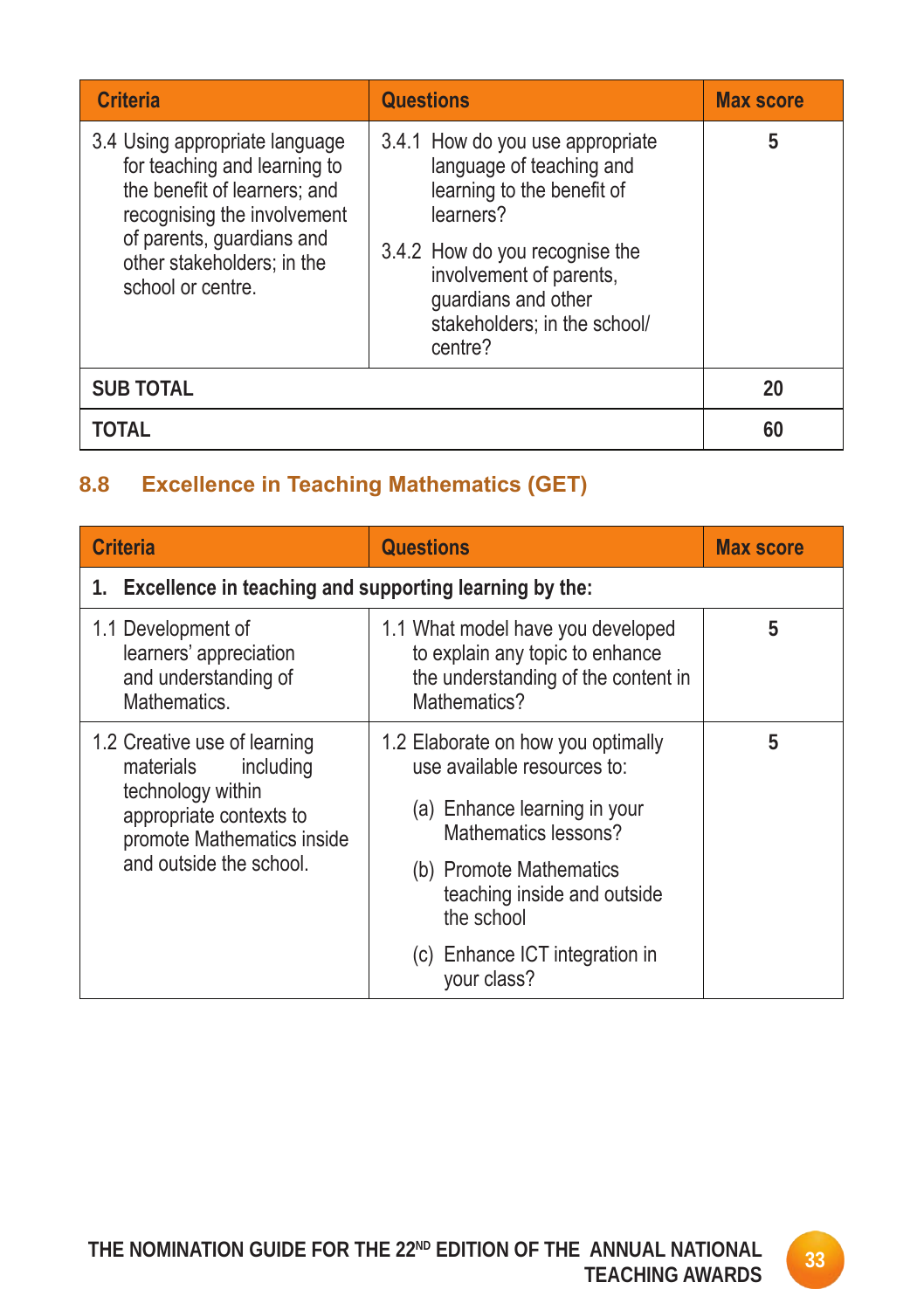| <b>Criteria</b>                                                                                                                                                                      | <b>Questions</b>                                                                                                                                                                                | <b>Max score</b> |
|--------------------------------------------------------------------------------------------------------------------------------------------------------------------------------------|-------------------------------------------------------------------------------------------------------------------------------------------------------------------------------------------------|------------------|
| 1.3 Enthusiasm for the subject<br>evident in:                                                                                                                                        | 1.3 As a Mathematics teacher, what<br>have you done to:                                                                                                                                         | 5                |
| (a) The ability to motivate<br>learners to learn<br>Mathematics.                                                                                                                     | (a) Motivate learners to have<br>interest in Mathematics?                                                                                                                                       |                  |
| (b) The ability to encourage<br>learners to pursue a<br>career in Mathematics,<br>including teaching.                                                                                | (b) Encourage learners to pursue<br>a career in Mathematics<br>including to become a<br>Mathematics teacher?                                                                                    |                  |
| 1.4 Giving insightful, regular,<br>consistent and timeous<br>feedback, which is built<br>into lesson designs and<br>is available to parents,<br>guardians and other<br>stakeholders. | 1.4 Explain how you built into lesson<br>designs feedback that is insightful,<br>regular, timeous, consistent and<br>available to parents, guardians<br>and other stakeholders.                 | 5                |
| <b>SUB TOTAL</b>                                                                                                                                                                     |                                                                                                                                                                                                 | 20               |
| Subject competence and learner focus by means of:<br>2.                                                                                                                              |                                                                                                                                                                                                 |                  |
| 2.1 The possession of<br>specific knowledge and<br>skills in Mathematics and<br>engagement in activities that<br>reflect knowledge in the field.                                     | 2.1 As a Mathematics teacher,<br>can you inform us of activities<br>that you engage in that reflect<br>your knowledge and skills of<br>Mathematics and the impact this<br>has in your teaching? | 5                |
| 2.2 Participation in teacher<br>professional development<br>that demonstrates growth in<br>Mathematics.                                                                              | 2.2 What role have you played<br>in professional development<br>activities that demonstrate your<br>growth as a teacher?                                                                        | 5                |
| 2.3 Engaging learners as full<br>partners in the learning<br>process assuming<br>responsibility for their own<br>future choices.                                                     | 2.3 In your teaching, how do you<br>engage learners as full partners in<br>the learning process, with learners<br>assuming responsibility for their<br>own choices?                             | 5                |
| 2.4 Communicating high<br>expectations; and to develop<br>confidence in the subject.                                                                                                 | 2.4 How do you communicate<br>high expectations to learners<br>to develop confidence in their<br>subject?                                                                                       | 5                |
| <b>SUB TOTAL</b>                                                                                                                                                                     |                                                                                                                                                                                                 | 20               |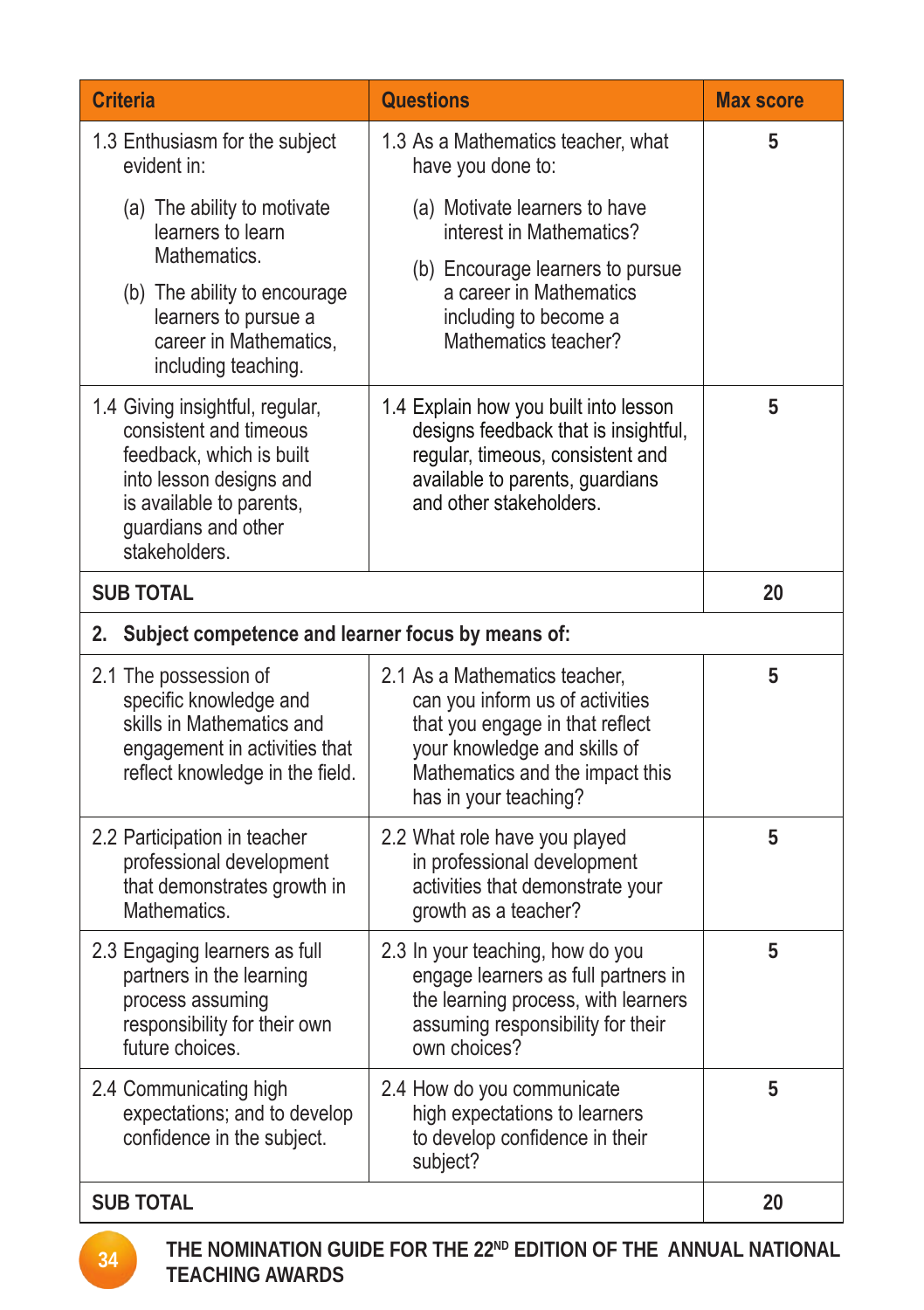| <b>Criteria</b>                                                                                                                                                                                                                                                            | <b>Questions</b>                                                                                                                                                                                                                                                            | <b>Max score</b> |
|----------------------------------------------------------------------------------------------------------------------------------------------------------------------------------------------------------------------------------------------------------------------------|-----------------------------------------------------------------------------------------------------------------------------------------------------------------------------------------------------------------------------------------------------------------------------|------------------|
| <b>Personal Attributes evident in:</b><br>3.                                                                                                                                                                                                                               |                                                                                                                                                                                                                                                                             |                  |
| 3.1 Modelling life-long learning<br>through on-going review<br>and enhancement of own<br>professional practice, e.g.<br>membership to professional<br>association.                                                                                                         | 3.1 What evidence can you produce<br>that indicates that you are a<br>lifelong learner AND what role do<br>you play in Professional Learning<br>Communities (PLCs) and/or<br>professional associations?                                                                     | 5                |
| 3.2 Engaging in positive working<br>relationships with learners<br>and colleagues, and/or<br>community.                                                                                                                                                                    | 3.2 With examples, enlighten us<br>about how you engage in positive<br>working relationships with<br>learners and colleagues, and/or<br>community?                                                                                                                          | 5                |
| 3.3 Equip learners with high-<br>level Mathematical skills<br>that will enable them to take<br>their rightful position which<br>will enable them to make<br>a meaningful contribution<br>in changing their lives, and<br>of their fellow citizens and<br>beyond/ globally. | 3.3 How do you equip learners with<br>high level Mathematical skills<br>that will assist them to take their<br>rightful position which will enable<br>them to make a meaningful<br>contribution in changing their lives,<br>and of fellow citizens and beyond/<br>globally? | 5                |
| 3.4 Engaging learners in<br>activities outside of the<br>classroom such as clubs,<br>organisations, tutoring, field<br>trips, or similar activities.                                                                                                                       | 3.4 How do you engage learners in<br>activities outside the Maths class<br>e.g. Clubs, Field Trips, Online<br>Activities, and Tutoring etc.?                                                                                                                                | 5                |
| <b>SUB TOTAL</b>                                                                                                                                                                                                                                                           |                                                                                                                                                                                                                                                                             | 20               |
| ΤΟΤΑΙ                                                                                                                                                                                                                                                                      |                                                                                                                                                                                                                                                                             | 60               |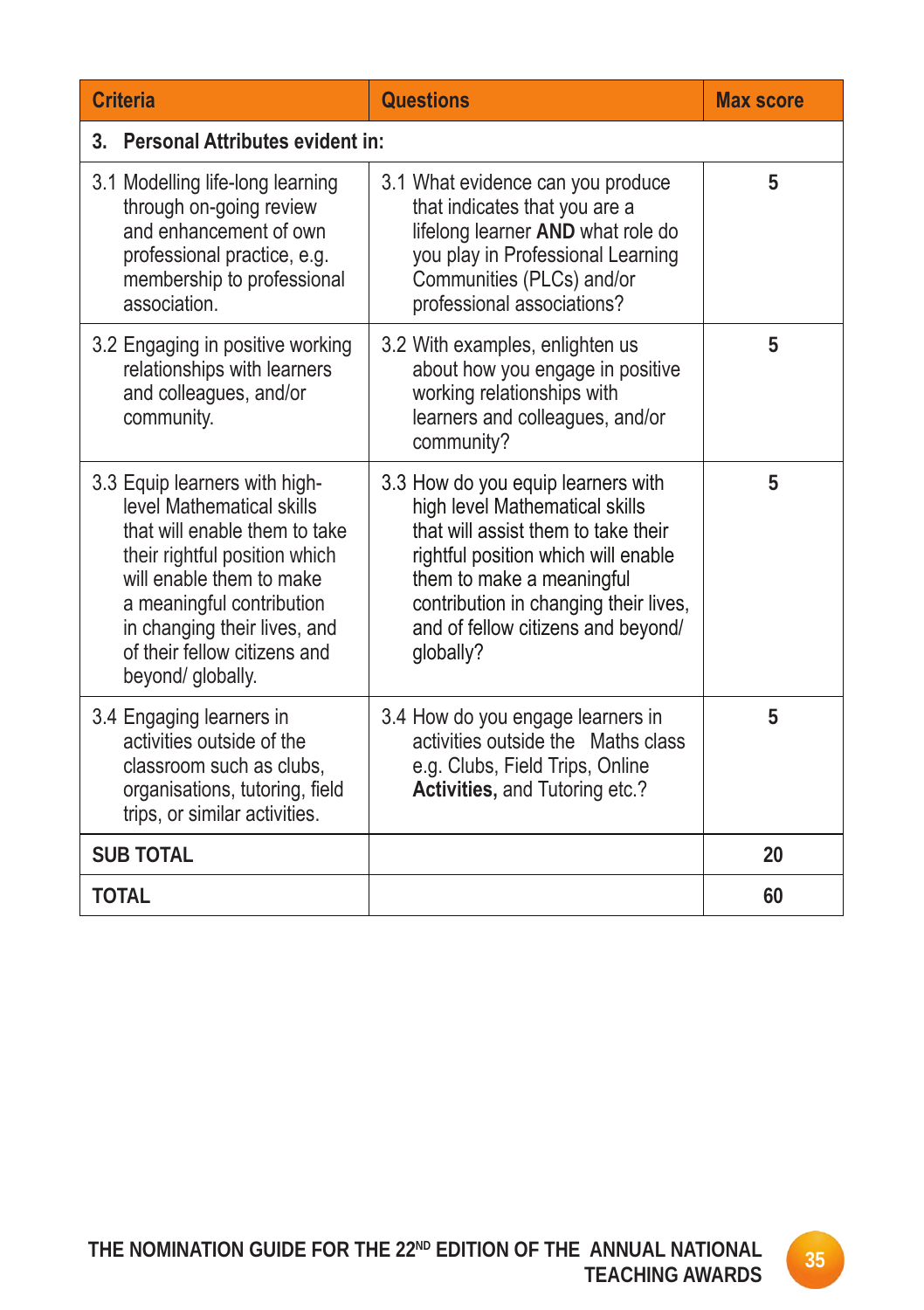### **8.9 Excellence in Teaching Mathematics (FET)**

| <b>Criteria</b>                                                                                                                                           | <b>Questions</b>                                                                                                                                                                                                                                                    | <b>Max score</b> |
|-----------------------------------------------------------------------------------------------------------------------------------------------------------|---------------------------------------------------------------------------------------------------------------------------------------------------------------------------------------------------------------------------------------------------------------------|------------------|
| Excellence in teaching and supporting learning by the:<br>1.                                                                                              |                                                                                                                                                                                                                                                                     |                  |
| 1.1 Development of learners'<br>appreciation and understanding of<br>Mathematics.                                                                         | 1.1 What model have you<br>developed to explain<br>any topic to enhance<br>the understanding of the<br>content in Mathematics?                                                                                                                                      | 5                |
| 1.2 Creative use of learning materials<br>including technology within<br>appropriate contexts to promote<br>Mathematics inside and outside the<br>school. | 1.2 Elaborate on how you<br>optimally use available<br>resources to:<br>(a) Enhance learning in<br>your Mathematics<br>lessons?<br>(b) Promote Mathematics<br>teaching inside and<br>outside the school;<br>and<br>(c) Enhance ICT<br>integration in your<br>class? | 5                |
| 1.3 Enthusiasm for the subject evident<br>in:<br>(a) The ability to motivate learners<br>to learn Mathematics.                                            | 1.3 As a Mathematics teacher,<br>what have you done to:<br>(a) Motivate learners to have<br>interest in Mathematics?                                                                                                                                                | 5                |
| (b) The ability to encourage<br>learners to pursue a career in<br>Mathematics, including teaching.                                                        | (b) Encourage learners<br>to pursue a career in<br>Mathematics including to<br>become a Mathematics<br>teacher?                                                                                                                                                     |                  |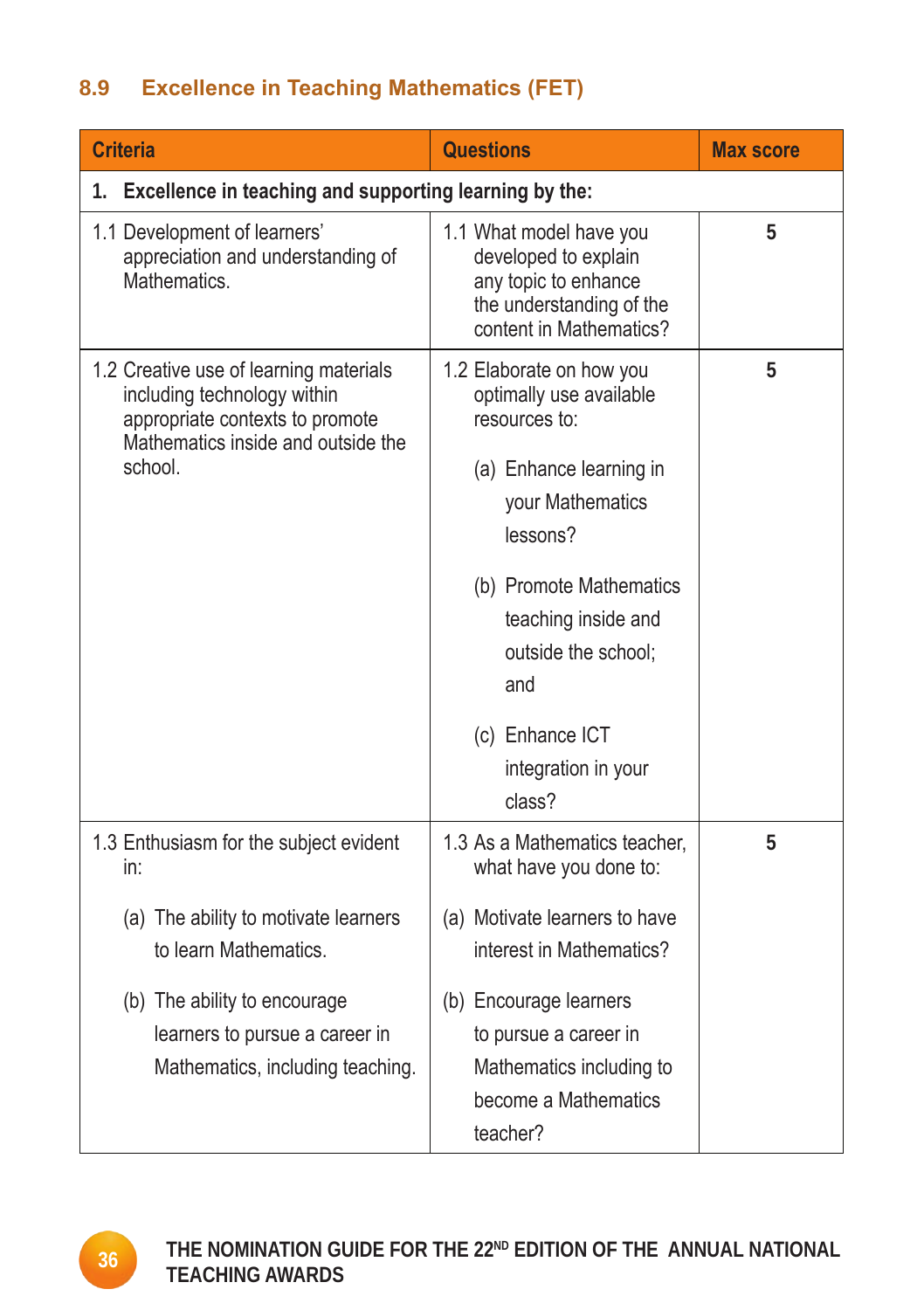| <b>Criteria</b>                                                                                                                                                                | <b>Questions</b>                                                                                                                                                                                       | <b>Max score</b> |
|--------------------------------------------------------------------------------------------------------------------------------------------------------------------------------|--------------------------------------------------------------------------------------------------------------------------------------------------------------------------------------------------------|------------------|
| 1.4 Giving insightful, regular, consistent<br>and timeous feedback, which is built<br>into lesson designs and is available<br>to parents, guardians and other<br>stakeholders. | 1.4 Explain how you built into<br>lesson designs feedback<br>that is insightful, regular,<br>timeous, consistent and<br>available to parents,<br>guardians and other<br>stakeholders.                  | 5                |
| <b>SUB TOTAL</b>                                                                                                                                                               |                                                                                                                                                                                                        | 20               |
| Subject competence and learner focus by means of:<br>2.                                                                                                                        |                                                                                                                                                                                                        |                  |
| 2.1 The possession of specific<br>knowledge and skills in Mathematics<br>and engagement in activities that<br>reflect knowledge in the field.                                  | 2.1 As a Mathematics<br>teacher, can you inform<br>us of activities that you<br>engage in that reflect<br>your knowledge and skills<br>of Mathematics and the<br>impact this have in your<br>teaching? | 5                |
| 2.2 Participation in teacher professional<br>development that demonstrates<br>growth in Mathematics.                                                                           | 2.2 What role have you<br>played in professional<br>development activities that<br>demonstrate your growth<br>as a teacher?                                                                            | 5                |
| 2.3 Engaging learners as full partners<br>in the learning process assuming<br>responsibility for their own future<br>choices.                                                  | 2.3 In your teaching, how do<br>you engage learners as<br>full partners in the learning<br>process, with learners<br>assuming responsibility for<br>their own choices?                                 | 5                |
| 2.4 Communicating high expectations;<br>and to develop confidence in the<br>subject.                                                                                           | 2.4 How do you communicate<br>high expectations to<br>learners to develop<br>confidence in their<br>subject?                                                                                           | 5                |
| <b>SUB TOTAL</b>                                                                                                                                                               |                                                                                                                                                                                                        | 20               |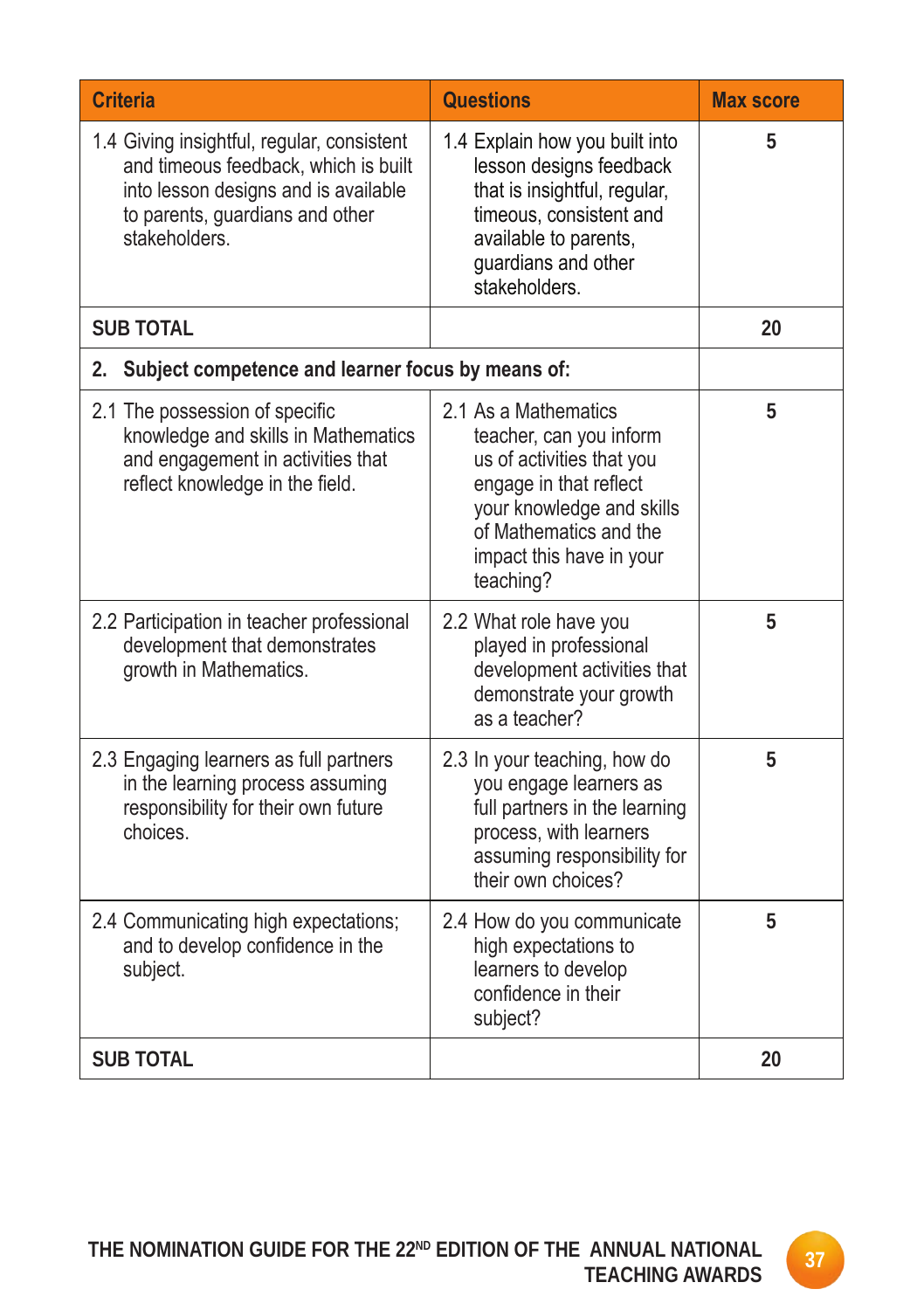| <b>Criteria</b>                                                                                                                                                                                                                                                     | <b>Questions</b>                                                                                                                                                                                                                                                                  | <b>Max score</b> |
|---------------------------------------------------------------------------------------------------------------------------------------------------------------------------------------------------------------------------------------------------------------------|-----------------------------------------------------------------------------------------------------------------------------------------------------------------------------------------------------------------------------------------------------------------------------------|------------------|
| <b>Personal Attributes evident in:</b><br>3.                                                                                                                                                                                                                        |                                                                                                                                                                                                                                                                                   |                  |
| 3.1 Modelling life-long learning through<br>on-going review and enhancement<br>of own professional practice,<br>e.g. membership to professional<br>association.                                                                                                     | 3.1 What evidence can you<br>produce that indicates<br>that you are a lifelong<br>learner AND what role do<br>you play in Professional<br>Learning Communities<br>(PLCs) and/or<br>professional associations?                                                                     | 5                |
| 3.2 Engaging in positive working<br>relationships with learners and<br>colleagues, and/or community.                                                                                                                                                                | 3.2 With examples, enlighten<br>us about how you engage<br>in positive working<br>relationships with learners<br>and colleagues, and/or<br>community?                                                                                                                             | 5                |
| 3.3 Equip learners with high-level<br>Mathematical skills that will enable<br>them to take their rightful position<br>which will enable them to make a<br>meaningful contribution in changing<br>their lives, and of their fellow citizens<br>and beyond/ globally. | 3.3 How do you equip<br>learners with high level<br>Mathematical skills that<br>will assist them to take<br>their rightful position which<br>will enable them to make<br>a meaningful contribution<br>in changing their lives,<br>and of fellow citizens and<br>beyond/ globally? | 5                |
| 3.4 Engaging learners in activities<br>outside of the classroom such as<br>clubs, organisations, tutoring, field<br>trips, or similar activities.                                                                                                                   | 3.4 How do you engage<br>learners in activities<br>outside the Maths class<br>e.g. Clubs, Field Trips,<br>Online Activities, and<br>Tutoring etc.                                                                                                                                 | 5                |
| <b>SUB TOTAL</b>                                                                                                                                                                                                                                                    |                                                                                                                                                                                                                                                                                   | 20               |
| <b>TOTAL</b>                                                                                                                                                                                                                                                        |                                                                                                                                                                                                                                                                                   | 60               |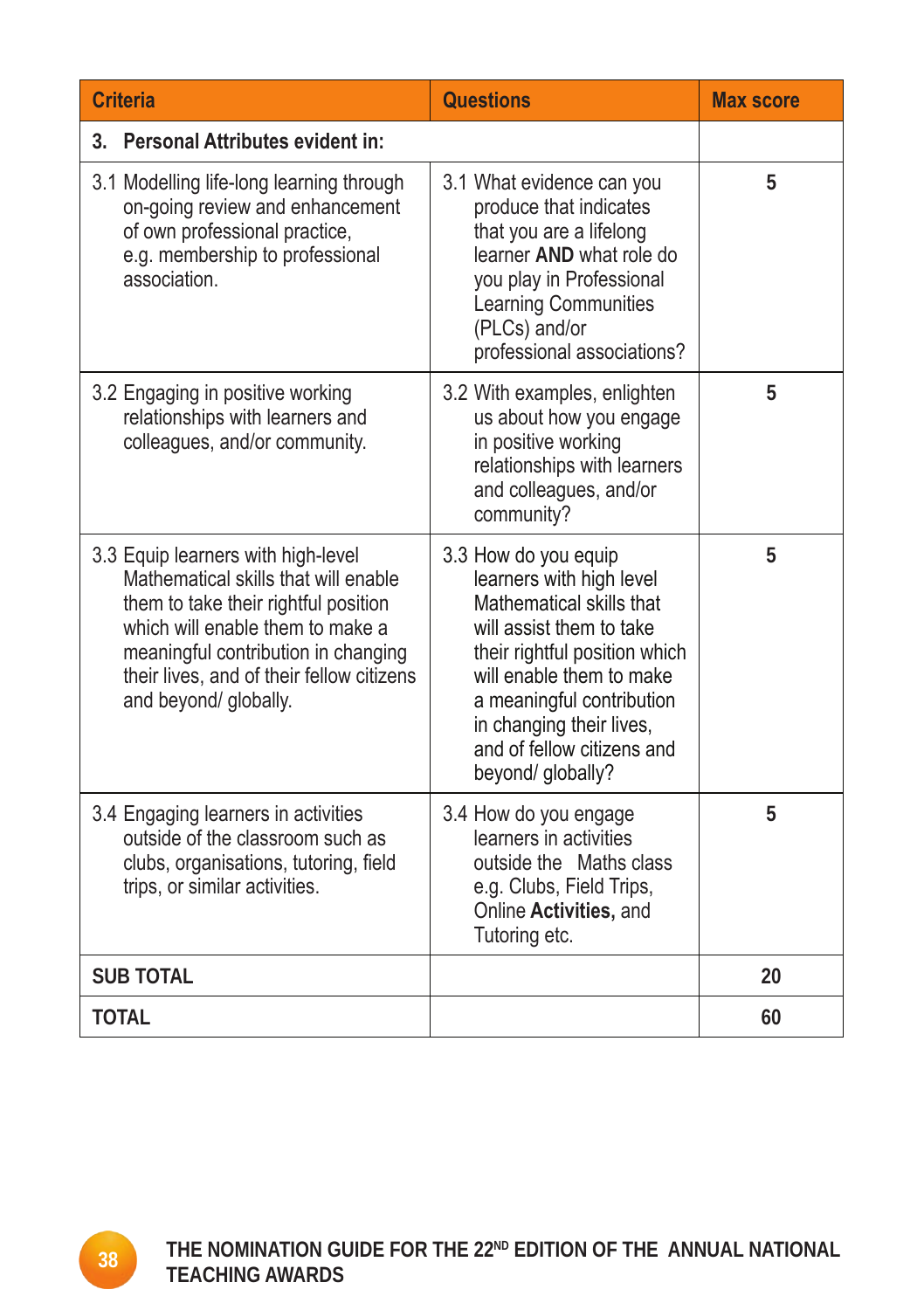### **8.10 Excellence in Teaching Natural Sciences**

| <b>Criteria</b>                                                                                                                                                                                                                         | <b>Questions</b>                                                                                                                                                                                                                                                   | <b>Max score</b> |
|-----------------------------------------------------------------------------------------------------------------------------------------------------------------------------------------------------------------------------------------|--------------------------------------------------------------------------------------------------------------------------------------------------------------------------------------------------------------------------------------------------------------------|------------------|
| Excellence in teaching and supporting learning by the:<br>1.                                                                                                                                                                            |                                                                                                                                                                                                                                                                    |                  |
| 1.1 Development of learners'<br>appreciation and<br>understanding of Natural<br>Sciences.                                                                                                                                               | 1.1 What model have you developed<br>to explain any topic to enhance<br>the understanding of the content<br>of Natural Sciences?                                                                                                                                   | 5                |
| 1.2 Creative use of learning<br>materials<br>including<br>technology within<br>appropriate contexts to<br>promote Natural Sciences<br>inside and outside the<br>school.                                                                 | 1.2 Elaborate on how you optimally<br>use available resources to:<br>(a) Enhance learning in your<br>Natural Sciences lessons?<br>(b) Promote Natural Sciences<br>teaching inside and outside<br>the school, and;<br>(c) Enhance ICT integration in<br>your class? | 5                |
| 1.3 Enthusiasm for the subject<br>evident in:<br>(a) The ability to motivate<br>learners to learn Natural<br>Sciences:<br>(b) The ability to encourage<br>learners to pursue<br>a career in Natural<br>Sciences, including<br>teaching. | 1.3 As a Natural Sciences teacher,<br>what have you done to:<br>(a) Motivate learners to have<br>interest in Natural Sciences?<br>(b) Encourage learners to pursue<br>a career in Science including<br>to become a Natural Sciences<br>teacher?                    | 5                |
| 1.4 Giving insightful, regular,<br>consistent and timeous<br>feedback, which is built<br>into lesson designs and<br>is available to parents,<br>guardians and other<br>stakeholders.                                                    | 1.4 Explain how you built into lesson<br>designs feedback that is insightful,<br>regular, timeous, consistent and<br>available to parents, guardians<br>and other stakeholders.                                                                                    | 5                |
| <b>SUB TOTAL</b>                                                                                                                                                                                                                        |                                                                                                                                                                                                                                                                    | 20               |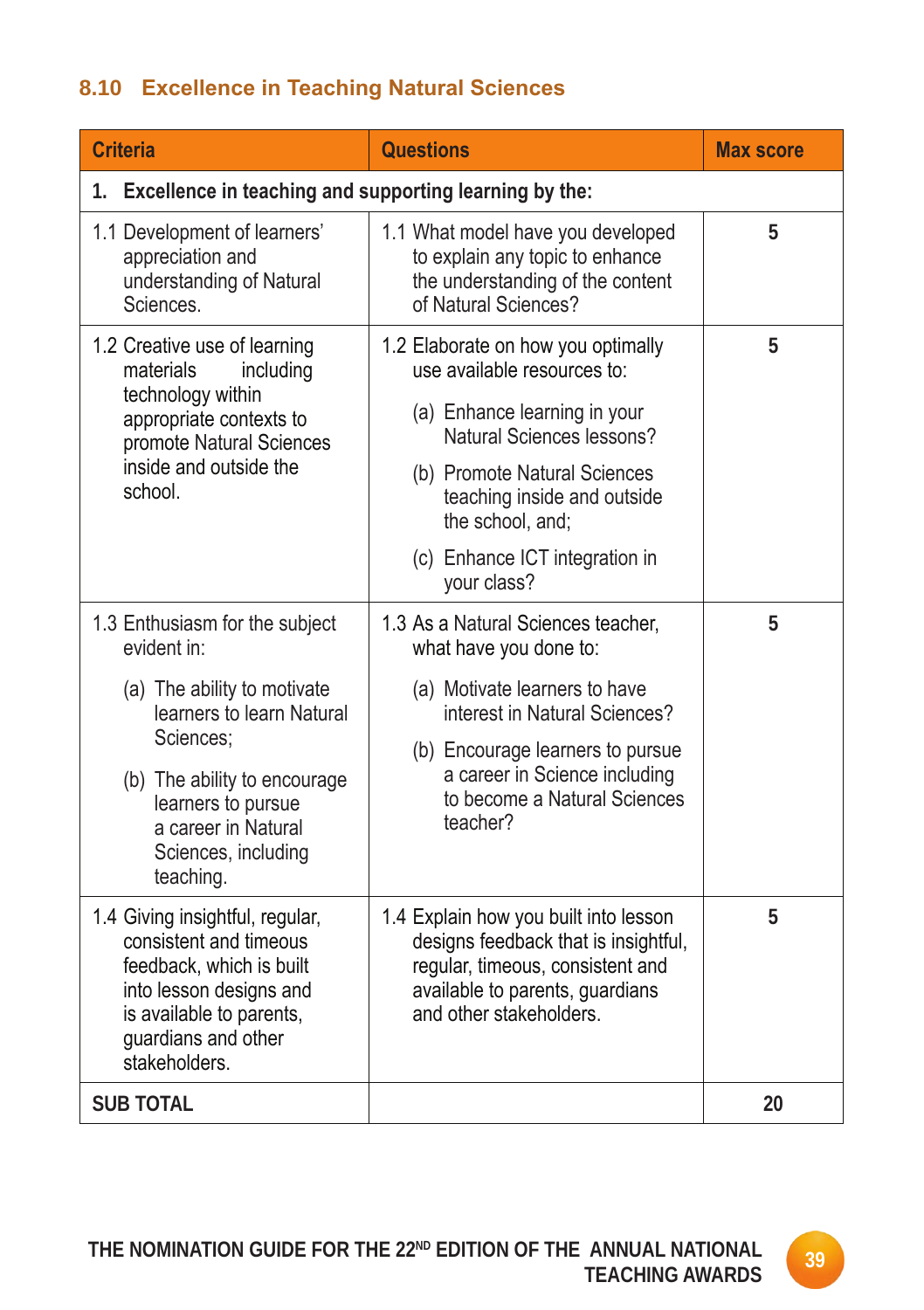| <b>Criteria</b>                                                                                                                                                    | <b>Questions</b>                                                                                                                                                                                        | <b>Max score</b> |  |
|--------------------------------------------------------------------------------------------------------------------------------------------------------------------|---------------------------------------------------------------------------------------------------------------------------------------------------------------------------------------------------------|------------------|--|
| 2.                                                                                                                                                                 | Subject competence and learner focus by means of:                                                                                                                                                       |                  |  |
| 2.1 The possession of specific<br>knowledge and skills in<br>Natural Sciences and<br>engagement in activities that<br>reflect knowledge in the field.              | 2.1 As a Natural Sciences teacher,<br>can you inform us of activities that<br>you engage in that reflect your<br>knowledge and skills of Science<br>and the impact this have in your<br>teaching?       | 5                |  |
| 2.2 Participation in teacher<br>professional development<br>that demonstrates growth in<br>Natural Sciences.                                                       | 2.2 What role have you played<br>in professional development<br>activities that demonstrate your<br>growth as a teacher?                                                                                | 5                |  |
| 2.3 Engaging learners as full<br>partners in the learning<br>process assuming<br>responsibility for their own<br>future choices                                    | 2.3 In your teaching, how do you<br>engage learners as full partners in<br>the learning process, with learners<br>assuming responsibility for their<br>own choices?                                     | 5                |  |
| 2.4 Communicating high<br>expectations; and to develop<br>confidence in the subject.                                                                               | 2.4 How do you communicate<br>high expectations to learners<br>to develop confidence in their<br>subject?                                                                                               | 5                |  |
| <b>SUB TOTAL</b>                                                                                                                                                   |                                                                                                                                                                                                         | 20               |  |
| <b>Personal Attributes evident in:</b><br>3.                                                                                                                       |                                                                                                                                                                                                         |                  |  |
| 3.1 Modelling life-long learning<br>through on-going review<br>and enhancement of own<br>professional practice, e.g.<br>membership to professional<br>association. | 3.1 What evidence can you produce<br>that indicates that you are a<br>lifelong learner AND what role do<br>you play in Professional Learning<br>Communities (PLCs) and/or<br>professional associations? | 5                |  |
| 3.2 Engaging in positive working<br>relationships with learners<br>and colleagues, and/or<br>community.                                                            | 3.2 With examples, enlighten us<br>about how you engage in positive<br>working relationships with<br>learners and colleagues, and/or<br>community?                                                      | 5                |  |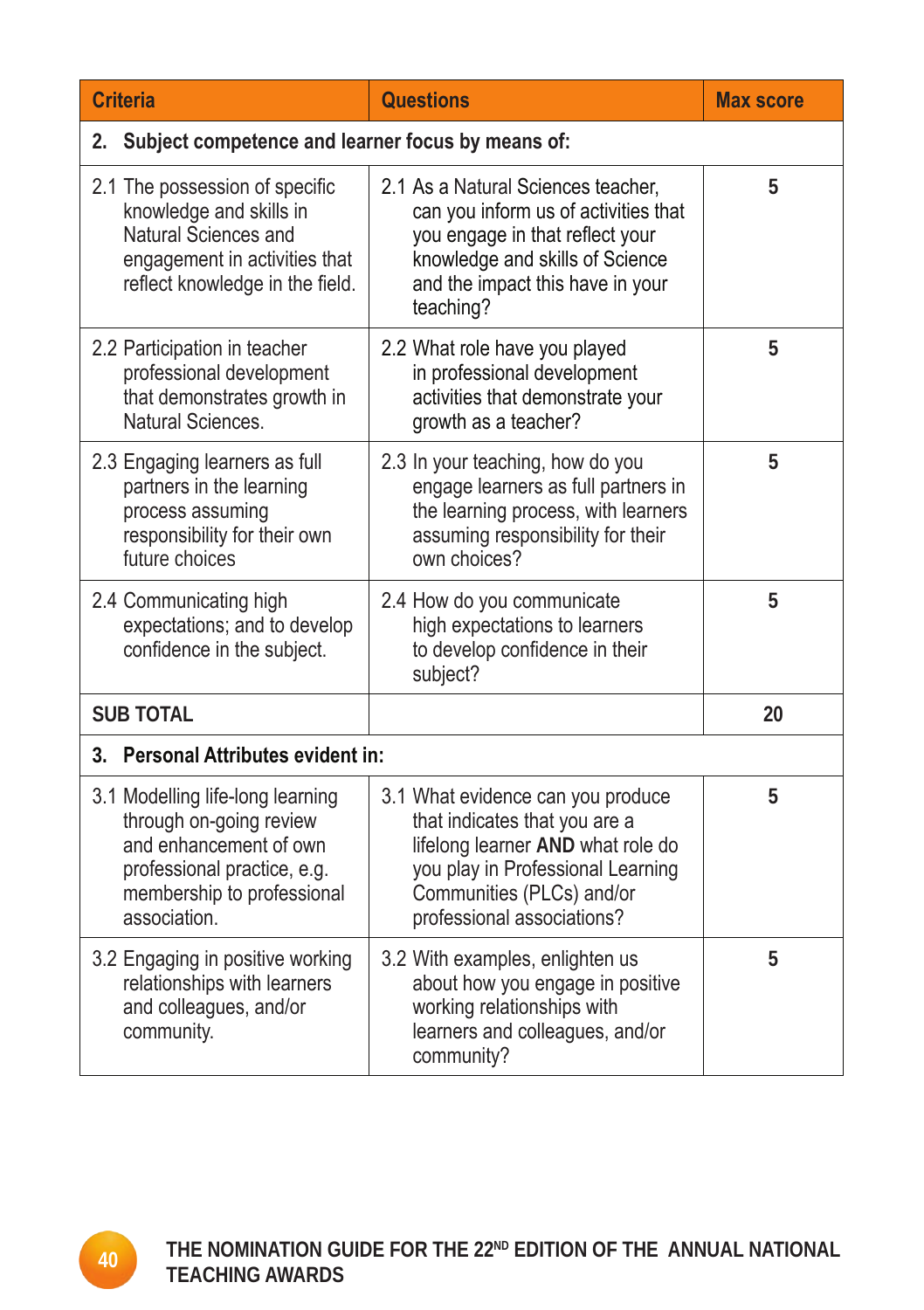| <b>Criteria</b>                                                                                                                                                                                                                                                       | <b>Questions</b>                                                                                                                                                                                                                                                    | <b>Max score</b> |
|-----------------------------------------------------------------------------------------------------------------------------------------------------------------------------------------------------------------------------------------------------------------------|---------------------------------------------------------------------------------------------------------------------------------------------------------------------------------------------------------------------------------------------------------------------|------------------|
| 3.3 Equip learners with high-<br>level Science skills that will<br>enable them to take their<br>rightful position which will<br>enable them to make a<br>meaningful contribution in<br>changing their lives, and<br>of their fellow citizens and<br>beyond/ globally. | 3.3 How do you equip learners with<br>high level Science skills that will<br>assist them to take their rightful<br>position which will enable them to<br>make a meaningful contribution in<br>changing their lives, and of fellow<br>citizens and beyond/ globally? | 5                |
| 3.4 Engaging learners in<br>activities outside of the<br>classroom such as clubs,<br>organisations, tutoring, field<br>trips, or similar activities.                                                                                                                  | 3.4 How do you engage learners in<br>activities outside the Natural<br>Science class e.g. Clubs, Field<br>Trips and Tutoring etc.                                                                                                                                   | 5                |
| <b>SUB TOTAL</b>                                                                                                                                                                                                                                                      |                                                                                                                                                                                                                                                                     | 20               |
| ΤΟΤΑΙ                                                                                                                                                                                                                                                                 |                                                                                                                                                                                                                                                                     | 60               |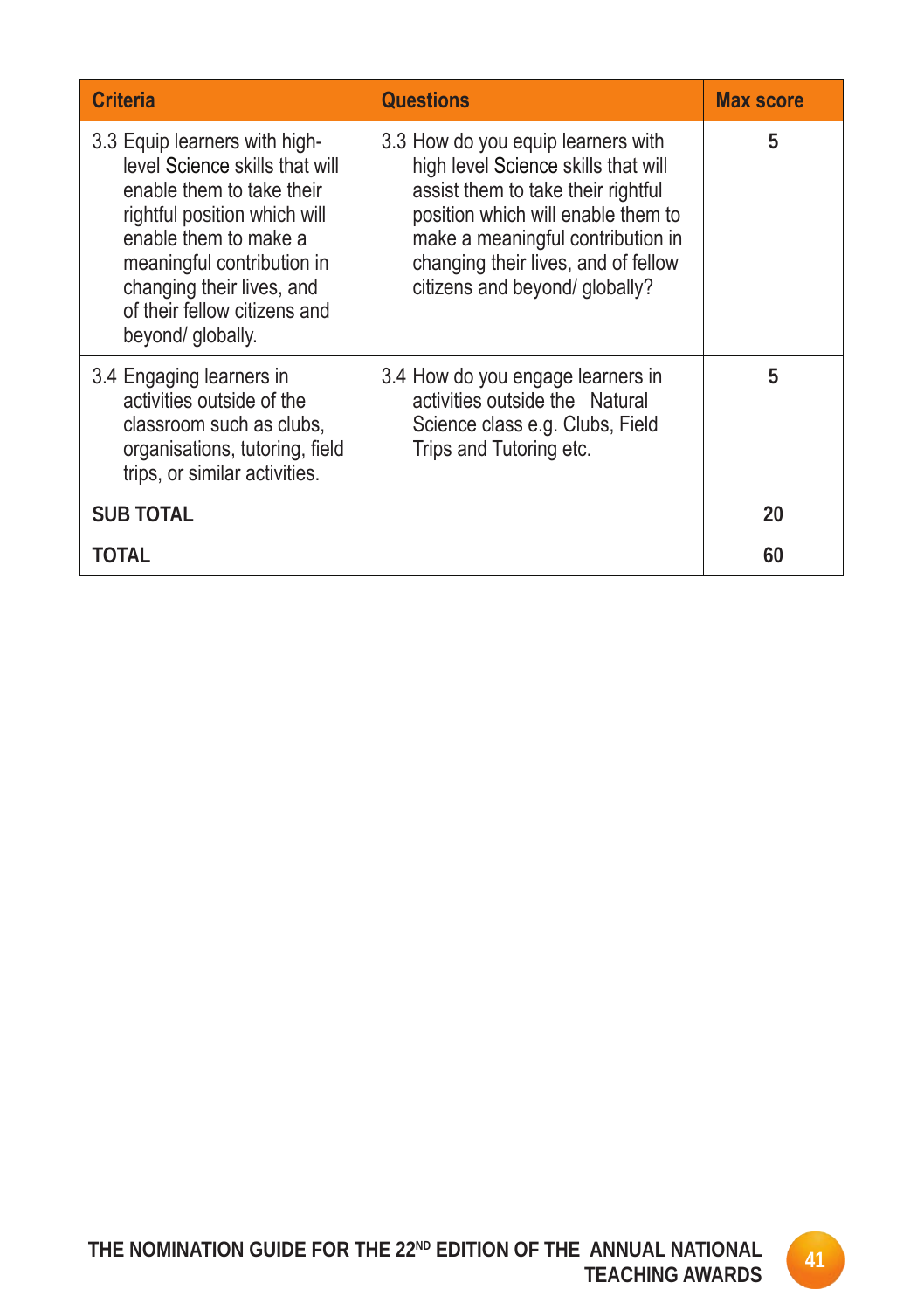### **8.11 Excellence in Teaching Physical Sciences**

| <b>Criteria</b>                                                                                                                                                                                                                           | <b>Questions</b>                                                                                                                                                                                                                                               | <b>Max score</b> |
|-------------------------------------------------------------------------------------------------------------------------------------------------------------------------------------------------------------------------------------------|----------------------------------------------------------------------------------------------------------------------------------------------------------------------------------------------------------------------------------------------------------------|------------------|
| Excellence in teaching and supporting learning by the:<br>1.                                                                                                                                                                              |                                                                                                                                                                                                                                                                |                  |
| 1.1 Development of learners'<br>appreciation and<br>understanding of Physical<br>Sciences.                                                                                                                                                | 1.1 What model have you developed<br>to explain any topic to enhance<br>the understanding of the content<br>of Physical Sciences?                                                                                                                              | 5                |
| 1.2 Creative use of learning<br>materials including<br>technology within<br>appropriate contexts to<br>promote Physical Sciences<br>inside and outside the<br>school.                                                                     | 1.2 Elaborate on how you optimally<br>use available resources to:<br>(a) Enhance learning in your Physical<br>Sciences lessons?<br>(b) Promote Physical Sciences<br>teaching inside and outside the<br>school<br>(c) Enhance ICT integration in your<br>class? | 5                |
| 1.3 Enthusiasm for the subject<br>evident in:<br>(a) The ability to motivate<br>learners to learn Physical<br>Sciences:<br>(b) The ability to encourage<br>learners to pursue<br>a career in Physical<br>Sciences, including<br>teaching. | 1.3 As a Physical Sciences teacher,<br>what have you done to:<br>(a) Motivate learners to have<br>interest in Physical Science?<br>(b) Encourage learners to pursue<br>a career in Science including<br>to become a Physical<br>Sciences teacher?              | 5                |
| 1.4 Giving insightful, regular,<br>consistent and timeous<br>feedback, which is built<br>into lesson designs and<br>is available to parents,<br>guardians and other<br>stakeholders.                                                      | 1.4 Explain how you built into lesson<br>designs feedback that is insightful,<br>regular, timeous, consistent and<br>available to parents, guardians<br>and other stakeholders.                                                                                | 5                |
| <b>SUB TOTAL</b>                                                                                                                                                                                                                          |                                                                                                                                                                                                                                                                | 20               |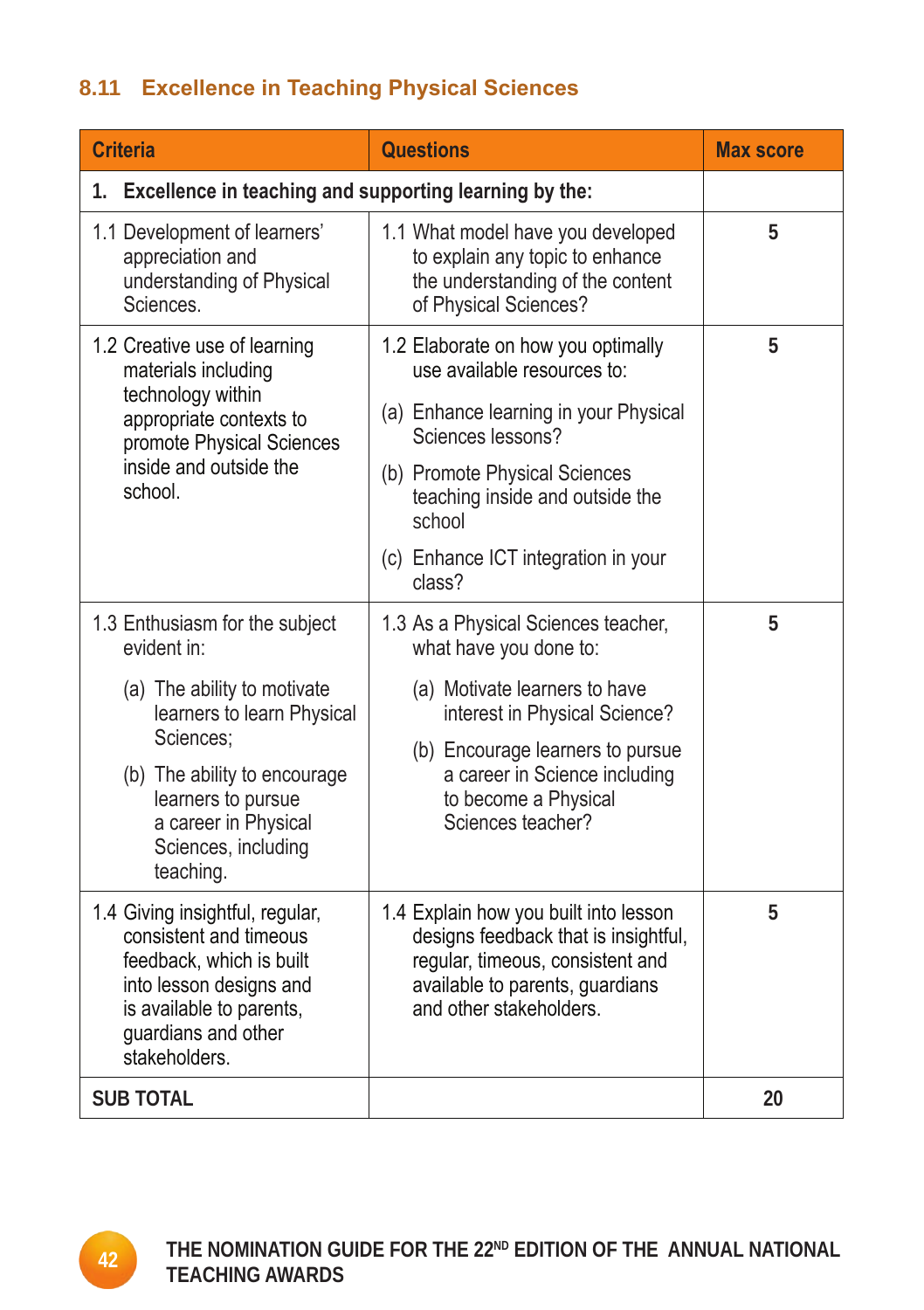| <b>Criteria</b>                                                                                                                                                    | <b>Questions</b>                                                                                                                                                                                        | <b>Max score</b> |
|--------------------------------------------------------------------------------------------------------------------------------------------------------------------|---------------------------------------------------------------------------------------------------------------------------------------------------------------------------------------------------------|------------------|
| Subject competence and learner focus by means of:<br>2.                                                                                                            |                                                                                                                                                                                                         |                  |
| 2.1 The possession of specific<br>knowledge and skills in<br>Physical Sciences and<br>engagement in activities that<br>reflect knowledge in the field.             | 2.1 As a Physical Sciences teacher,<br>can you inform us of activities that<br>you engage in that reflect your<br>knowledge and skills of Science<br>and the impact this have in your<br>teaching?      | 5                |
| 2.2 Participation in teacher<br>professional development<br>that demonstrates growth in<br>Physical Sciences.                                                      | 2.2 What role have you played<br>in professional development<br>activities that demonstrate your<br>growth as a teacher?                                                                                | 5                |
| 2.3 Engaging learners as full<br>partners in the learning<br>process assuming<br>responsibility for their own<br>future choices.                                   | 2.3 In your teaching, how do you<br>engage learners as full partners in<br>the learning process, with learners<br>assuming responsibility for their<br>own choices?                                     | 5                |
| 2.4 Communicating high<br>expectations; and to develop<br>confidence in the subject.                                                                               | 2.4 How do you communicate high<br>expectations to learners to<br>develop confidence in their subject                                                                                                   | 5                |
| <b>SUB TOTAL</b>                                                                                                                                                   |                                                                                                                                                                                                         | 20               |
| <b>Personal Attributes evident in:</b><br>3.                                                                                                                       |                                                                                                                                                                                                         |                  |
| 3.1 Modelling life-long learning<br>through on-going review<br>and enhancement of own<br>professional practice, e.g.<br>membership to professional<br>association. | 3.1 What evidence can you produce<br>that indicates that you are a<br>lifelong learner AND what role do<br>you play in Professional Learning<br>Communities (PLCs) and/or<br>professional associations? | 5                |
| 3.2 Engaging in positive working<br>relationships with learners<br>and colleagues, and/or<br>community.                                                            | 3.2 With examples, enlighten us<br>about how you engage in positive<br>working relationships with<br>learners and colleagues, and/or<br>community;                                                      | 5                |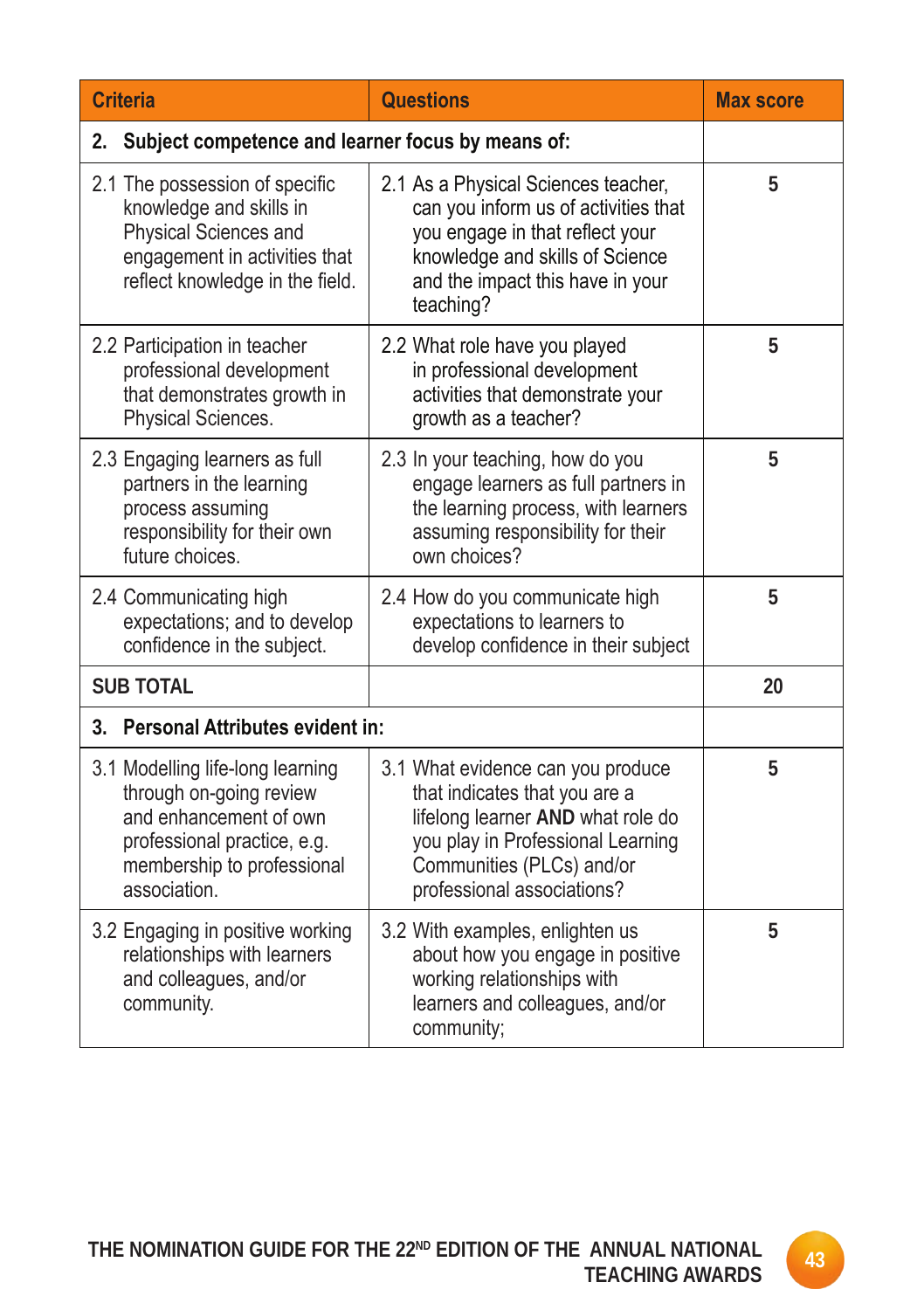| <b>Criteria</b>                                                                                                                                                                                                                                                       | <b>Questions</b>                                                                                                                                                                                                                                                    | <b>Max score</b> |
|-----------------------------------------------------------------------------------------------------------------------------------------------------------------------------------------------------------------------------------------------------------------------|---------------------------------------------------------------------------------------------------------------------------------------------------------------------------------------------------------------------------------------------------------------------|------------------|
| 3.3 Equip learners with high-<br>level Science skills that will<br>enable them to take their<br>rightful position which will<br>enable them to make a<br>meaningful contribution in<br>changing their lives, and<br>of their fellow citizens and<br>beyond/ globally. | 3.3 How do you equip learners with<br>high level Science skills that will<br>assist them to take their rightful<br>position which will enable them to<br>make a meaningful contribution in<br>changing their lives, and of fellow<br>citizens and beyond/ globally. | 5                |
| 3.4 Engaging learners in<br>activities outside of the<br>classroom such as clubs,<br>organisations, tutoring, field<br>trips, or similar activities.                                                                                                                  | 3.4 How do you engage learners in<br>activities outside the Physical<br>Science class e.g. Clubs, Field<br>Trips and Tutoring etc.                                                                                                                                  | 5                |
| <b>SUB TOTAL</b>                                                                                                                                                                                                                                                      |                                                                                                                                                                                                                                                                     | 20               |
| TOTAL                                                                                                                                                                                                                                                                 |                                                                                                                                                                                                                                                                     | 60               |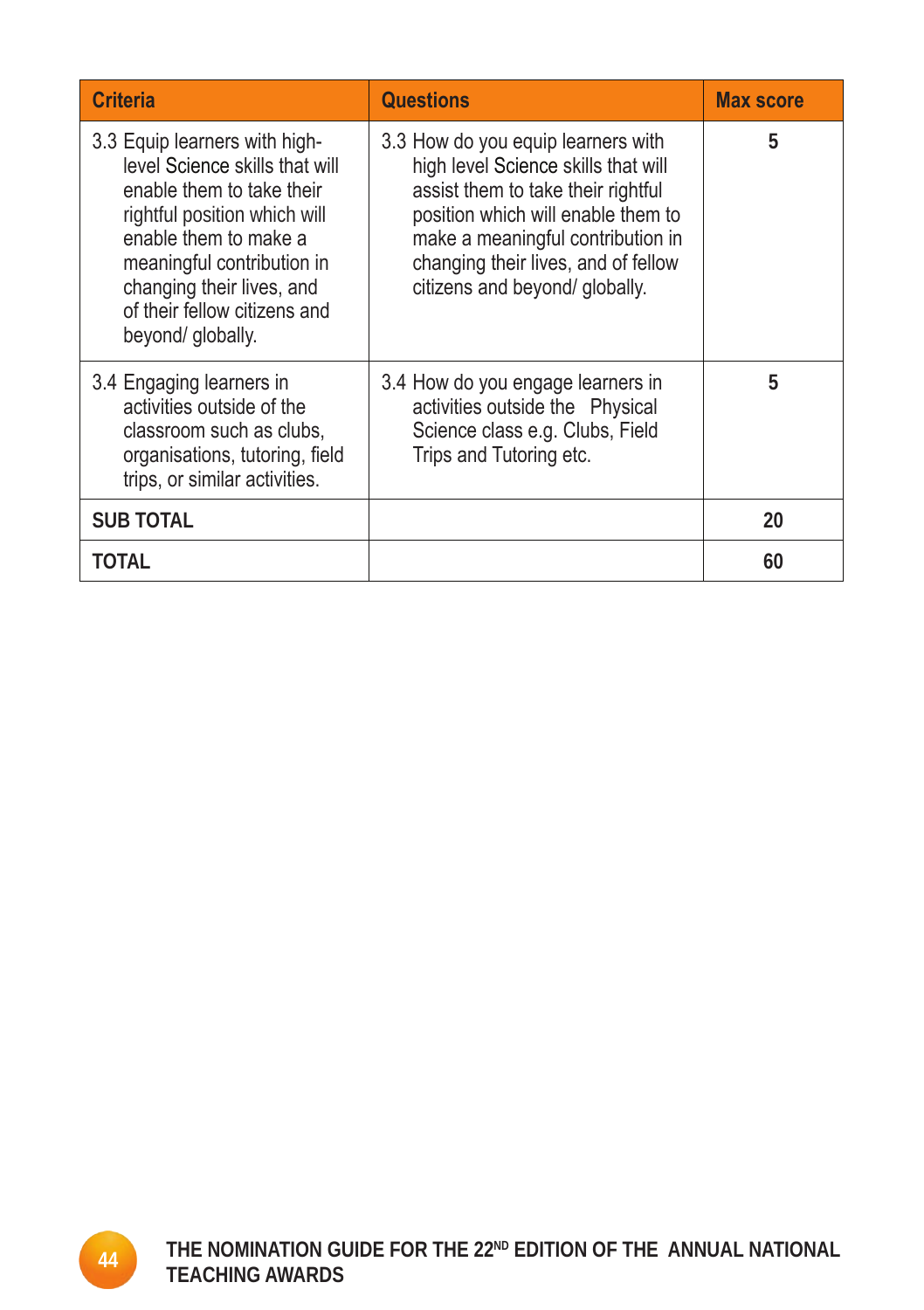### **8.12 Excellence in Technology – Enhanced, Teaching and Learning**

| <b>Criteria</b>                                                                                                                                                                  | <b>Questions</b>                                                                                                                                                                                                             | <b>Max score</b> |
|----------------------------------------------------------------------------------------------------------------------------------------------------------------------------------|------------------------------------------------------------------------------------------------------------------------------------------------------------------------------------------------------------------------------|------------------|
| 1.<br>Teacher as a role model and a peer coach                                                                                                                                   |                                                                                                                                                                                                                              |                  |
| 1.1 Role Model: (Teacher<br>motivates, mentors and<br>inspires learners and<br>colleagues to use ICT<br>appropriately).                                                          | 1.1 Outline four (4) ways in which you<br>are a role model to colleagues and<br>learners in the use of ICT.                                                                                                                  | 4                |
| 2.                                                                                                                                                                               | Teacher's use of ICT to enhance her/his role as a teacher:                                                                                                                                                                   |                  |
| teacher<br>able<br>The<br>is<br>to<br>demonstrate:<br>2.1 Be creative and bringing flair<br>to the way they teach and<br>use ICT both in and out of<br>the learning environment. | 2.1 To what extent is the teacher<br>creative and bringing flair to the<br>way he/she teaches (using digital<br>tools in formal and informal<br>environment) and uses ICT<br>both in and out of the learning<br>environment? | 4                |
| 2.2 Teacher as Innovator<br>and Change Agent: The<br>innovative teaching practices<br>and ICT in instrumental ways<br>to change how learners<br>learn.                           | 2.2 To what extent has the teacher<br>(through digital teaching)<br>significantly changed the learning<br>process through the use of ICT?                                                                                    | 4                |
| 2.3 Demonstration of evidence<br>of continuous improvement<br>in professional practice:<br>(a) Model lifelong learning;                                                          | 2.3 To what extent is the teacher<br>constantly re-examining and<br>redefining his/her role as the<br>teacher, for example in:<br>(a) Model lifelong learning;                                                               | 4                |
| (b) Exhibit leadership in their<br>school;<br>(c) Professional community<br>by supporting other<br>teachers' development;<br>and                                                 | (b) Exhibit leadership in their<br>school:<br>(c) Professional community by<br>supporting other teachers'<br>development; and                                                                                                |                  |
| (d) Understanding of the<br>impact on learning of the<br>effective use of ICTs?                                                                                                  | (d) Understanding of the impact<br>on learning of the effective use<br>of ICTs.                                                                                                                                              |                  |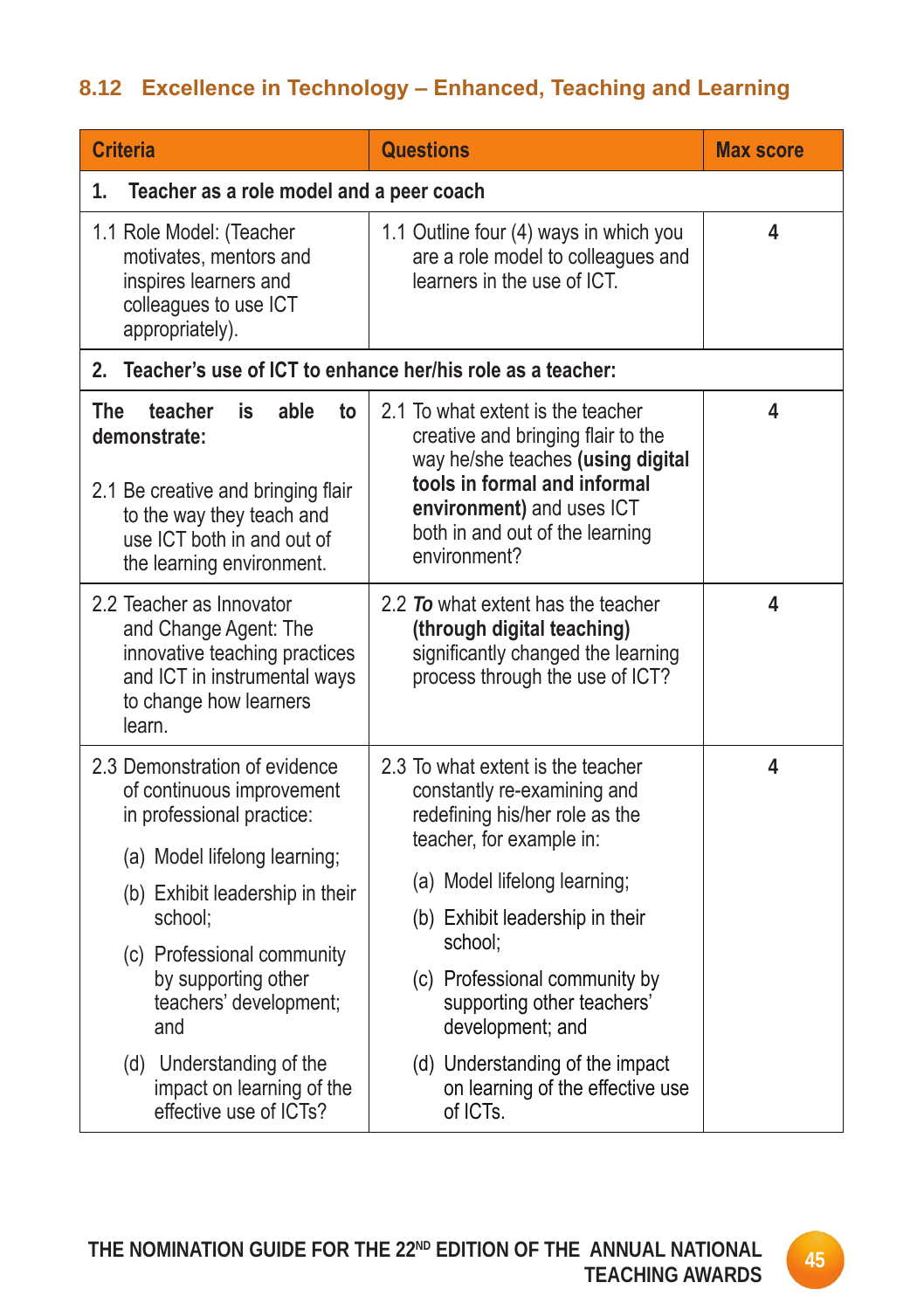| <b>Criteria</b>                                                                                                                                                                                                                                                                                                                                                                        | <b>Questions</b>                                                                                                                                                                                                                                                                                                                                                | <b>Max score</b> |
|----------------------------------------------------------------------------------------------------------------------------------------------------------------------------------------------------------------------------------------------------------------------------------------------------------------------------------------------------------------------------------------|-----------------------------------------------------------------------------------------------------------------------------------------------------------------------------------------------------------------------------------------------------------------------------------------------------------------------------------------------------------------|------------------|
| 2.4 Giving insightful, regular,<br>consistent and timeous<br>feedback, which is built<br>into lesson designs and is<br>available to all stakeholders.                                                                                                                                                                                                                                  | 2.4 Explain how you built into lesson<br>designs feedback that is insightful,<br>regular, timeous, consistent and<br>available to all stakeholders?                                                                                                                                                                                                             | 4                |
| ICT application in the classroom or school<br>3.                                                                                                                                                                                                                                                                                                                                       |                                                                                                                                                                                                                                                                                                                                                                 | 20               |
| 3.1 How many of the following<br>uses of ICT were evidently<br>applied in the classroom or<br>school by the teacher with<br>any of the following levels of<br>ICT competence?<br>(a) Assessment tool;<br>(b) Management &<br>Administrative tool;<br>(c) Resource tool;<br>(d) Communication and<br>collaboration tool;<br>(e) Recording and Report<br>tool; and<br>(f) Research tool. | 3.1 To what extent do the learning<br>activities require learners to<br>collaborate and interact with other<br>people to achieve the desired<br>goals?<br>(a) Assessment tool;<br>(b) Management & Administrative<br>tool:<br>(c) Resource tool;<br>(d) Communication and<br>collaboration tool;<br>(e) Recording and Report tool;<br>and<br>(f) Research tool. | 12               |
| 3.2 Using the tools of<br>communication in ICT to<br>promote dialogue and<br>collaboration.                                                                                                                                                                                                                                                                                            | 3.2 To what extent is the teacher<br>using the communications aspect<br>of ICT to promote dialogue and<br>collaboration?                                                                                                                                                                                                                                        | 4                |
| <b>SUB TOTAL</b>                                                                                                                                                                                                                                                                                                                                                                       |                                                                                                                                                                                                                                                                                                                                                                 | 16               |
| <b>General impact</b><br>4.                                                                                                                                                                                                                                                                                                                                                            |                                                                                                                                                                                                                                                                                                                                                                 |                  |
| 4.1 Application of pedagogical<br>insight by the teacher into<br>how teaching technology can<br>and should be used in the<br>classroom.                                                                                                                                                                                                                                                | 4.1 As an ICT integration teacher,<br>which model of planning tool have<br>you used in designing learning<br>activities for learners?                                                                                                                                                                                                                           | 4                |
| <u>SUB TOTAL</u>                                                                                                                                                                                                                                                                                                                                                                       |                                                                                                                                                                                                                                                                                                                                                                 | 4                |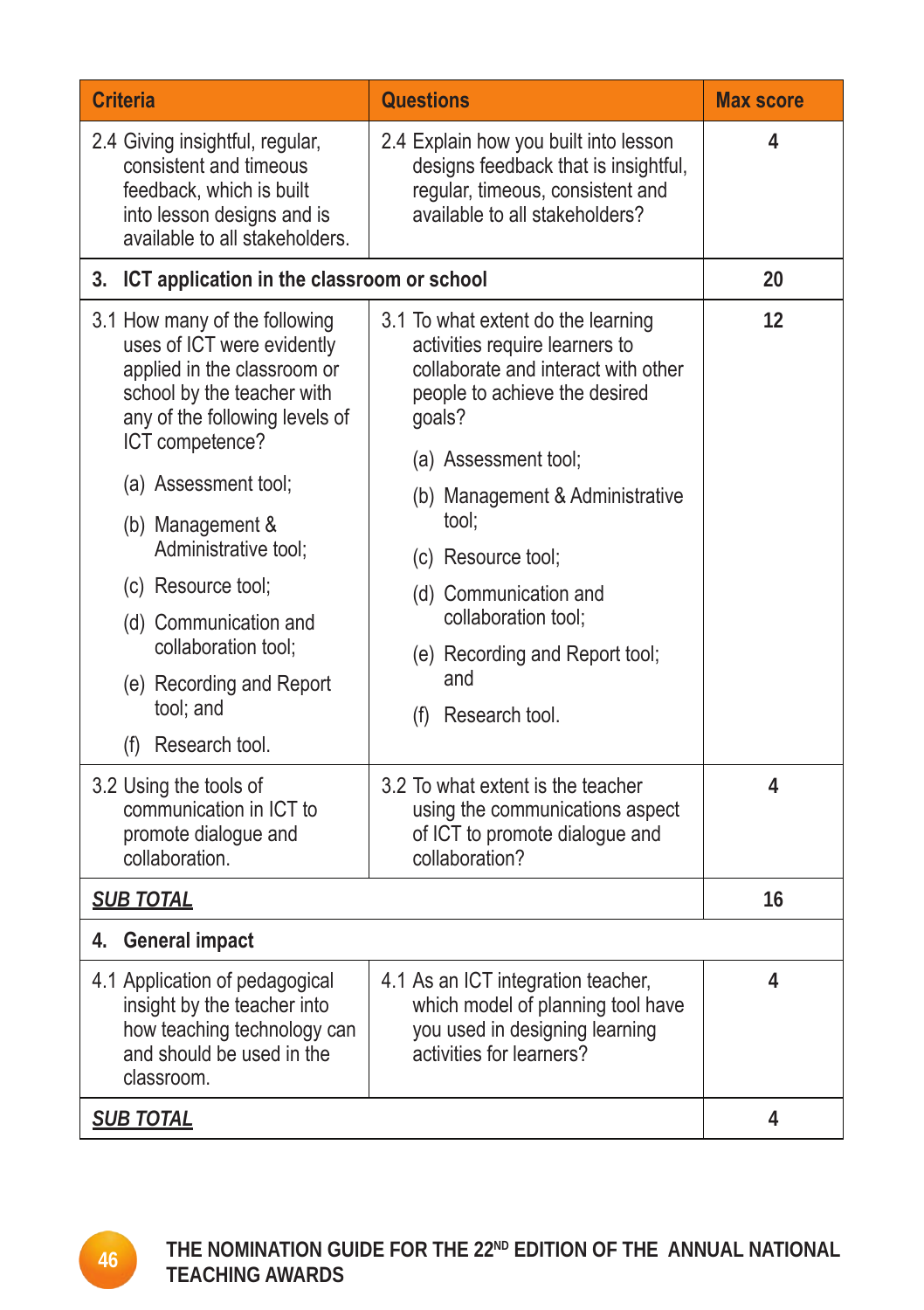| <b>Criteria</b>                                                                                                                                                                                                                  | <b>Questions</b>                                                                                                                                                                                               | <b>Max score</b> |
|----------------------------------------------------------------------------------------------------------------------------------------------------------------------------------------------------------------------------------|----------------------------------------------------------------------------------------------------------------------------------------------------------------------------------------------------------------|------------------|
| 5.<br>Impact on learners:                                                                                                                                                                                                        |                                                                                                                                                                                                                |                  |
| 5.1 How many of the following<br>attributes were evidently<br>imparted to learners through<br>the use of ICT in the<br>classroom or school?                                                                                      | 5.1 To what extent is the teacher using<br>ICTs to promote learner autonomy<br>(learner independence and<br>responsibility for their own work)?                                                                | 5                |
| Knowledge recall data<br>$\bullet$<br>or information;<br>Comprehension<br>$\bullet$                                                                                                                                              | 5.2 To what extent is the teacher using<br>ICTs to raise the learners' self-<br>esteem to become motivated and<br>self-disciplined?                                                                            | 5                |
| understanding the<br>meaning; translation,<br>interpolation,<br>interpretation of<br>instructions and                                                                                                                            | 5.3 To what extent is the teacher using<br>ICTs to accommodate the different<br>learning styles of learners?                                                                                                   | 5                |
| problems;<br><b>Application Using</b><br>$\bullet$<br>a concept in a new<br>situation or unprompted<br>use of an abstraction.<br>Applies what was<br>learned in the classroom<br>into novel situations<br>outside the classroom; | 5.4 To what extent is the teacher<br>using ICTs to create a learner-<br>centred learning environment that<br>promotes the acquisition of basic<br>skills, knowledge, critical thinking<br>and problem solving? | 5                |
| <b>Analysis Separating</b><br>$\bullet$<br>material or concepts<br>into component parts so<br>that its organisational<br>structure may be<br>understood, distinguish<br>between facts and<br>inferences;                         |                                                                                                                                                                                                                |                  |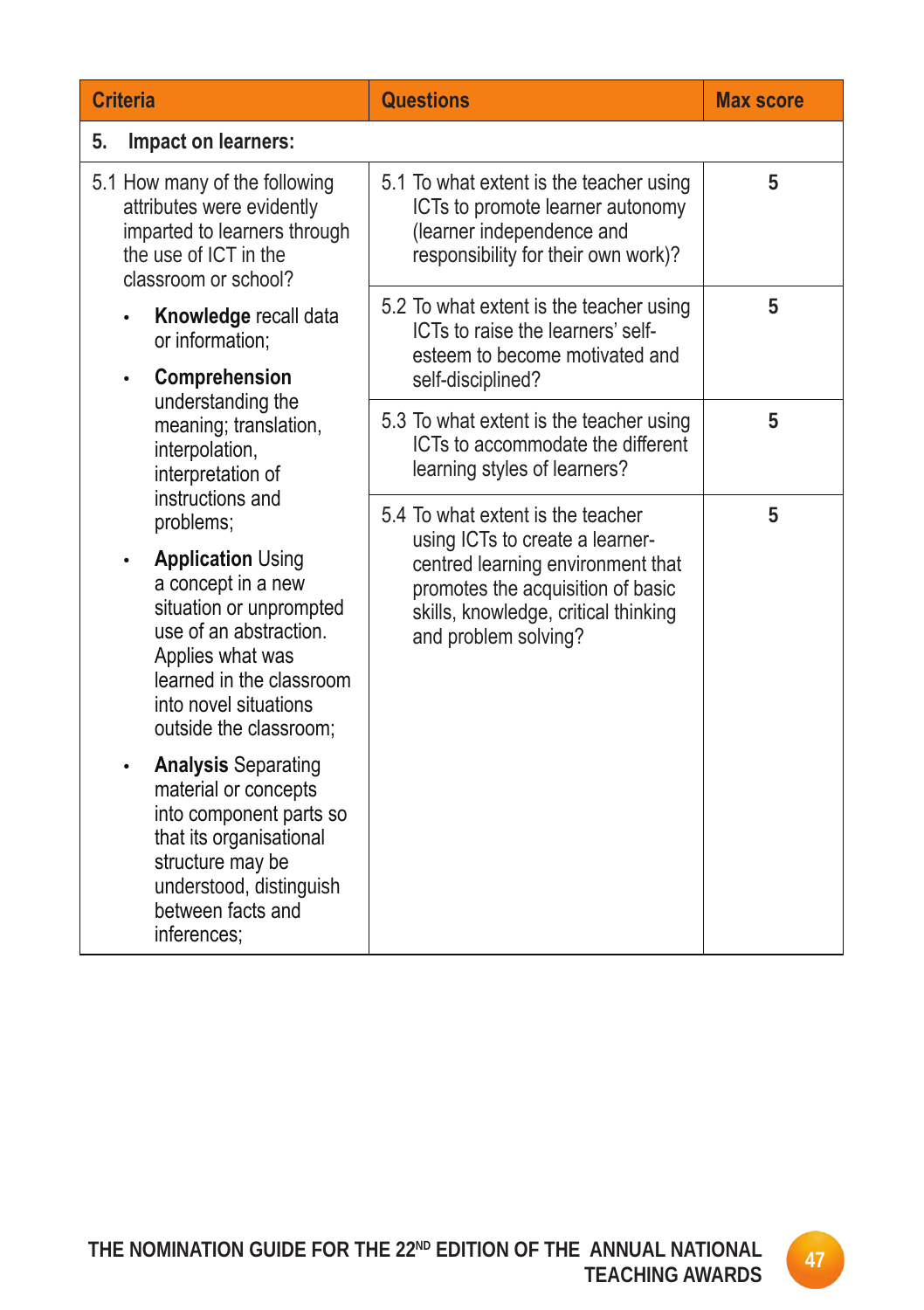| <b>Criteria</b>                                                                                                                                                                                            | <b>Questions</b> | <b>Max score</b> |
|------------------------------------------------------------------------------------------------------------------------------------------------------------------------------------------------------------|------------------|------------------|
| <b>Synthesis Building a</b><br>structure or pattern from<br>diverse elements and put<br>parts together to form a<br>complete structure, with<br>emphasis on creating<br>a new meaning or<br>structure; and |                  |                  |
| <b>Evaluation Making</b><br>judgements about<br>the value of ideas or<br>materials.                                                                                                                        |                  |                  |
| <b>SUB TOTAL</b>                                                                                                                                                                                           |                  | 20               |
| TOTAL                                                                                                                                                                                                      |                  | 60               |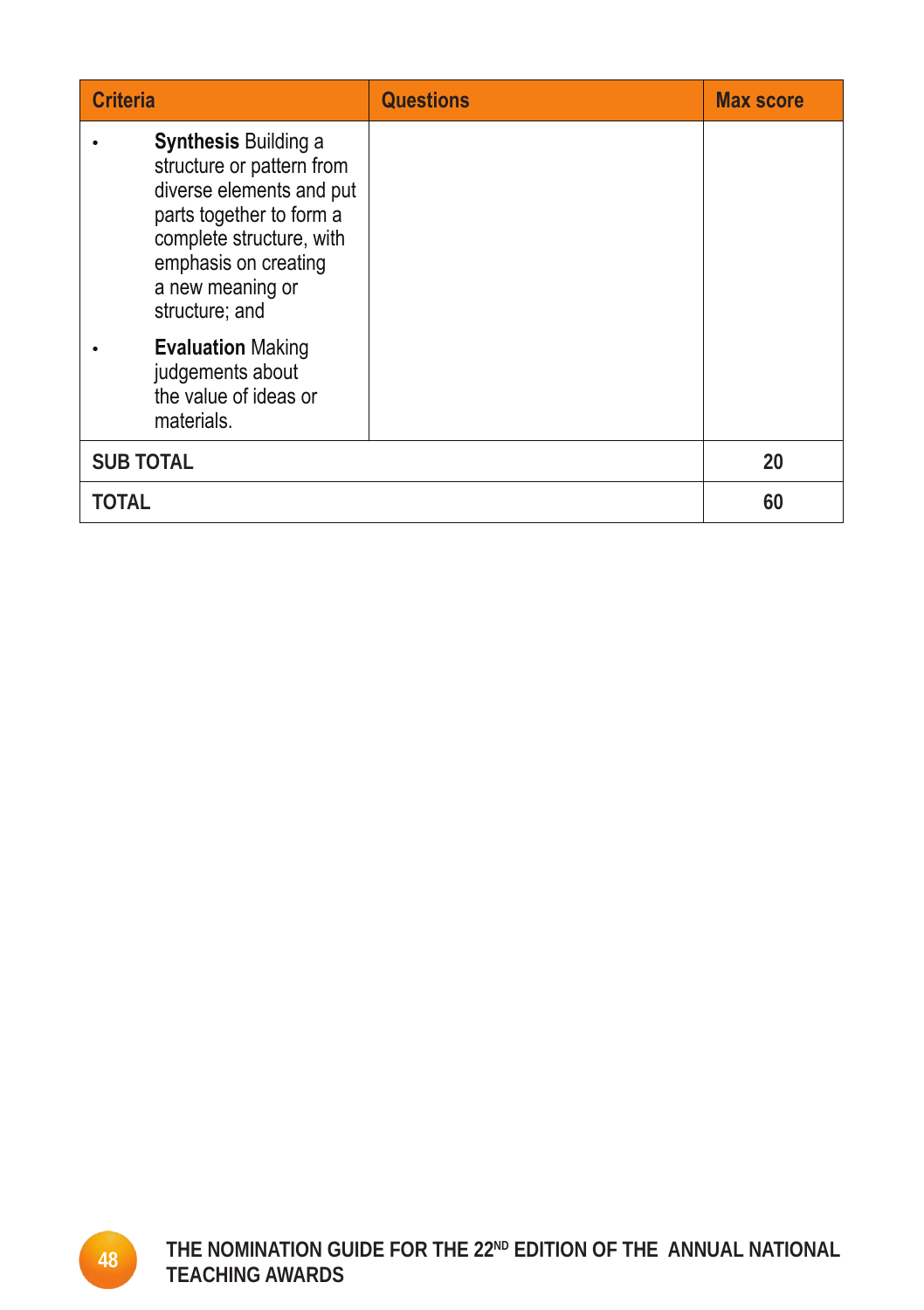### **8.13 Kader Asmal Lifetime Achievement Award**

#### **Background**

In 2011 the Minister of Basic Education, Mrs A Motshekga, launched the Kader Asmal Excellence Award in honour of Professor Kader Asmal for his contribution to education and to society broadly. Professor Kader Asmal introduced the NTA scheme during his term of office in the Ministry of Education in 2000. The inception of the Award enables the Minister to honour an outstanding educator embodying some of the core values that Professor Asmal stood for and at the same time honour Professor Asmal for his contribution to the development of education in this country.

For 2022, the award will recognise a teacher still serving in a public school who in his/her term of service has demonstrated the key values that were a hallmark of Prof Asmal's leadership. These are the values that distinguish teachers as:

- 8.13.1 A demanding educational activist who leads by example;
- 8.13.2 An educator with a **conscience** and a feel for social justice;
- 8.13.3 An educator who takes/has taken a stand for an issue (popular or unpopular) on grounds of **conscientiousness**;
- 8.13.4 Intellectual tenacity and rigour; and
- 8.13.5 Creative and inspired visible delivery.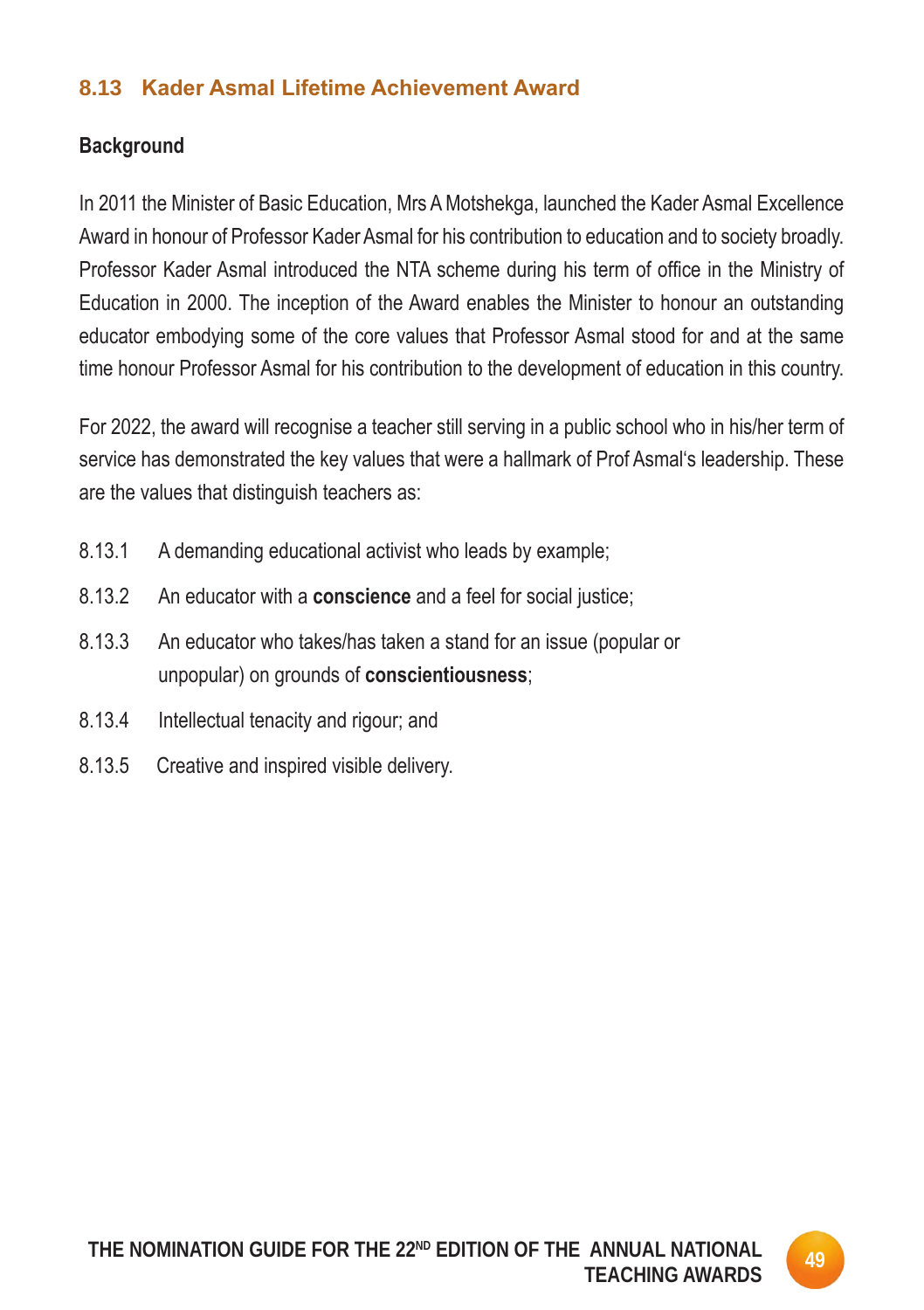### **Kader Asmal Lifetime Achievement Award: Specific Criteria, Questions, And Scores**

| <b>Criteria</b>                                                                                                                           | <b>Questions</b>                                                                                                                                                           | <b>Max score</b> |
|-------------------------------------------------------------------------------------------------------------------------------------------|----------------------------------------------------------------------------------------------------------------------------------------------------------------------------|------------------|
| Fostering links between the school / centre community:<br>1.                                                                              |                                                                                                                                                                            |                  |
| 1.1 Contributing to the social,<br>cultural and economic<br>development of the school,<br>centre or community;                            | 1.1 As a lifetime achiever, tell us<br>how you have contributed to the<br>social, cultural and economic<br>development of the school/centre<br>community?                  | 3                |
| 1.2 Actively seeking solutions to<br>school, centre or community<br>problems and taking a lead<br>in carrying out suggested<br>solutions: | 1.2 As an experienced teacher, how<br>do you actively seek solutions<br>to school, centre or community<br>problems and take a lead in<br>carrying out suggested solutions? | 3                |
| 1.3 Providing leadership in<br>creating partnerships<br>with relevant external<br>organisations or institutions;                          | 1.3 In your long teaching career,<br>how did you seek solutions to<br>challenges at the school/centre<br>while taking the leadership role?                                 | 3                |
| 1.4 Encouraging and motivating<br>others (colleagues) to take<br>leadership roles within and<br>beyond the school or centre.              | 1.4 As a veteran of the teaching<br>profession, how do you encourage<br>and motivate others to take up<br>leadership roles within and beyond<br>the school/centre?         | 3                |
| <b>SUB TOTAL</b>                                                                                                                          |                                                                                                                                                                            | 12               |
| 2.<br>career:                                                                                                                             | Sustaining high level of achievement and commitment throughout a long teaching                                                                                             |                  |
| 2.1 Receiving results, awards<br>and recognition over a long<br>period of time, e.g. awards<br>from PDEs and other<br>organisations.      | 2.1 Cite the results, awards and<br>recognition you have received<br>that have enabled you to sustain<br>a high level of commitment to the<br>school / centre community?   | 5                |
| 2.2 Having tangible proof of<br>high performance and<br>achievement in teaching and<br>how this affected the lives of<br>people.          | 2.2 Show and explain examples of<br>tangible proof of high performance<br>and achievement in teaching and<br>how your actions have affected<br>the lives of people?        | 5                |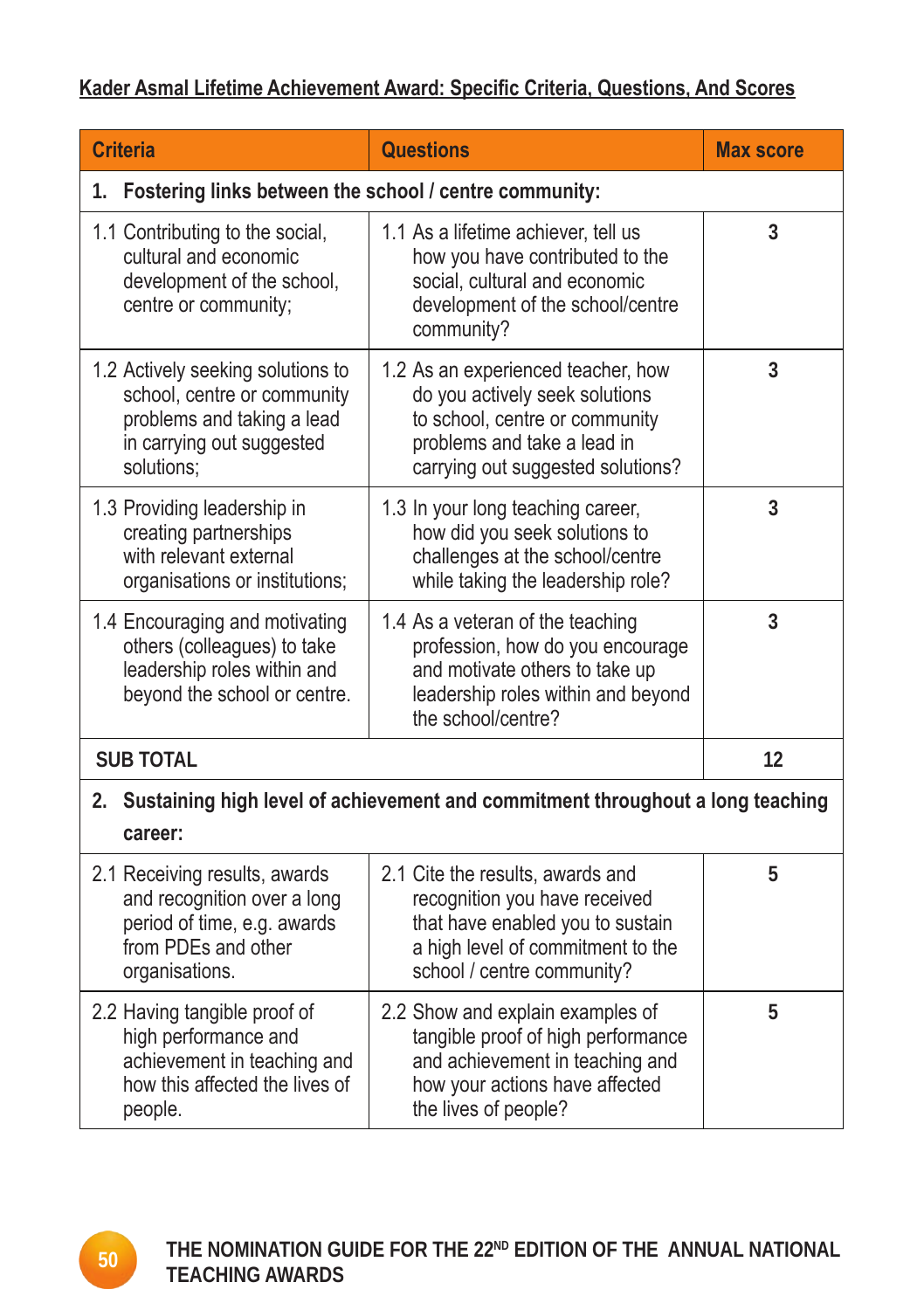| <b>Criteria</b>                                                                                                                                                                                     | <b>Questions</b>                                                                                                                                                                                                                                            | <b>Max score</b> |
|-----------------------------------------------------------------------------------------------------------------------------------------------------------------------------------------------------|-------------------------------------------------------------------------------------------------------------------------------------------------------------------------------------------------------------------------------------------------------------|------------------|
| 2.3 Teacher recognition and/<br>or positive reputation<br>from pupils, colleagues,<br>head-teachers, community<br>members, stakeholders,<br>national teaching<br>organisations, and<br>governments. | 2.3 Tell and show us about the<br>recognition and/or positive<br>reputation that you have received<br>from pupils, colleagues, head-<br>teachers, community members,<br>stakeholders, national teaching<br>organisations, and governments.                  | 5                |
| <b>SUB TOTAL</b>                                                                                                                                                                                    |                                                                                                                                                                                                                                                             | 15               |
| social-economic conditions                                                                                                                                                                          | 3. Encouraging learners to expect the best from themselves in the face of negative                                                                                                                                                                          |                  |
| 3.1 Promoting learners' self-<br>esteem, encouraging active<br>participation in school and<br>community activities, and<br>motivating learners to excel.                                            | 3.1 Share with us how, over the years,<br>you have encouraged learners to<br>participate, promoted their self-<br>esteem, and encouraged them to<br>excel in school and community<br>activities?                                                            | 3                |
| 3.2 Making efforts to retain<br>learners from different<br>backgrounds in the school or<br>centre.                                                                                                  | 3.2 Explain how over the years<br>you have made efforts to<br>retain learners from different<br>backgrounds in the school or<br>centre?                                                                                                                     | 3                |
| 3.3 Using knowledge,<br>keeping up with recent<br>developments, experience,<br>and skills to identify learners'<br>strengths and weaknesses,<br>and providing appropriate<br>interventions.         | 3.3 With your knowledge and keeping<br>up with recent developments,<br>and experience, explain how you<br>have used knowledge and skills<br>to identify learners' strengths<br>and weaknesses and provided<br>appropriate and sustainable<br>interventions? | 3                |
| <b>SUB TOTAL</b>                                                                                                                                                                                    |                                                                                                                                                                                                                                                             | 9                |
| Earning the respect of learners and colleagues by:<br>4.                                                                                                                                            |                                                                                                                                                                                                                                                             |                  |
| 4.1 Showing appropriate<br>human relation skills in<br>communicating with the<br>school community.                                                                                                  | 4.1 Describe how you communicate<br>the diagnosed learner strengths<br>and weaknesses to learners,<br>parents, guardians and other<br>stakeholders.                                                                                                         | 6                |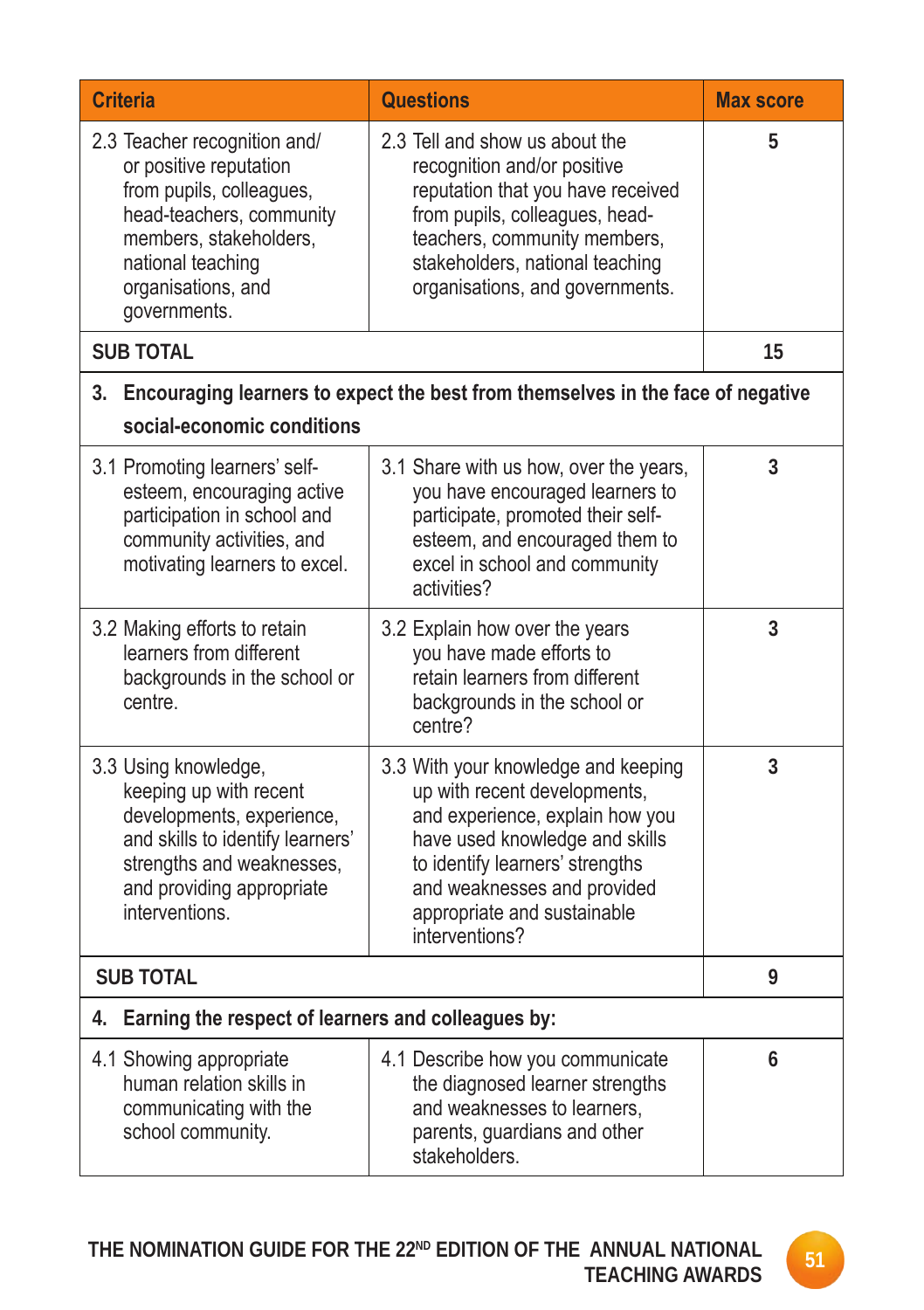| <b>Criteria</b>                                                                                                                           | <b>Questions</b>                                                                                                                                                                  | <b>Max score</b> |
|-------------------------------------------------------------------------------------------------------------------------------------------|-----------------------------------------------------------------------------------------------------------------------------------------------------------------------------------|------------------|
| 4.2 Receiving and responding to<br>constructive feedback from<br>learners and colleagues.                                                 | 4.2 What examples have you set<br>for receiving and responding<br>to constructive feedback from<br>learners and colleagues?                                                       | 6                |
| SUB TOTAL                                                                                                                                 |                                                                                                                                                                                   | 12               |
| 5.                                                                                                                                        | Demonstrating positive and clear leadership (not limited to school management                                                                                                     |                  |
|                                                                                                                                           | teams) in directing and guiding the school/centre or community by:                                                                                                                |                  |
| 5.1 Setting attainable goals<br>and expectations for the<br>school, centre or community<br>(strategic leadership).                        | 5.1 Have you managed to use your<br>experience to set attainable<br>goals and expectations for the<br>school, centre or community<br>(strategic leadership)?                      | 3                |
| 5.2 Delegating tasks<br>appropriately to colleagues<br>for the purpose of capacity-<br>building, but still accepting<br>accountability.   | 5.2 In your memorable career<br>what lessons can you share on<br>delegating tasks to colleagues for<br>the purpose of capacity-building,<br>but still accepting accountability?   | 3                |
| 5.3 Providing staff induction,<br>mentoring and coaching to<br>encourage teachers to do<br>more than what is required,<br>with eagerness; | 5.3 Share your experience on staff<br>induction, mentoring and coaching<br>to encourage teachers to do<br>more than what is required, with<br>eagerness?                          | 3                |
| 5.4 Managing change<br>innovatively and addressing<br>particular challenges of the<br>school, community, and/or<br>country.               | 5.4 What lessons have you learnt<br>that you can share on managing<br>change innovatively and<br>addressing particular challenges<br>of the school, community, and/or<br>country? | 3                |
| <b>SUB TOTAL</b>                                                                                                                          |                                                                                                                                                                                   | 12               |
| <b>TOTAL</b>                                                                                                                              |                                                                                                                                                                                   | 60               |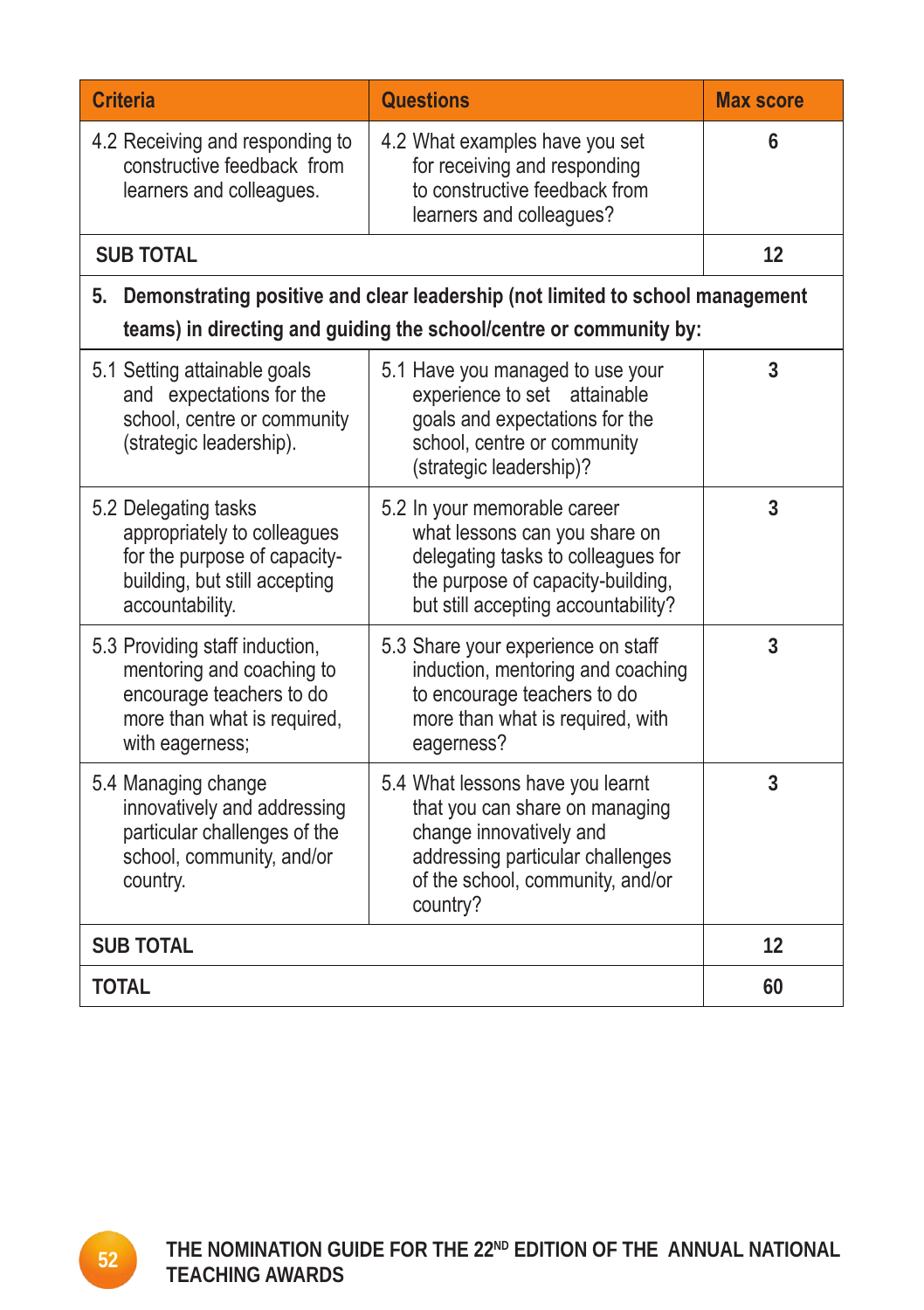## **9. Additional categories for the National Teaching Awards**

In commemoration of the twenty-first (21<sup>st</sup>) anniversary of the Annual National Teaching Awards (NTA), the Department of Basic Education (DBE) took a decision to expand the programme by introducing three more additional categories targeting teachers and learners in public schools within the country. Winners of the three categories were awarded for the first time at a National Teaching Award ceremony hosted by the Minister of Basic Education on 06 October 2021.

Additional categories are designed and benchmarked against the international and continental awards, that is, the Global Teacher Prize (GTP), the Commonwealth Educational Awards (CEA) and the African Union (AU). With these awards the DBE, aims at preparing teachers and learners who will participate and compare their knowledge, skills and competencies against other participants on the various global platforms

#### **Categories**

#### **9.1 National Best Teacher Award**

This award will honour the best teacher's/school leaders who will represent South Africa in the Global Teacher Prize which is presented annually to an exceptional teacher who has made an outstanding contribution to their profession. Those teachers will embody the skills which focus more on transforming the lives of learners and the community. Those skills will include the introduction of digital learning tools, ensuring that all children have access to quality education, and had initiated environmental and other projects.

#### **9.2 S/HERO Award**

The Department of Basic Education (DBE) has been touched by the selfless acts of teaching during the pandemic as well as the integration of the Fourth Industrial Revolution (4IR) skills into teaching methodologies. Despite all the unprecedented challenges, there have been outstanding teachers and principals who compromised their health and assisted learners who could not access virtual learning.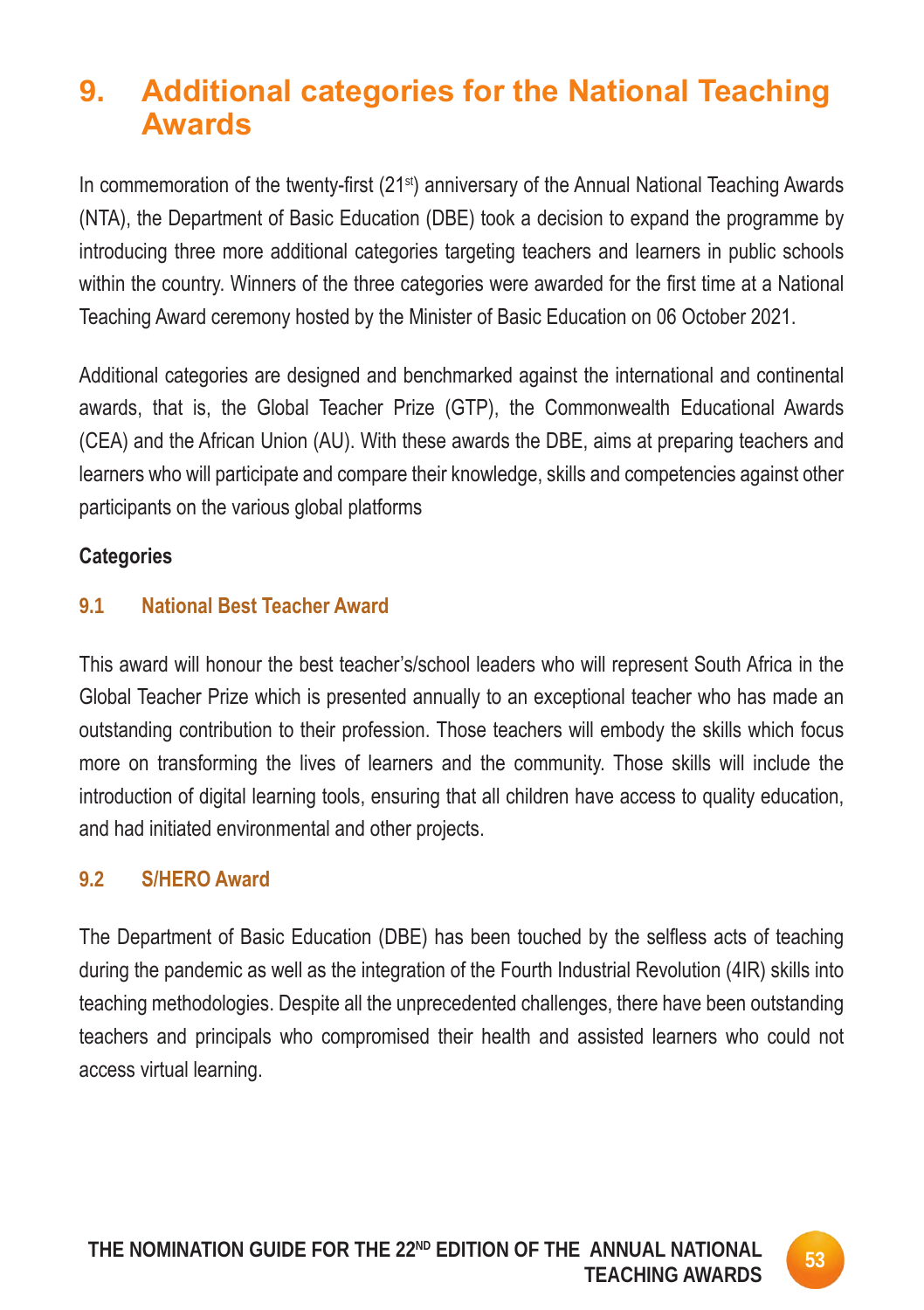#### **9.3 National Learner Award**

This is a sister award to the **National Best Teacher Award** as it intends to celebrate and compliment exemplary learners who display resilience in their journey of learning despite the obstacles that confront them. The award will further highlight the efforts of such extraordinary learners and acknowledge the impact and influence on their peers and society at large. The intended outcome of this award will focus and enable career expansion, successful completion and employment of finalist.

#### **9.4 Information pertaining to participation**

Eligible candidates for the above mentioned categories will access information about entering on the Department of Basic Education's website www.education.gov.za

# **10. Awards for the NTA**

#### **The Awards are:**

| <b>Circuits/District finalists:</b> | Certificates of Excellence          |
|-------------------------------------|-------------------------------------|
| Regional/Cluster:                   | Certificates of Excellence          |
| Provincial finalists:               | Certificates of Excellence & prizes |
| National finalists:                 | Certificates of Excellence & prizes |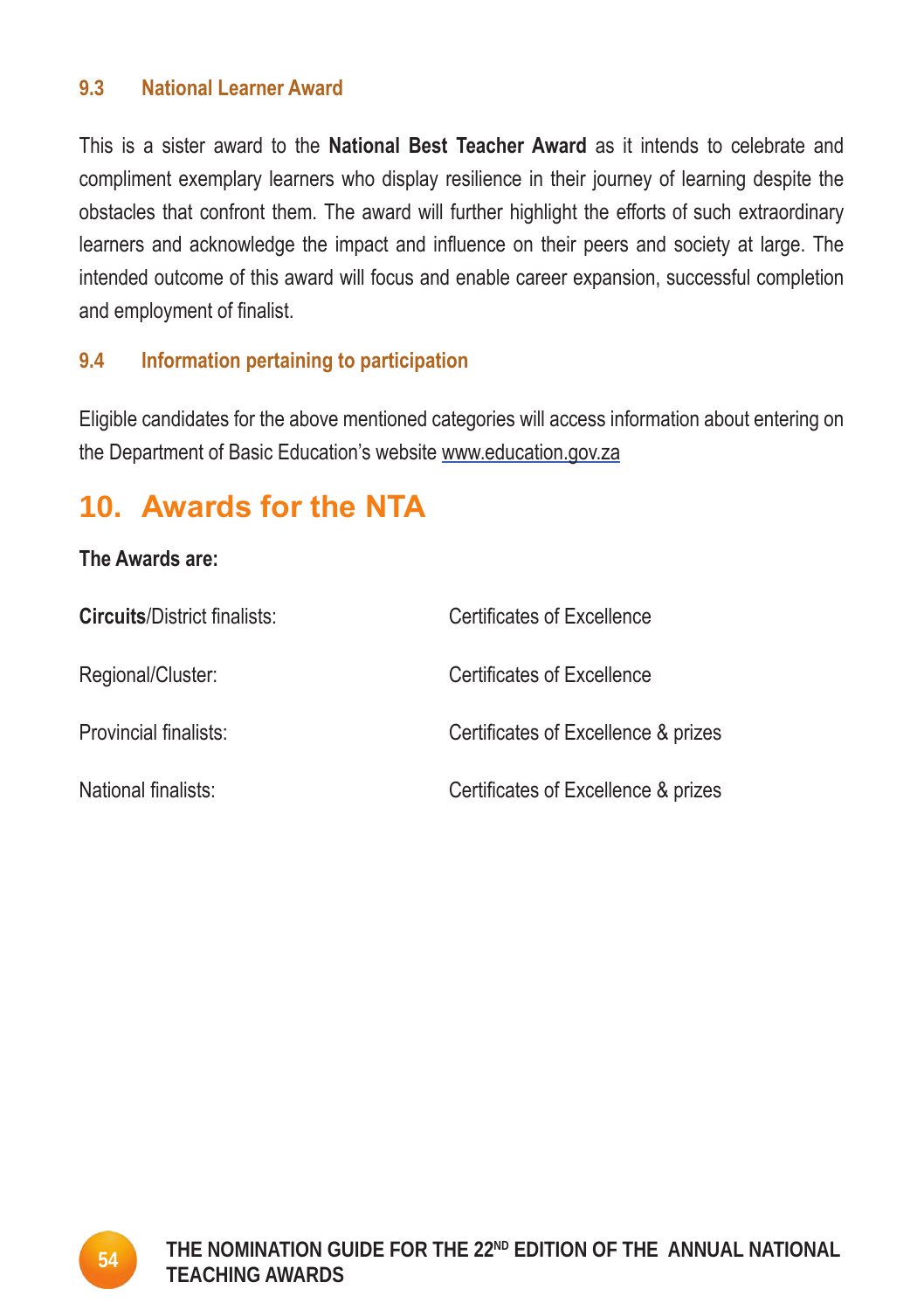# **11. Rules pertaining to the NTA**

### **11.1 Eligibility;**

The nominee or team must:

- 11.1.1 Be a serving teacher or practitioner in a public school/ECD Centre registered with the Department of Basic Education;
- 11.1.2 Be employed by a Provincial Department of Education or a School Governing Body;
- 11.1.3 Have been working for at least two years in any of the above institutions in South Africa without a break of service;
- 11.1.4 The entrants for Kader Asmal Lifetime Achievement Award must have worked as a teacher in a public school for a minimum of thirty (30) years without a break in service;
- 11.1.5 Finalists who have won either the Kader Asmal Excellence Award or the Lifetime Achievement Award in the last five years will not be eligible to enter for the Kader Asmal Lifetime Achievement Award;
- 11.1.6 Hold a South African citizenship and if a team, be made up of members who hold South African citizenship;
- 11.1.7 Produce proof of SACE registration, or provisional registration. In the case of SACE provisional registration, please make sure that the certificate of provisional registration has not expired; in the event of the SACE certificate not being available, a SACE letter and/or SACE number on payslip will suffice;
- 11.1.8 Attach certified copies of qualification/s as evidence of being a teacher. The date/s on all certified copies that are submitted should not be longer than six months;
- 11.1.9 Not enter the NTA, in the same category, if they had previously won the NTA at either provincial and/or national level. Such candidates are eligible for entering five years from the year of receipt of the award unless if it is in another category;
- 11.1.10 School Principals and/or Deputy Principals who teach at their schools are permitted to enter as nominees in the teaching categories;
- 11.1.11 Enter for Excellence in Special Needs Teaching category if they are Post Level 1 teachers, School Principals and/or Deputy Principals if they teach at their schools;
- 11.1.12 Therapists and psychologists are included in the category provided that the focus of their support is to improve learner performance in the classroom – therefore supporting teachers to effectively deliver the curriculum in a differentiated way; and
- 11.1.13 Enter for Excellence in Special Needs School Leadership category if they are school principals or deputy principals in a Special Needs School.
- **THE NOMINATION GUIDE FOR THE 22ND EDITION OF THE ANNUAL NATIONAL TEACHING AWARDS**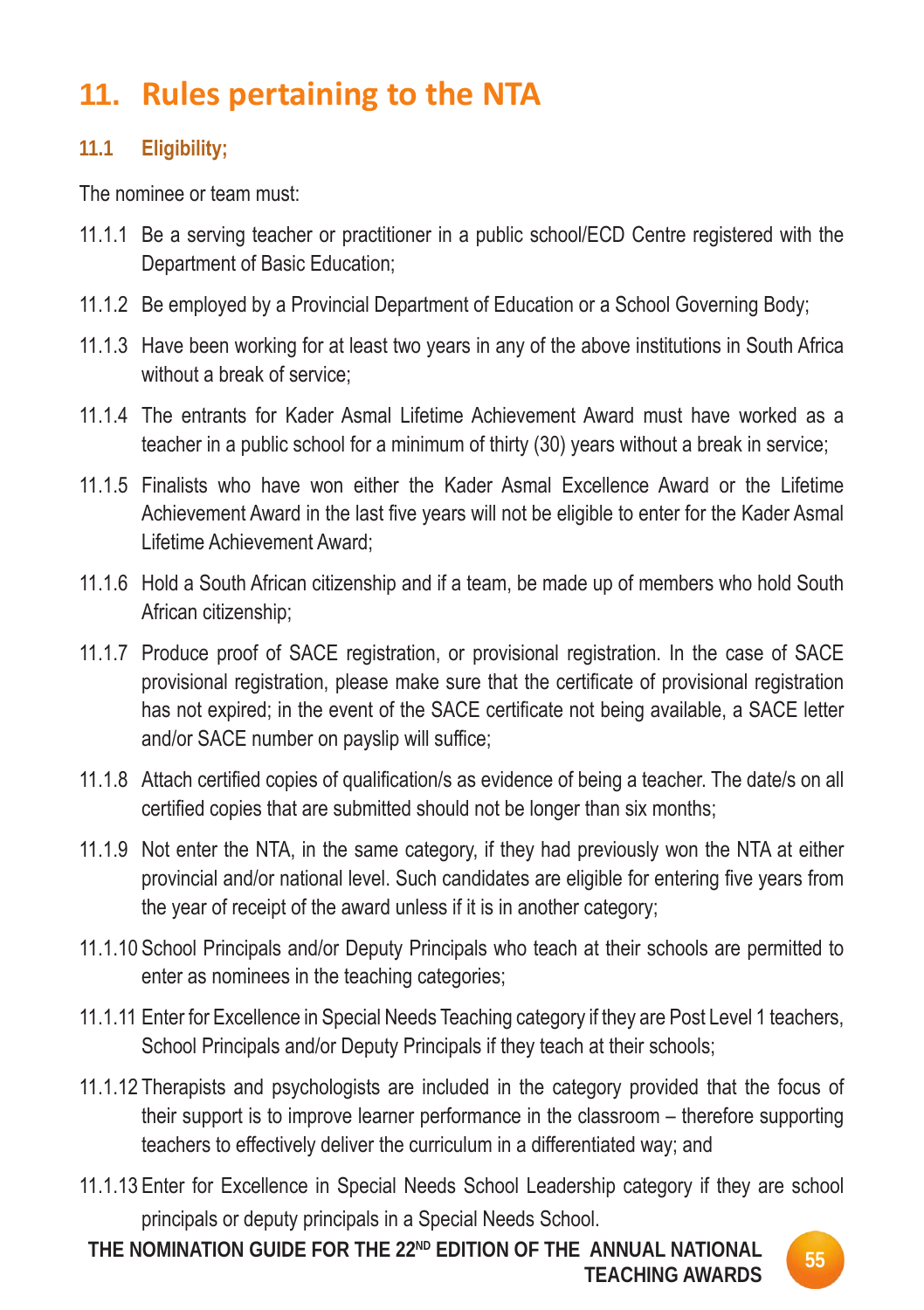#### **11.2 How to nominate: who can nominate**

- 11.2.1 The school nomination team;
- 11.2.2 District officials; and
- 11.2.3 Each individual teacher and/or team can volunteer their names for nomination.

#### **11.3 The Nomination Process:**

- 11.3.1 The principal/chairperson of nomination team must organise a nomination meeting that would include the School Governing Body (SGB) to discuss the nomination process.
- 11.3.2 Once suitable teachers/teams have been nominated/endorsed, their names must be filled in on the Nomination Forms provided.
- 11.3.3 Officials may also nominate in consultation with the school governance structures.
- 11.3.4 The staff and the SGB members of the school must study the criteria requirements of each category and draw up attributes or qualities that would match their nominees with particular given criteria.
- 11.3.5 After the step mentioned above, the nominee and the nomination team may then complete and sign the forms.

#### **Please note:**

- A separate form must be used for each **category**.
- The category for each nominee must be clearly marked.
- The school must ensure that the Nomination Forms, Self/ Team Portrait is completed
- Forms and the School Motivation Forms are to be completed. These forms must be sent to the District Office by the **date determined by the district and/or province.**
- Teachers are free to make photocopies of the Nomination Form or access forms via the website of the Department of Basic Education: www.education.gov.za.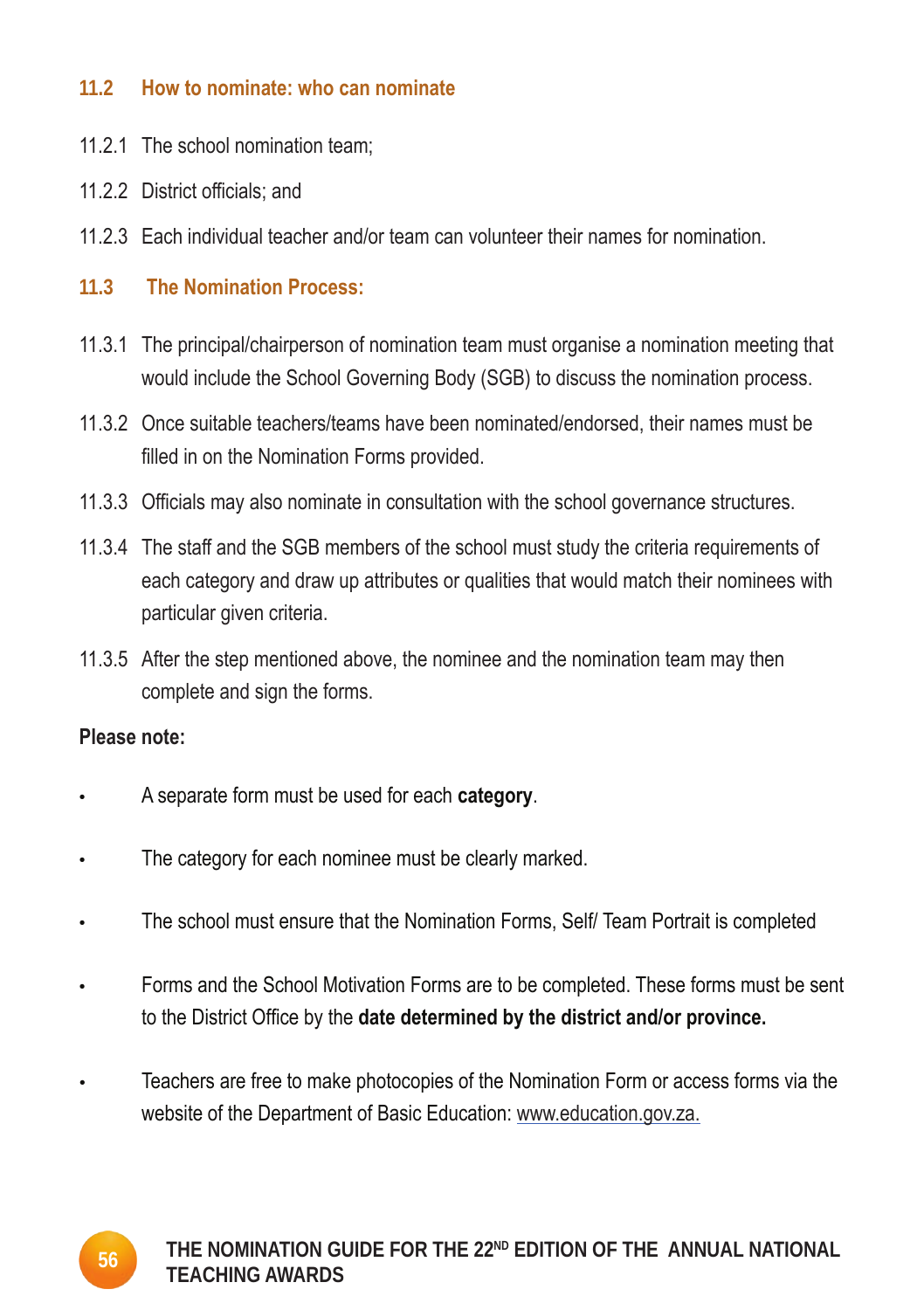#### **11.4 Who should sign the forms?**

The designations of officials who should sign the forms are indicated in all the Nomination forms;

- If a principal of a school or a School Management Team is a nominee, then the School Governing Body and the School Nomination Team must agree on a person who will sign on behalf of the principal and clearly state why such a person was chosen to sign in the space provided on the Nomination Form; and
- In the instance where the District/Regional Official nominates, it is still necessary for the Principal/ School Management Team nominee/ SGB to sign the forms.

#### **11.5 Filling in of Nomination forms**

- **Form 1** requires the nominee/s to fill in personal and school details.
- **Form 2:** When completing the team /self-portrait form, the teacher must follow the **criteria** as outlined in the relevant category.
- The words in the self-portrait form **(Form 2)** should not **exceed a maximum of one thousand (1 000) words**.
- **Form 3:** The words in the school motivation form **(Form 3)** should **not exceed a maximum of seven hundred and fifty (750) words.**

#### **11.6 Choosing a winner**

#### **11.6.1 Choosing the NTA finalist by an adjudication panel**

- (a) The process of adjudicating will be the same at all levels. This means the requirement that all NTA candidates must make presentations applies to all levels.
- (b) All teachers/teams that enter the NTA are allocated thirty-five (35) minutes for the interview and candidates entered in the Kader Asmal Lifetime Achievement category are allocated forty-five (45) minutes for the Interview.
- (c) The teacher/team's presentation of the general and specific criteria.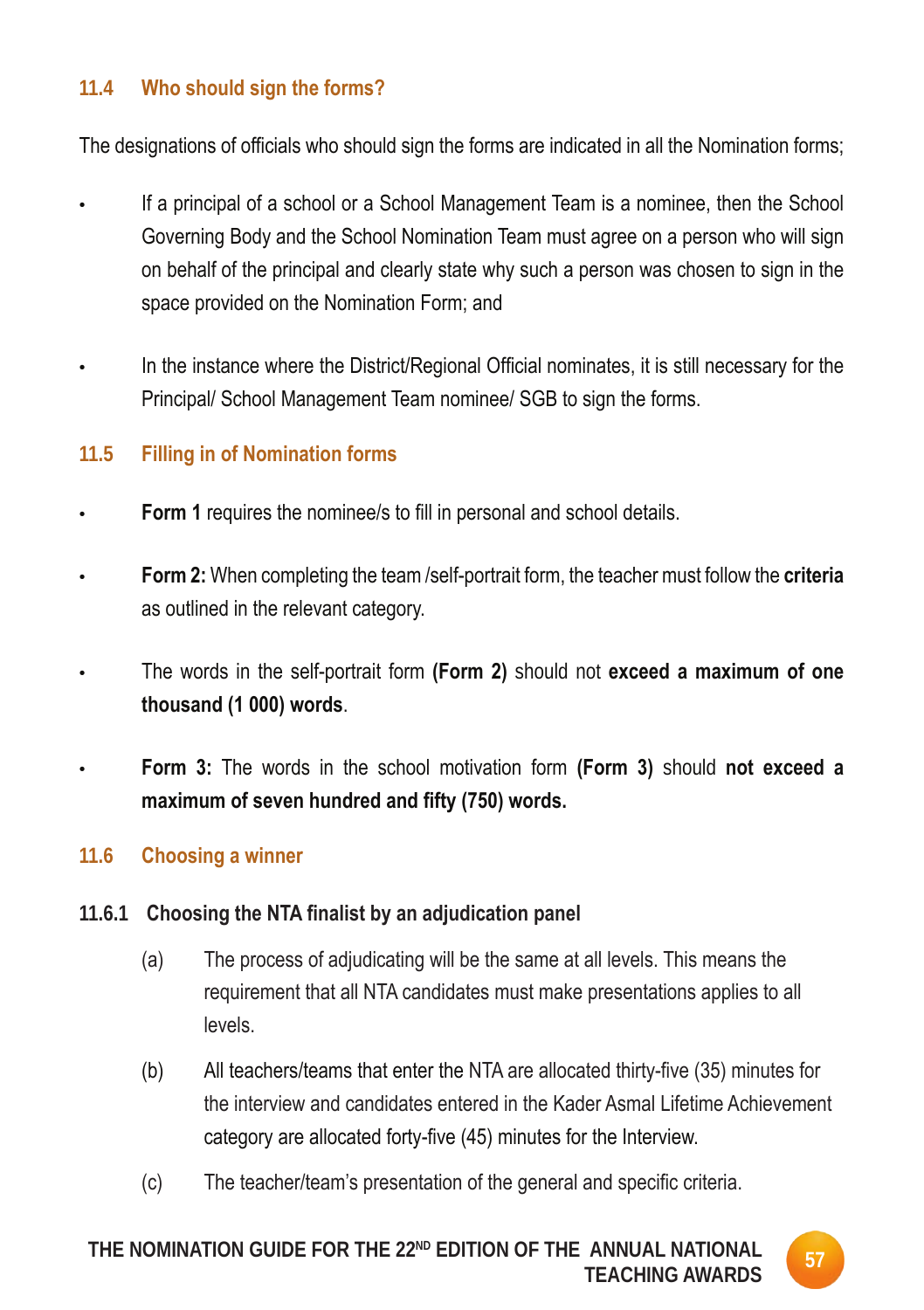#### **11.6.2 The teacher's presentation:**

All teachers that enter the NTA, will be expected to make a power point presentation in the following manner:

- (a) Teachers will be allocated five (5) minutes before the start to set up their presentation;
- (b) Teachers who prefer to use another method for presentations will be allowed to do so within the stipulated thirty-five (35) minutes or forty-five minutes depending on the category;
- (c) The nominees are allowed to do code switching to a language they are more comfortable with during the presentation. Code switching is limited to a few words and/or phrases; and
- (d) Teachers are encouraged to present the specific criteria before the general criteria.
- **11.6.3 The use of learner photographs, teachers** are:
	- (a) Allowed to use learners' photographs which show interaction in class, field excursions, singing in choirs, etc. **No parental, guardians and other stakeholders consent is required in this instance.**
	- (b) Not allowed to show learners being bullied, learners in a compromised situation which show them in a vulnerable state, e.g. using drugs, showing pregnant learners, etc.
	- (c) Encouraged to be sensitive and careful when intending to use images that feature learners and young people.

#### **11.6.4 Dress code:**

- (a) During interviews teachers are required to dress appropriately.
- (b) During interviews teachers are requested not to wear shorts, athletics shoes, jeans, T-shirts or similar clothing.
- (c) Teachers should also not wear clothes that identify a particular organisation during the adjudication.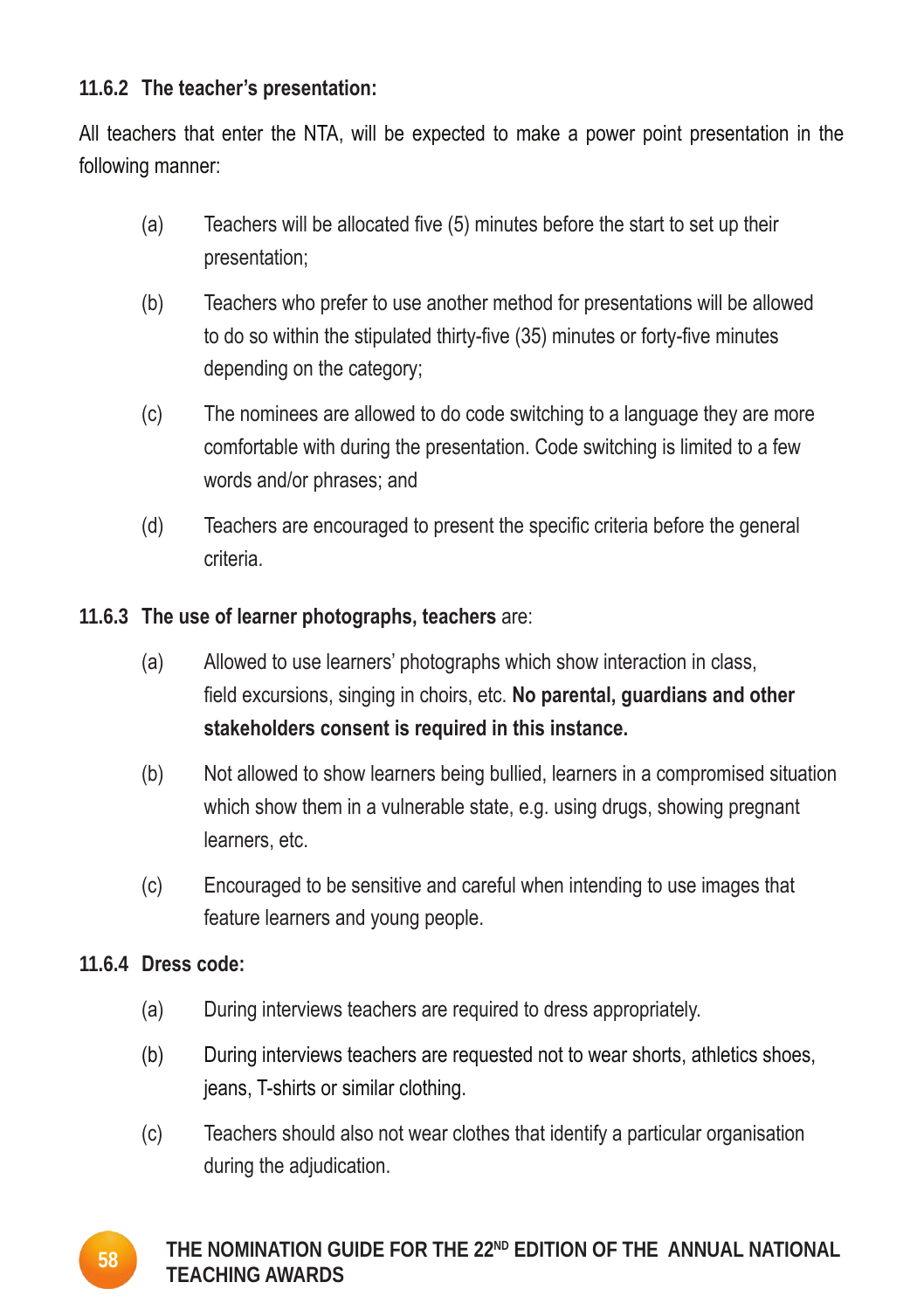#### **11.6.5 Verification visits:**

These will be conducted after the completion of the interview sessions.

#### **11.7 Disqualification rules**

Please note the following disqualifying criteria will apply; failure to adhere will result in the nominee(s) being disqualified:

- 11.7.1 Incomplete forms;
- 11.7.2 Nominees signing their own nomination forms;
- 11.7.3 Corrections or alterations on forms 1 and 3;
- 11.7.4 Forms not received on time as determined by the Province;
- 11.7.5 Absence of evidence of SACE registration, whether it is the absence of proof in a salary advice or absence of proof of provisional registration; or certified copy of a SACE letter confirming registration or SACE registration number;
- 11.7.6 Certified copies of qualification/s as evidence of being a teacher.
- 11.7.7 Copies that were certified more than six months before submission;
- 11.7.8 Non- submission of copy of certified ID submitted with nomination forms;
- 11.7.9 Entering more than one category at a time will lead to disqualification;
- 11.7.10 Absence of a school stamp on Form 3; False information;
- 11.7.11 Not adhering to the requirements of 2 years of teaching for all categories except for the Kader Asmal Lifetime Award which requires 30 years without a break in service; and
- 11.7.12 Any submission of false evidence which will include the submission of fraudulent certification/licensure will lead to participation's withdrawal. This includes any manipulation or alternation of official professional documentation in order to secure winning the awards.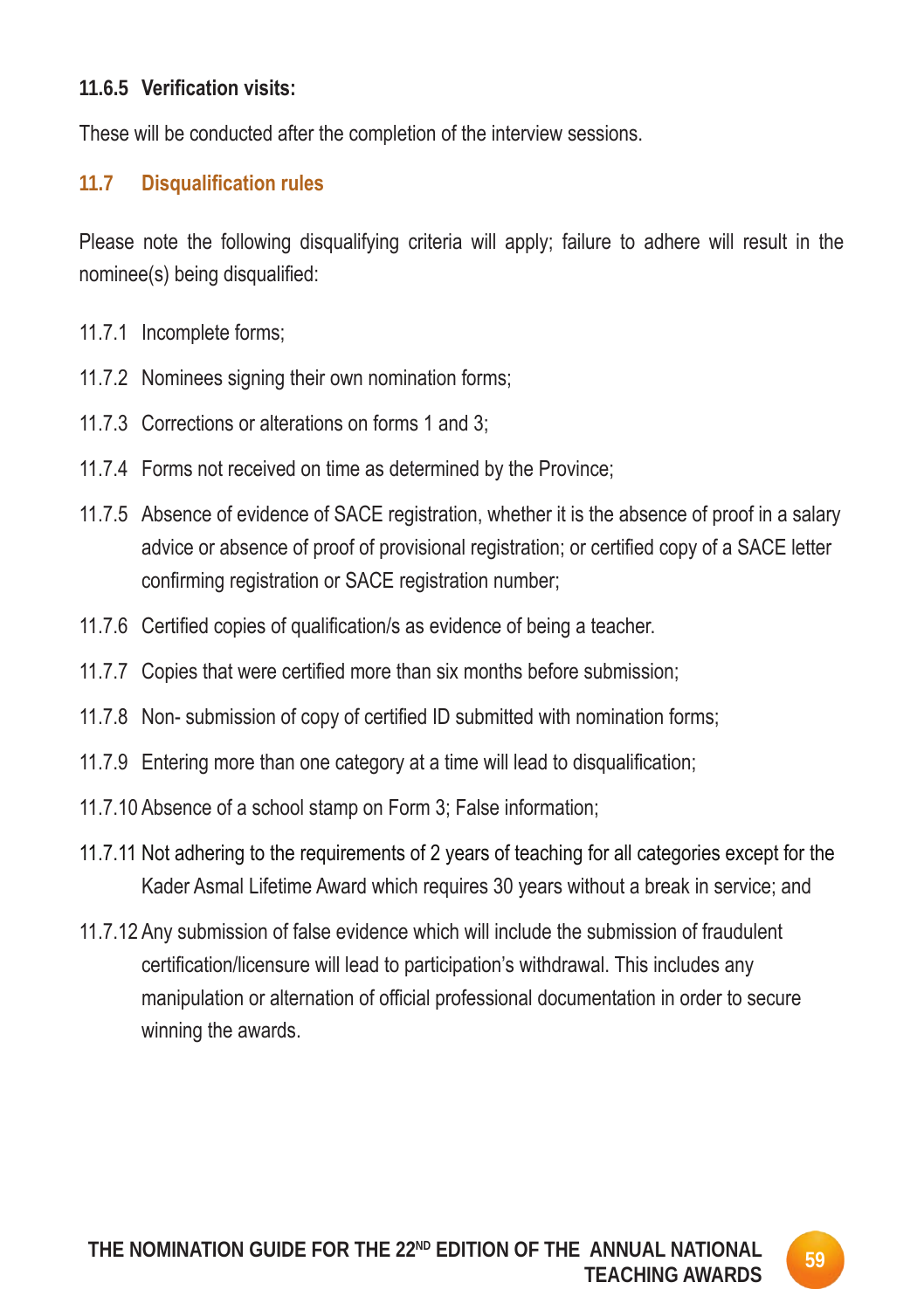#### **11.8 Vetting/screening of teachers participating in the NTA**

All teachers participating in the awards are bound to abide by the regulatory rules or policies and guidelines as prescribed by the Department of Basic Education and South African Council for Educators' Code of Conduct. This is meant to ensure that the programme is conducted with integrity, truthfulness, fairness and responsibility. For the efficiency of this process nominated teachers in Provincial Education Departments (PEDs) are obliged to ensure that all candidates have been screened before proceeding to the last level at national. These procedures are intended to be corrective and not punitive and the processes must be completed:

- 11.8.1 Provincial Education Departments must ensure that all participants have been screened and they are in good standing prior to submitting participants' names to the DBE for national adjudication. Teachers who are suspended or under investigation will have to wait until they are cleared before they could proceed to the national level;
- 11.8.2 Candidates who have previously being investigated must provide clearance/statements which gives details of convictions/prosecutions/investigations that have been successfully cleared;
- 11.8.3 The DBE will terminate or withdrew the teachers' participation in case the investigation/ allegations for such teachers reveals that they are indeed guilty of such committed transgressions/offence. The DBE will together with the South African Council for Educators and the Education Labour Relations Council legal committees ensure that investigations are fairly conducted;
- 11.8.4 All candidates being selected to participate in the NTA from the school level to national level must complete a vetting/declaration form as an affirmation that they are in good standing;
- 11.8.5 In the case where the participants have participated in the international awards and later accused of contravening the Code of Conduct, the ELRC and SACE will repeat the process of investigations and submit reports to the DBE. If teachers are found guilty, the DBE will distance itself from any of those international accolades that may be awarded and the nominations will be regarded as unethical.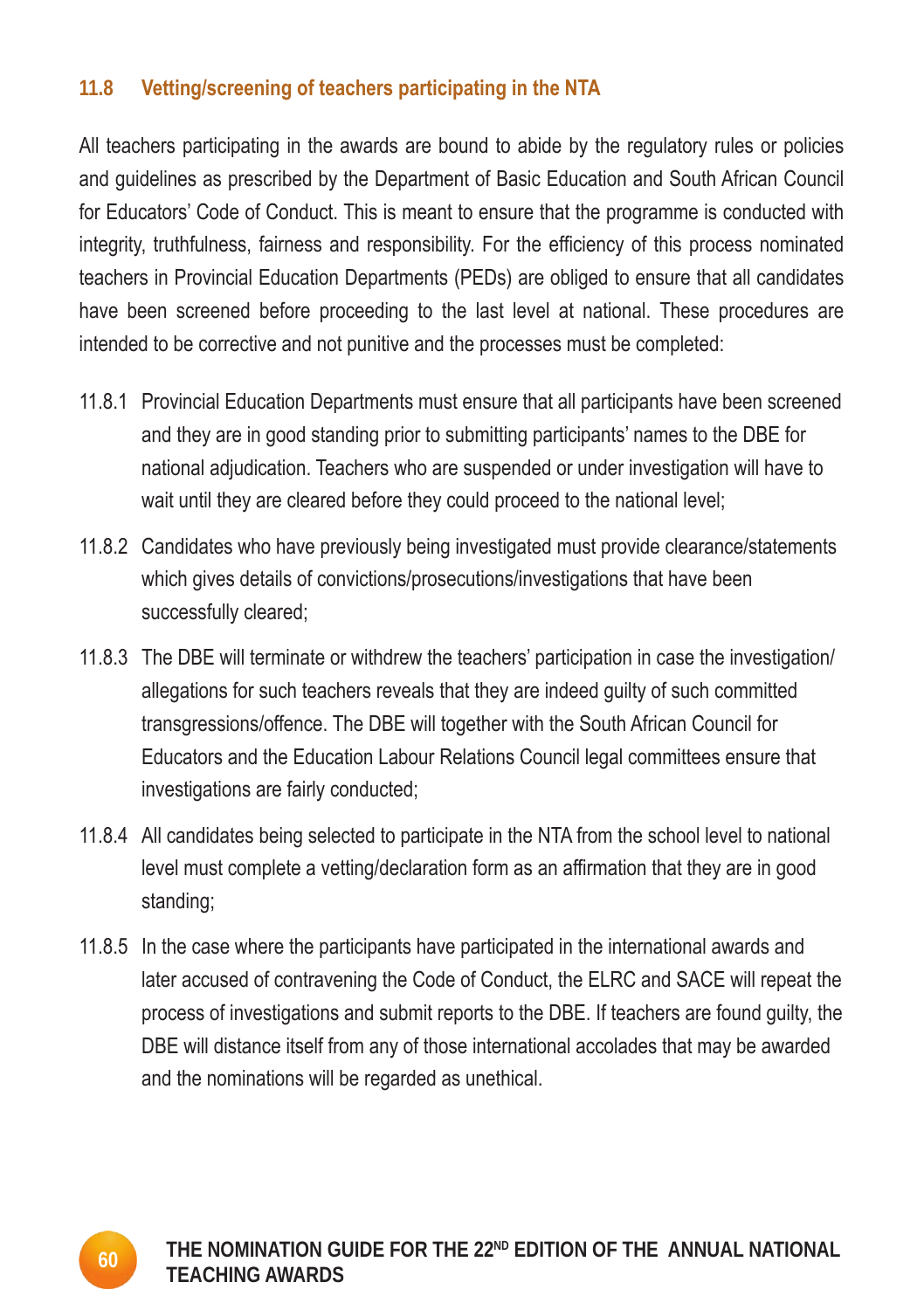# **12. General matters**

- 12.1 All material submitted for NTA must be in English;
- 12.2 All the material that has been submitted for the NTA will not be returned to all the participants and will be used by the DBE for educational purposes;
- 12.3 A separate form must be used for each category;
- 12.4 The category for each nominee must be clearly marked;
- 12.5 The school must ensure that the Nomination Forms, Self/Team Portrait forms and the School Motivation Forms are clearly completed;
- 12.6 These forms must be sent to the District Office by the **date determined by the province; and**
- 12.7 Teachers are free to make photocopies of the Nomination Form or access forms via the website of the Department of Basic Education: www.education.gov.za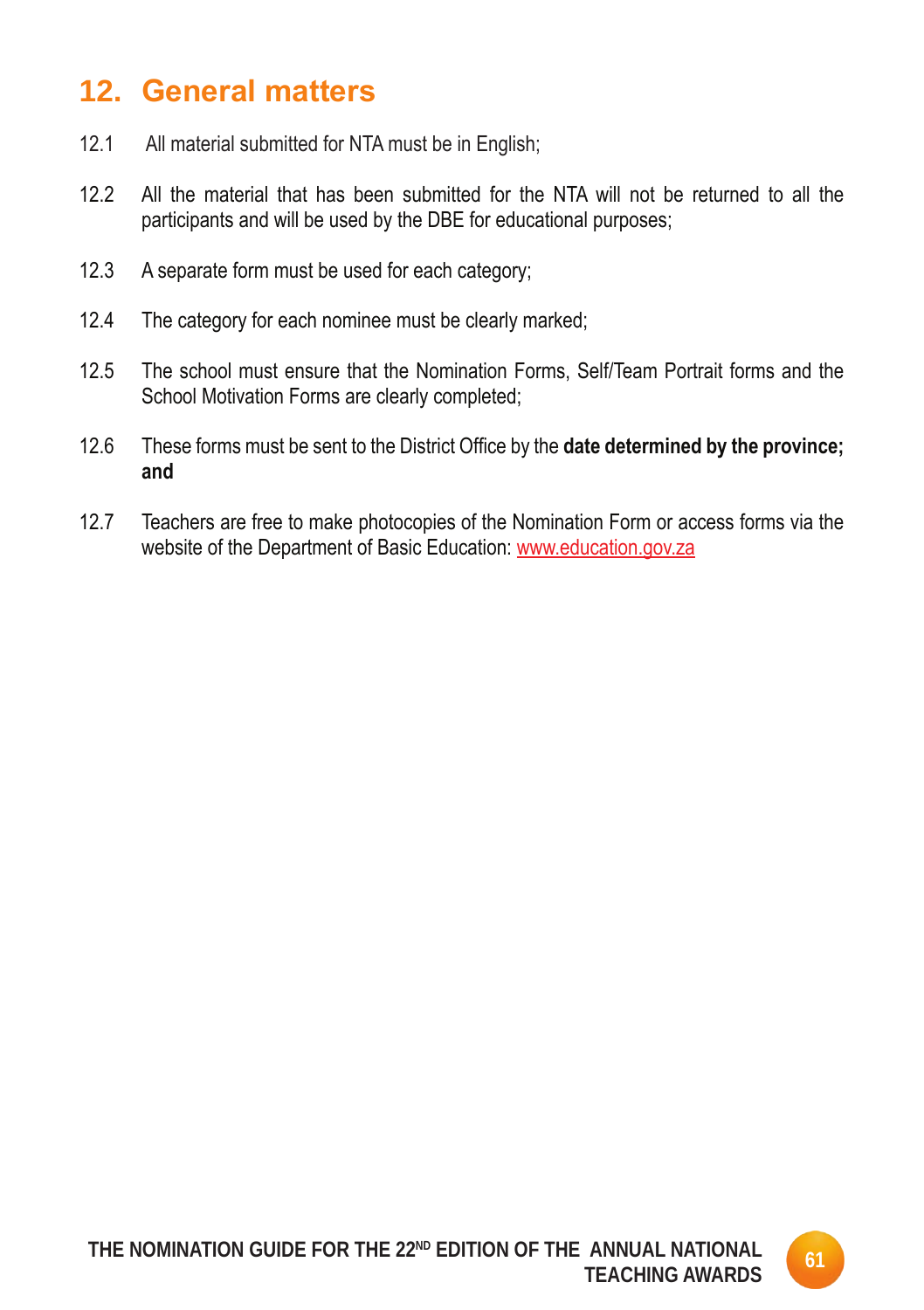# **13. The NTA checklist**

After filling in the forms, nominated teachers/teams must ensure that the following checklist is filled in and submitted.

### **NTA CHECKLIST TABLE**

| <b>Required document</b>                                                      | Included? |
|-------------------------------------------------------------------------------|-----------|
| <b>Form 1:</b> Signed by the Principal and SGB Chairperson or Designated Per- | Yes/No    |
| son(s)                                                                        |           |
| <b>Form 2:</b> Signed by the nominee(s)                                       | Yes/No    |
| Form 3: Signed by the Chairperson of the Nomination Team and provided a       | Yes/No    |
| School Stamp                                                                  |           |
| Declaration Form: Signed by the candidates and verified by the district/      | Yes/No    |
| NTA provincial co-ordinator                                                   |           |
| Proof of SACE registration                                                    | Yes/No    |
| ID Document (certified)                                                       | Yes/No    |
| Certified copies qualification/s as evidence of being a teacher.              | Yes/No    |
| <b>SCHOOL/CENTRE STAMP</b>                                                    | Yes/No    |
| Initials and surname of the National/ Provincial Co-ordinator:                |           |
|                                                                               |           |
| National/ Provincial Co-ordinator's signature:                                |           |
|                                                                               |           |
| Date:                                                                         |           |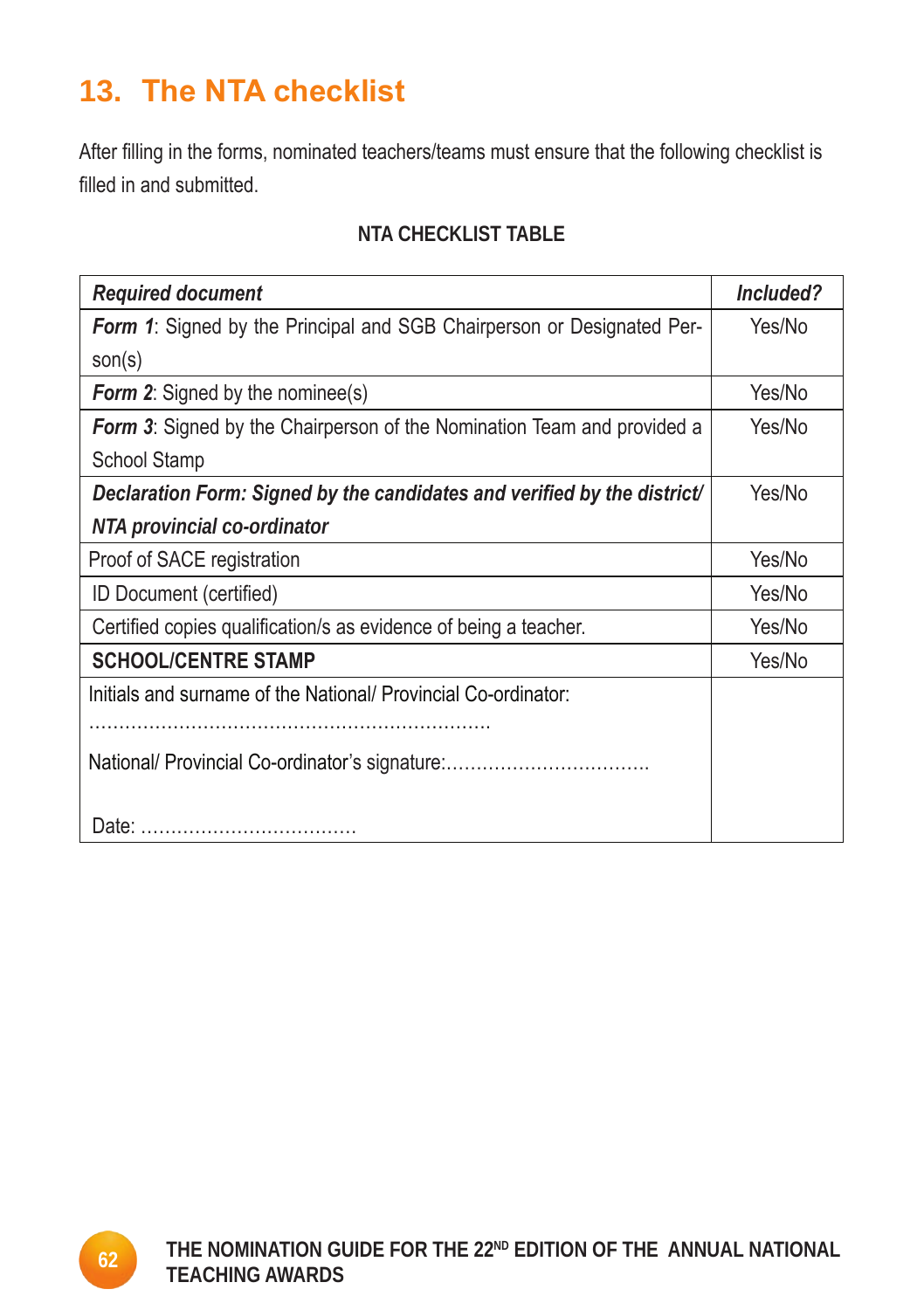# **14. The Dispute Resolution Mechanism**

In resolving a dispute, the following steps should be followed at cluster, district, provincial and national levels.

#### **Step –by-step guide on what to do when dealing with disputes**

#### **14.1 First step:**

Before you lodge a complaint, it is advisable to:

- 14.1.1 Familiarise yourself with the rules governing the NTA and identify the particular rule you feel has been handled in a manner that violates your rights. Speak to your colleagues, supervisor, or another manager whom you trust;
- 14.1.2 Identify the specific issue that you are objecting to, when the decision was made, or when you were effectively notified of the decision. This is very important for the timelines, should you decide to proceed with contesting the decision through the internal dispute resolution process: and
- 14.1.3 If you consider that there has been an issue that violates your rights and you are unable to resolve the matter informally, you may then contest such a decision through the formal mechanism provided.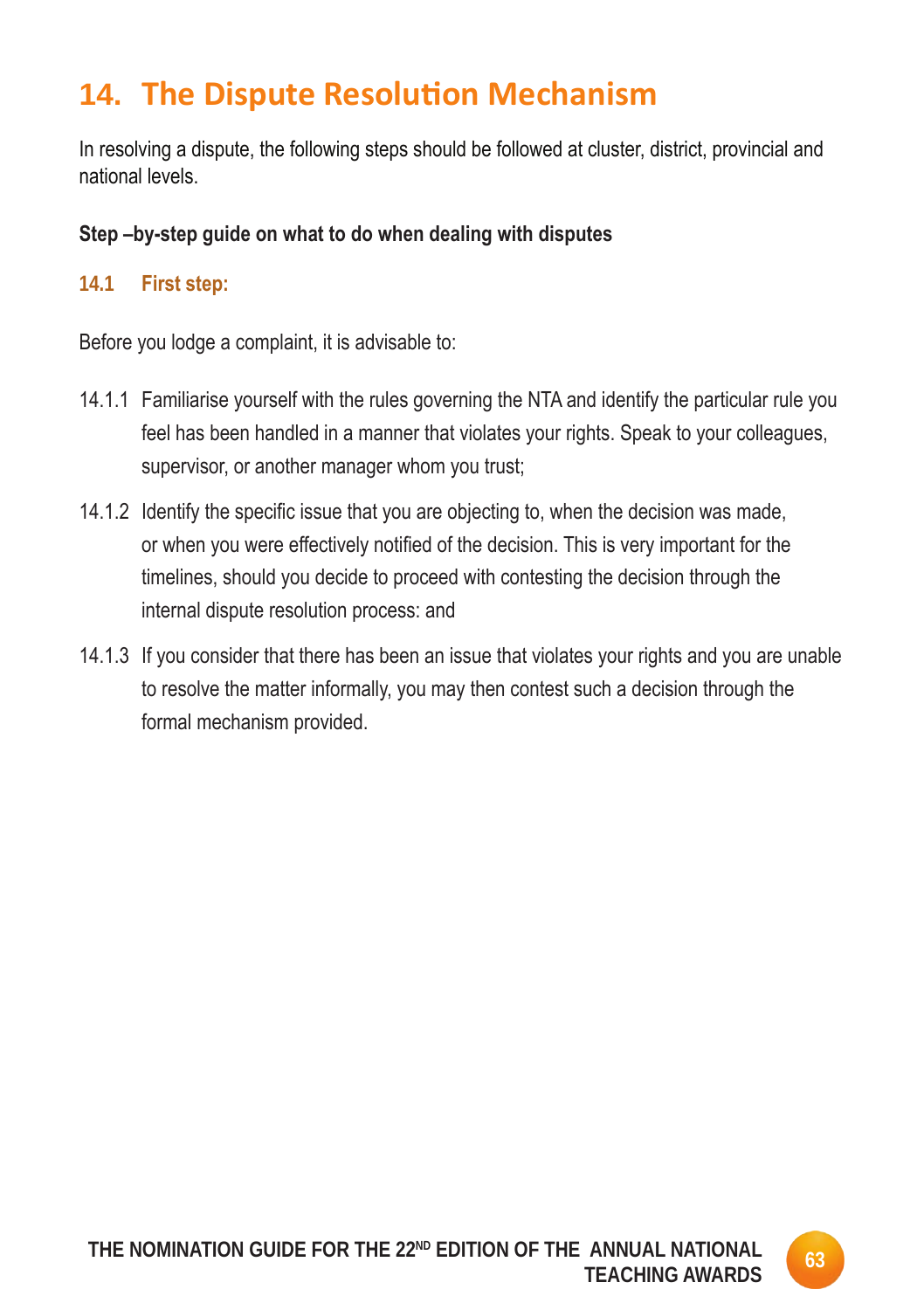#### **14.2 Second step**

When lodging a dispute, ensure that you follow the following steps:

- 14.2.1 Send a detailed report to the chairperson of the adjudication panel quoting all relevant information such as the subject of dispute, reason/s, the date and time of the occurrence;
- 14.2.2 In your report, explain clearly the decision you wish to contest, who made the decision and when, how it violates your rights and why you believe the decision was improper or unlawful;
- 14.2.3 Make copies of any correspondence so that it would be easy to produce proof should it be necessary;
- 14.2.4 When you send/deliver your report, make sure that you have the details of the person who received the report including the time of acceptance/delivery. You can also ask the person to attach his/her signature;
- 14.2.5 When the chairperson of the adjudication panel receives the report, he/she needs to set up a review panel which should consist of people who were not members of the adjudication panel and are not affected by the outcome of the decision;
- 14.2.6 The review panel will examine the facts of the case, and will conduct, where necessary, oral proceedings and/or document analysis;
- 14.2.7 At the end of the review, the panel should have a written agreement/resolution;
- 14.2.8 Apart from it being enforceable, it gives the decision legitimacy, and serves as guidance if a similar problem arises in future;
- 14.2.9 The NTA manager should ensure that resolutions are in line with the rules of the NTA;
- 14.2.10The manager should document the resolution taken by the review panel and record whether the aggrieved teacher agreed to the resolution;
- 14.2.11 If it is determined that an improper decision has been made, the NTA management team will ensure that the appropriate remedy is undertaken.
- 14.2.12The complaint should receive a response within seven (7) days of lodging the dispute.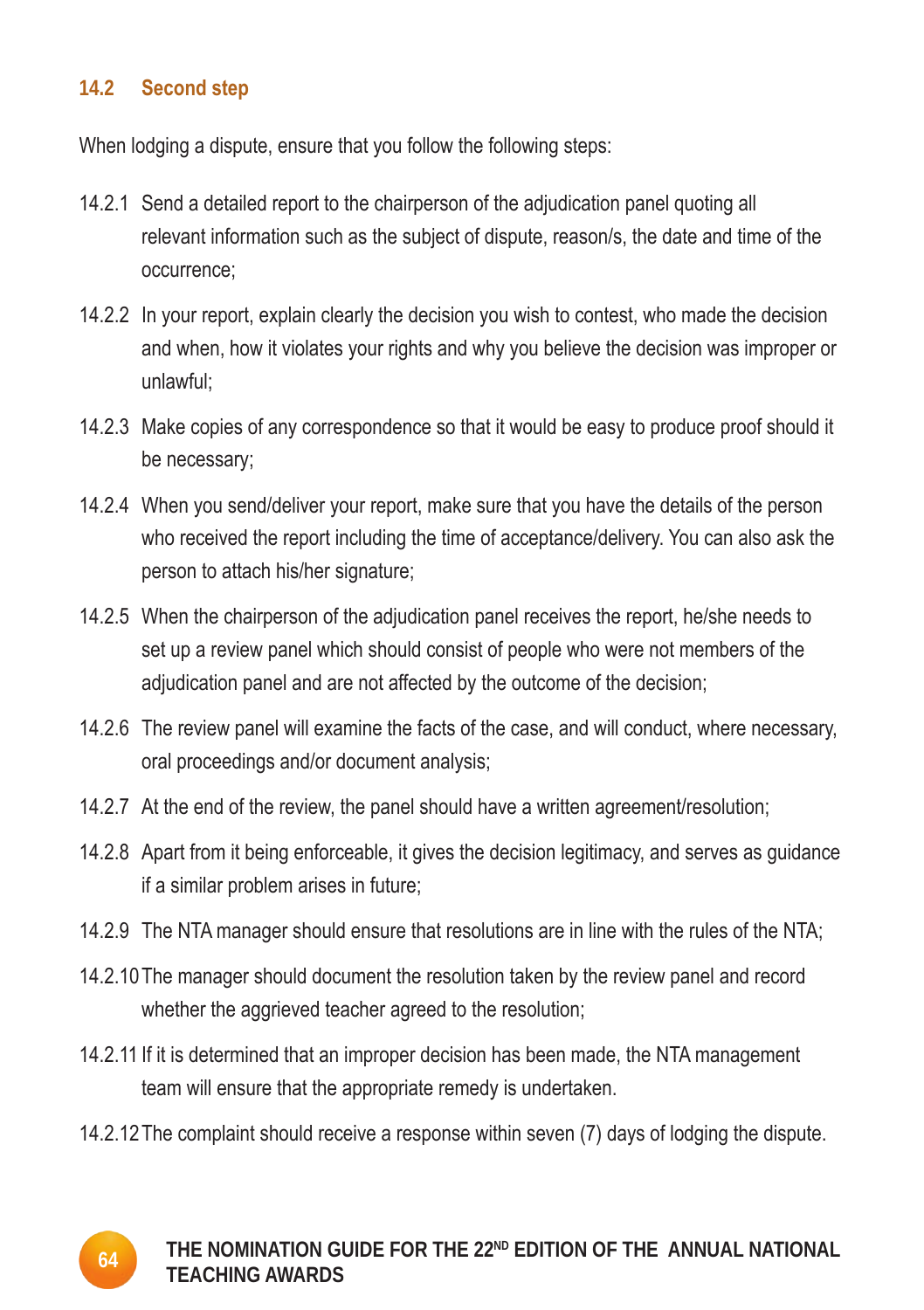#### **14.3 Third step:**

- 14.3.1 When no resolution through informal means can be arrived at, and when the result of the management evaluation is not to the satisfaction of the teacher, the teacher can file an application to the next level of the NTA;
- 14.3.2 This has to occur no more than seven (7) days after the teacher received notification of the contested decision; and
- 14.3.3 The same process that was followed in **step 2** should be followed.

#### **14.4 Fourth step**

In cases where no agreement could be reached on a dispute, the matter should be brought to the attention of the Provincial Education Departments (PDEs) and DBE whose decision will be final.

### **15. General remarks**

- 15.1 Please ensure that the dispute resolution panel members were not part of the adjudication panel that led to a dispute; and
- 15.2 When selecting these members, ensure that they are comparable to the adjudication panel members in terms of position, experience, etc.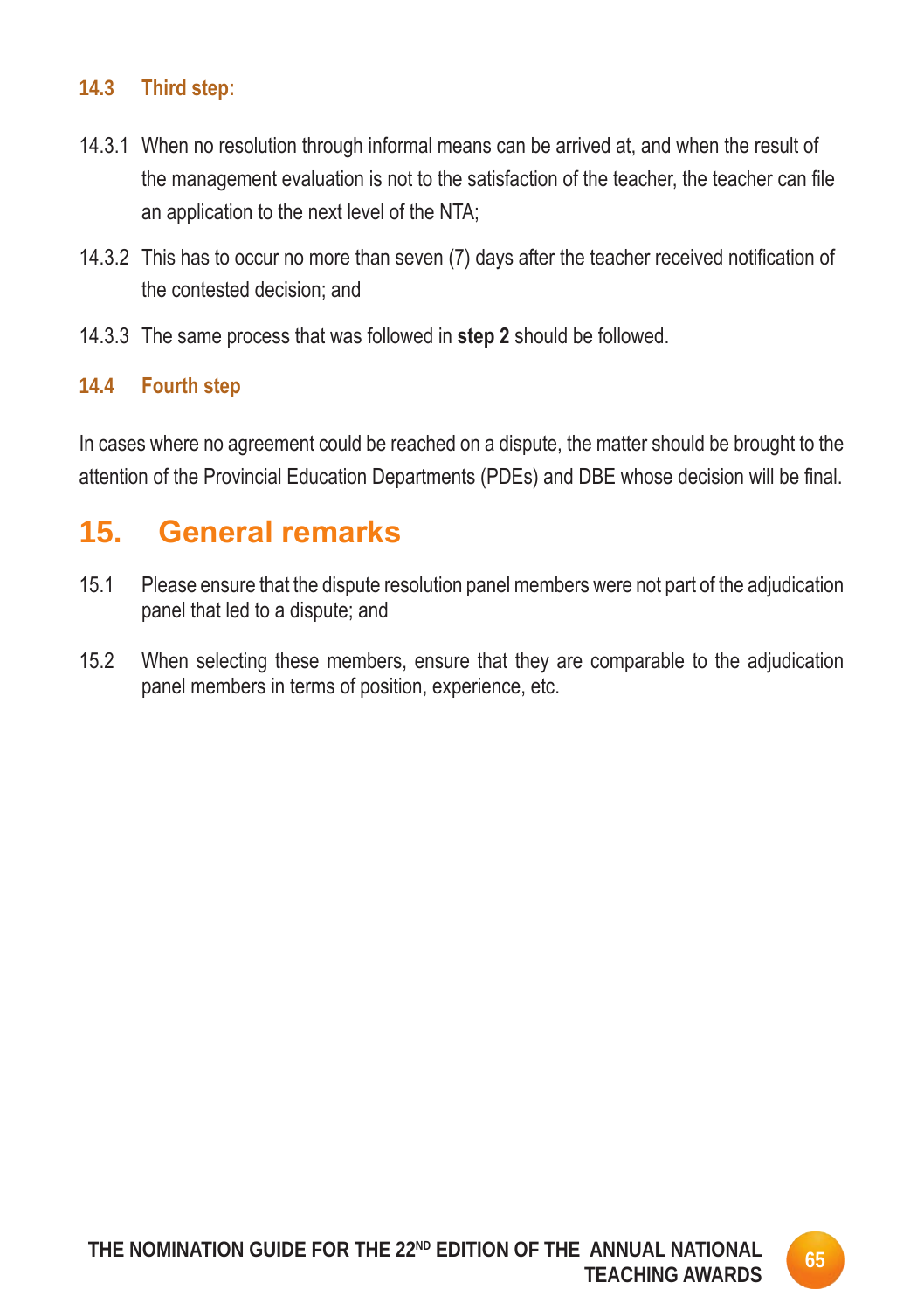THE NOMINATION GUIDE FOR THE 22<sup>ND</sup> EDITION OF THE ANNUAL NATIONAL **EXAMPLE AT THE NOMINATION GUNDER**<br>TEACHING AWARDS